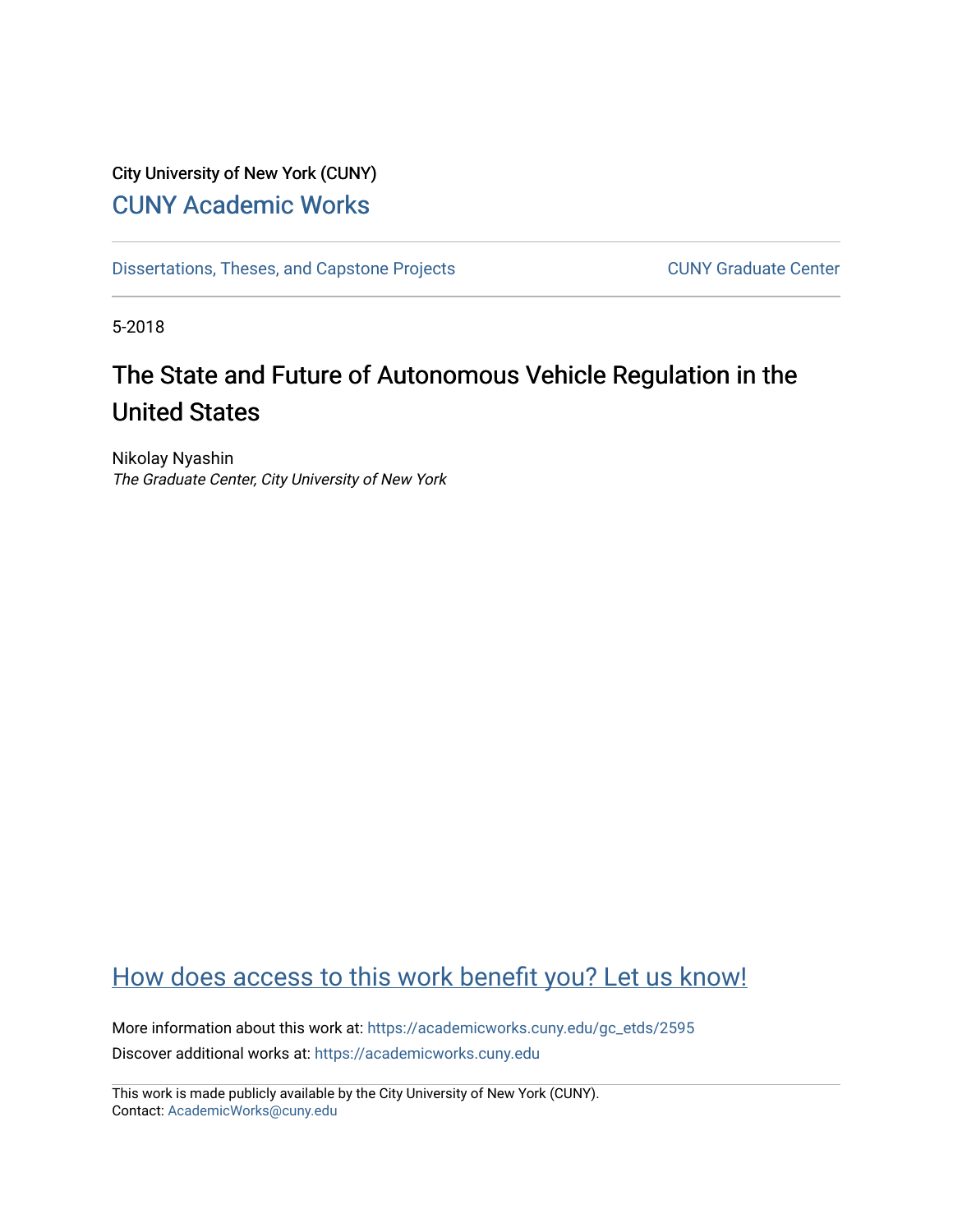### THE STATE AND FUTURE OF AUTONMOUS VEHICLE REGULATION IN THE UNITED

#### STATES

By

### NIKOLAY NYASHIN

A dissertation submitted to the Graduate Faculty in Political Science in partial fulfillment of the requirements for the degree of Master of Arts, The City University of New York 2018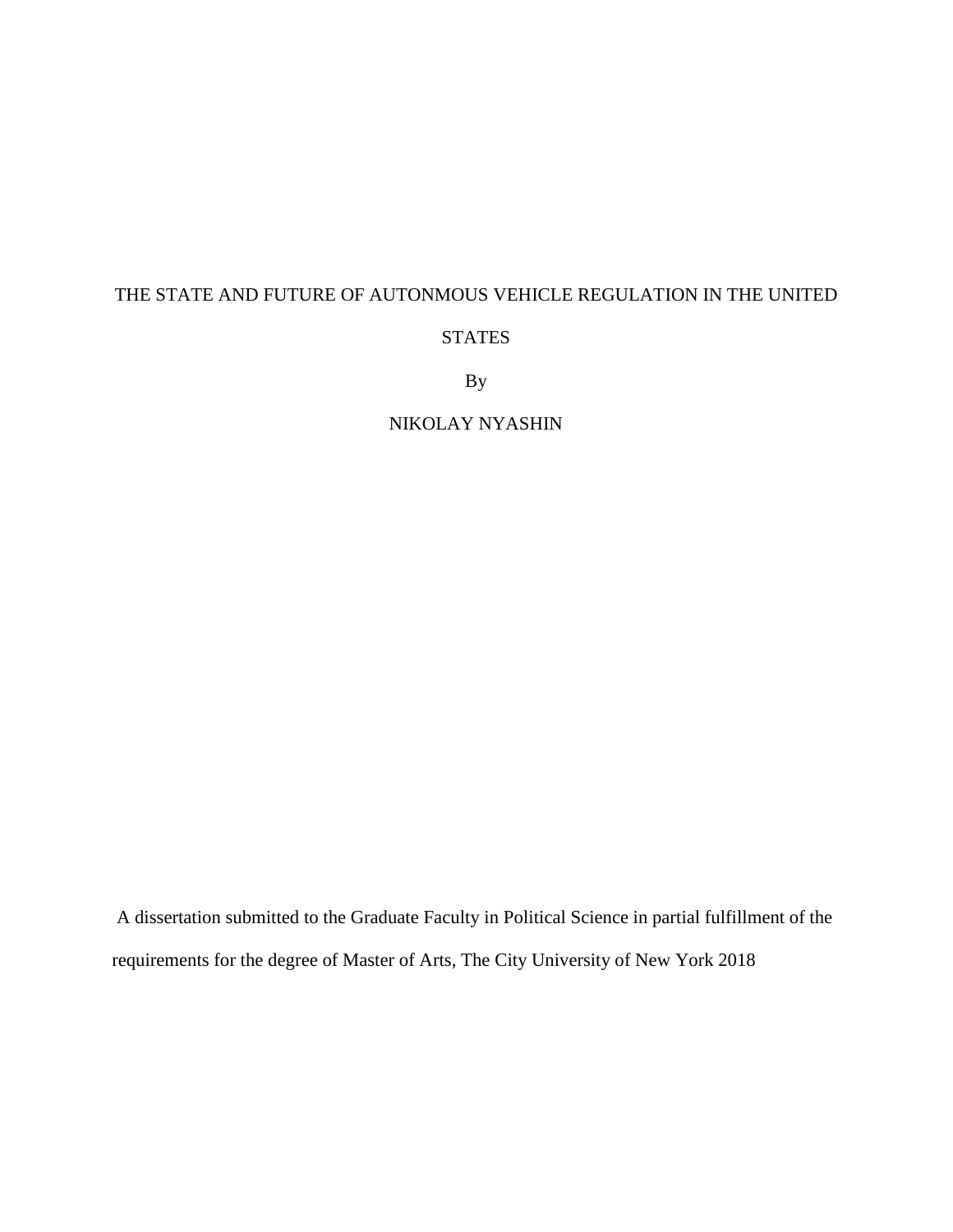© 2018 NIKOLAY NYASHIN All Rights Reserved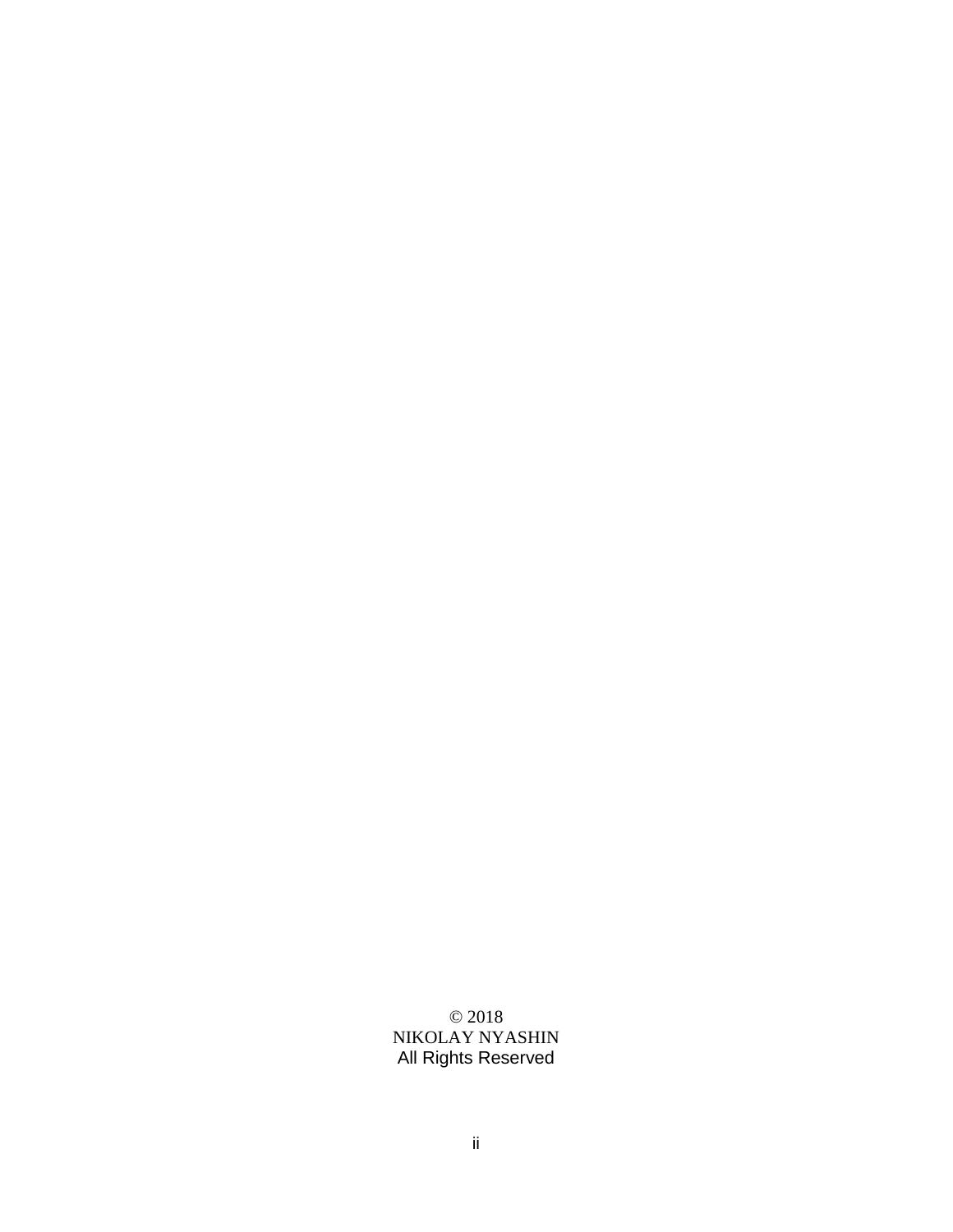The State and Future of Autonomous Vehicles in the United States

By

Nikolay Nyashin

This manuscript has been read and accepted for the Graduate Faculty in Political Science

in satisfaction of the dissertation requirement for the degree of Master of Arts.

John Mollenkopf

Date Thesis Advisor (Print)

Thesis Advisor (Signature)

Allyson Cole

Date Executive Officer (Print)

Executive Officer (Signature)

THE CITY UNIVERSITY OF NEW YORK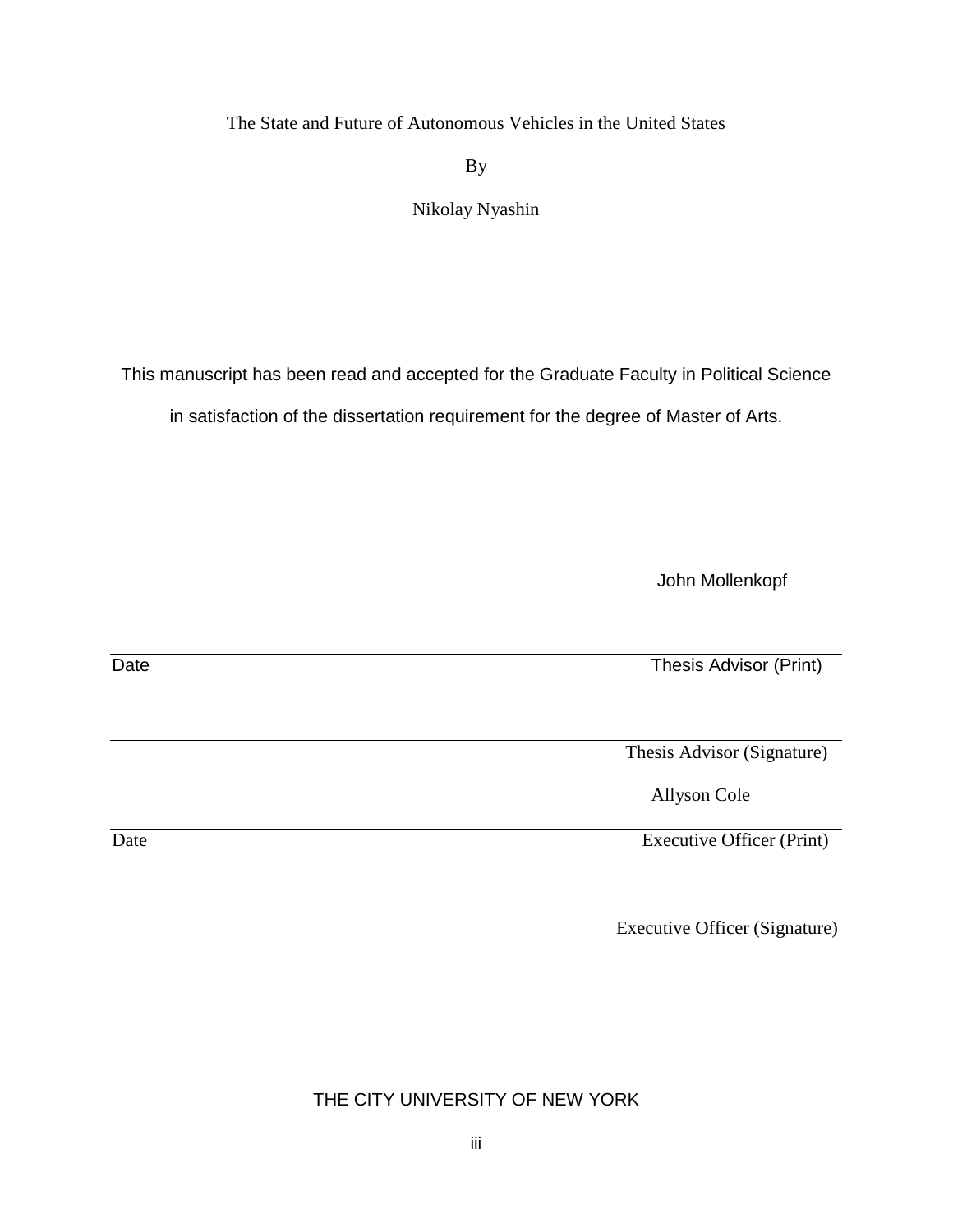#### Abstract

#### The State and Future of Autonomous Vehicles in the United States

By

#### Nikolay Nyashin

Advisor: John Mollenkopf

Autonomous vehicle technology is poised to revolutionize transit around the world. There are currently tens of private companies either testing or building autonomous vehicles, including industry juggernauts like Ford and Google. This new mode of transportation falls into a regulatory grey area. Once cars reach full autonomy, governments will have to decide what entities will regulate them, where they will be allowed to drive, who will be responsible for them and a host of other issues. In some municipalities like San Francisco and Phoenix, autonomous vehicles (AVs) are being tested on public streets in real life conditions. Meanwhile, in 2017, 33 US states have released frameworks on how they believe AVs should operate in real world environments. There is broad consensus that AVs should be programmed to prioritize safety, but the details in each plan vary to accommodate the specific circumstances of different localities.

If AVs are indeed inevitable as urban planners and futurists believe they are, then we must completely rethink the way vehicles use the road. The introduction of autonomous vehicles could bring massive reductions in greenhouse emissions, more efficient land use due to the elimination of parking structures, less traffic, safer roads, and other benefits.

Without proper forethought and planning however, business as usual automotive policy could create impenetrable walls of autonomous vehicles on cities in highways for elite drivers and limit transit options for everyone else.

iv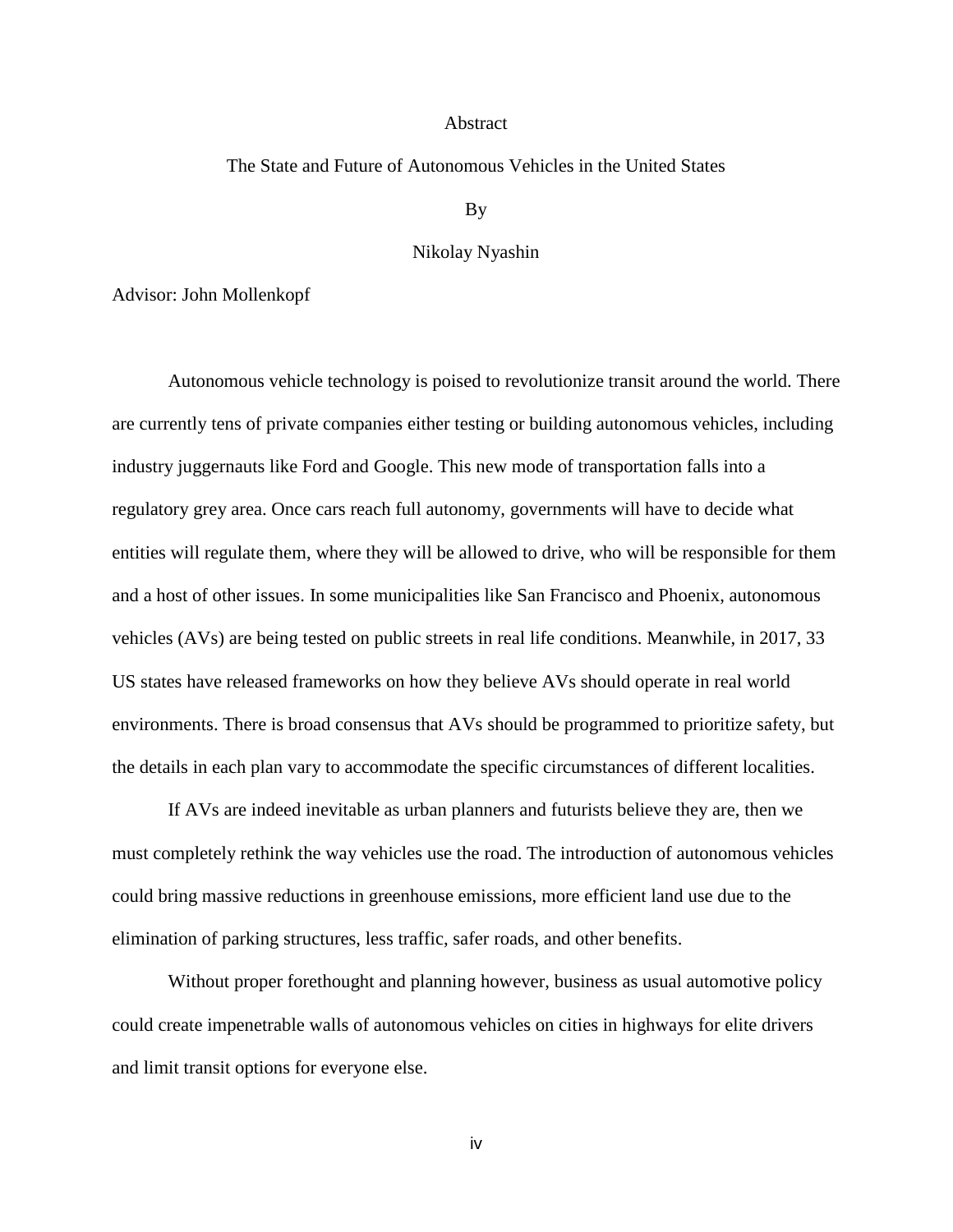Examining existing US federal and state law has shown that the burden of regulating future autonomous vehicles is on the states. Some states already have regulations concerning the testing of autonomous vehicles on the books. The US federal government plays an advisory role only. Guided by best practice principles ratified at the Kaohsiung conference, states should develop frameworks to encourage and regulate autonomous vehicle testing to make sure that it is safe and accountable.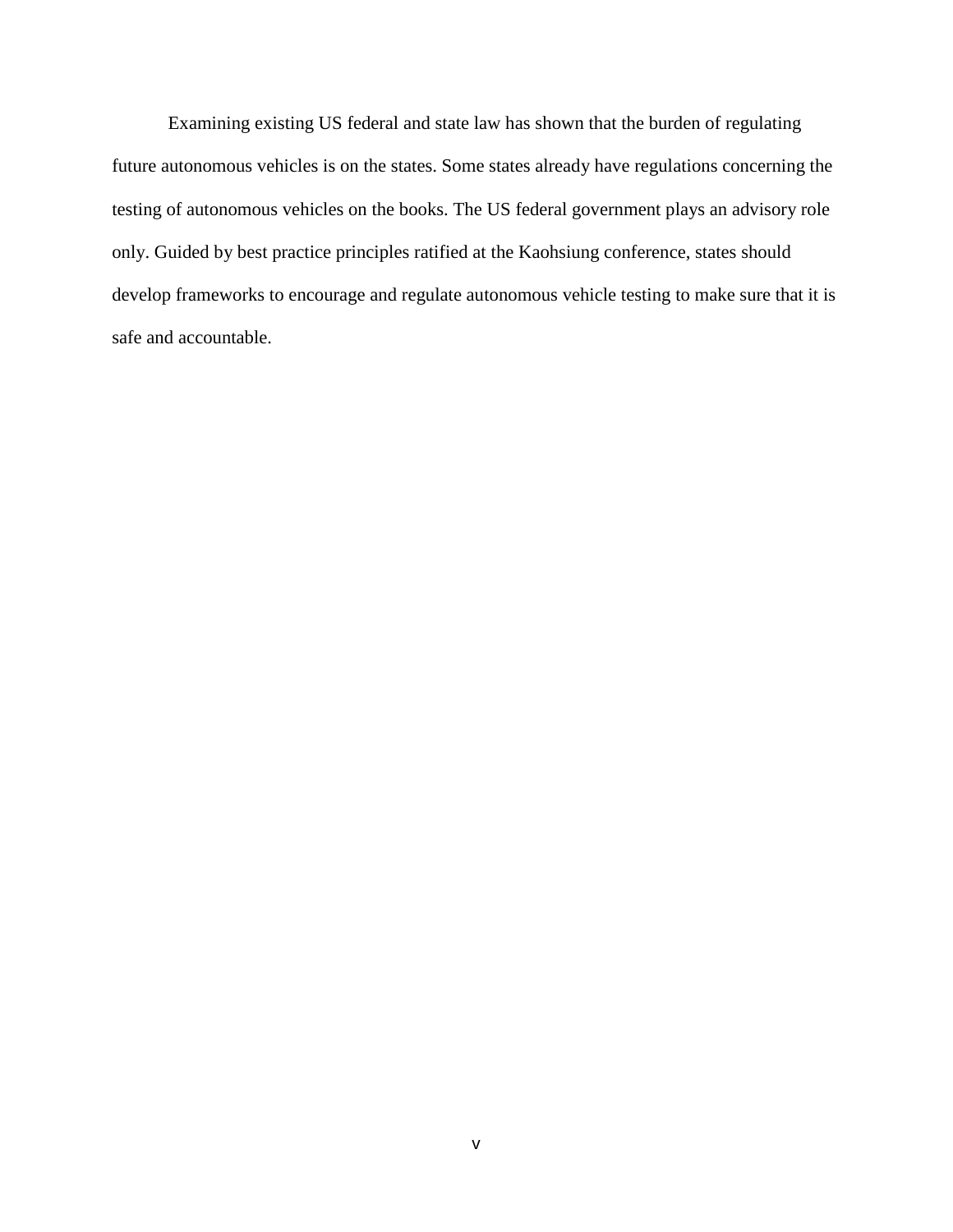Table of Contents

| The History of Autonomous Vehicles                                | Page 2  |
|-------------------------------------------------------------------|---------|
| A Framework for the Development of Autonomous Vehicles Regulation | Page 7  |
| Current US Regulation and Legislation                             | Page 20 |
| <b>Autonomous Vehicles as a Ridesharing Platform</b>              | Page 30 |
| Toward a Fully Autonomous Future?                                 | Page 38 |
| Conclusion                                                        | Page 43 |
| <b>Works Cited</b>                                                | Page 45 |
| List of Illustrations                                             |         |
| Map of States with Autonomous Vehicle Legislation                 | Page 20 |
| Possible Outcomes of Self-Driving Cars                            | Page 31 |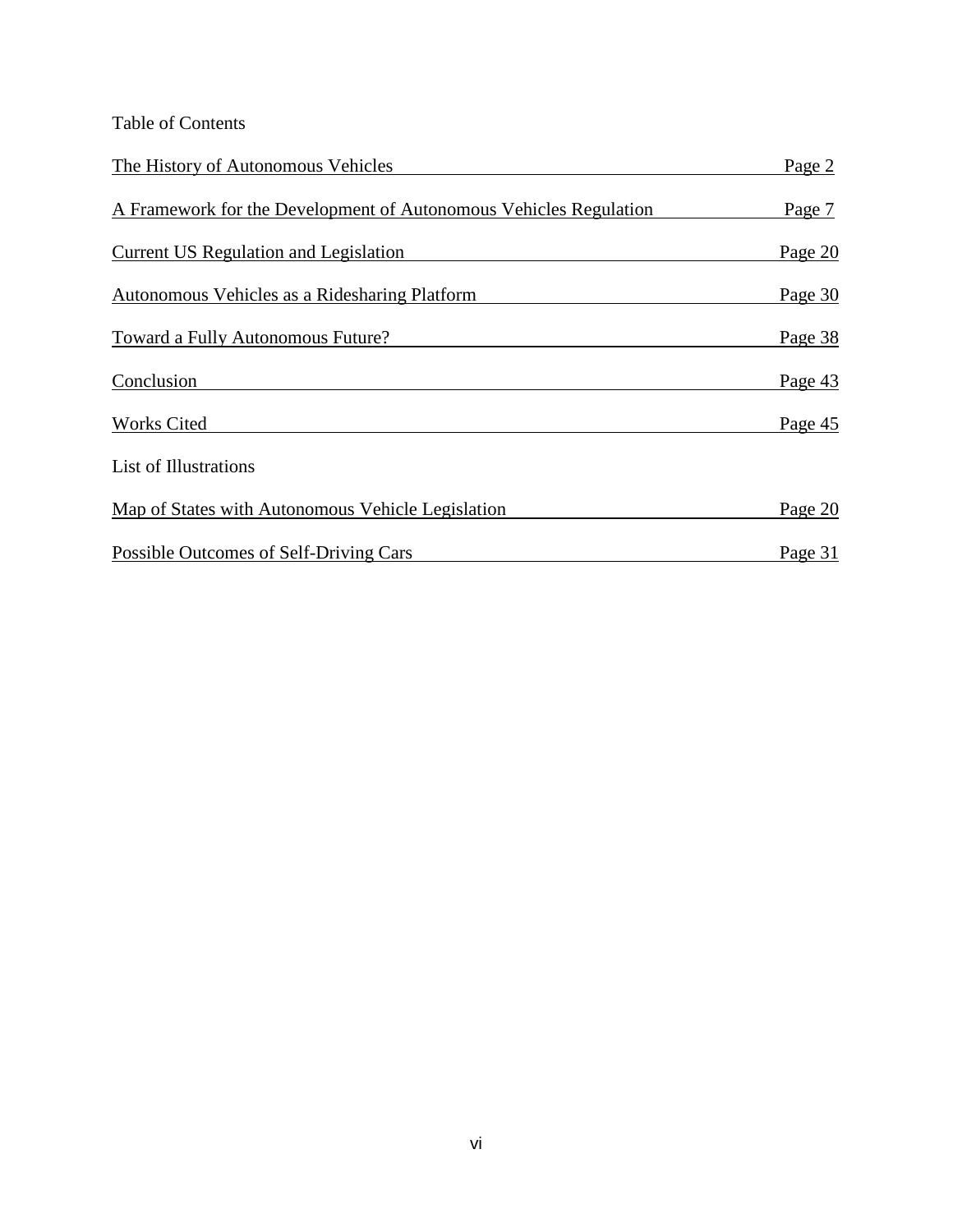#### The History of Autonomous Vehicles

Autonomous vehicle technology has only recently reached a point where it can begin to be offered to the public. Although various industries have added robots and autonomous technology to their production lines, these devices all work in precisely mapped conditions. An autonomous robot in a factory, for example, does not make decisions because it programmed to behave the same way over and over again. Machine learning and artificial intelligence advances in the past few decades have allowed computers to make more independent decisions.

A computer must be incredibly sophisticated to perceive, analyze and respond to a complex environment like a road. It's difficult enough for a human to make split second decisions behind the wheel. According to a DARPA study, "successful driving requires attention, alertness, and instinctive responses to varying road conditions, obstacles, and safety conditions. For example, a car driving at 96 kilometers an hour traverses 26.5 meters per second. Drivers have a reaction time of three seconds, and the vehicle braking distance at that speed is typically 100 meters. A typical driver is alert to road conditions for about 11 seconds in advance of the vehicle. During this interval, the driver makes a stream of decisions based on 291 meters' worth of data spread across an arbitrary number of lanes. This does not include the processing of sensory data responsible for rearview image analysis that also impacts safety considerations. All these issues call for a steady stream of decisions without abandoning previous tactical choices for route navigation."<sup>[1](#page-7-0)</sup>

<span id="page-7-0"></span> <sup>1</sup> Seetharaman, Guna, et al. "Unmanned Vehicles Come of Age: The DARPA Grand Challenge." *Computer*, Jan. 2007,

www.bing.com/cr?IG=FAE7924C8FD641A7BE213D7284799261&CID=1510EAC14992696E18A1E1214 89F6854&rd=1&h=od81jBPu1yOGtYAoTn9SaLHs0EExTQN69IgQusW-

pT0&v=1&r=https%3a%2f%2fwww.researchgate.net%2fpublication%2f2961674\_Unmanned\_vehicles\_co me\_of\_age\_The\_DARPA\_grand\_challenge&p=SDevEx.LB.1,5201.1.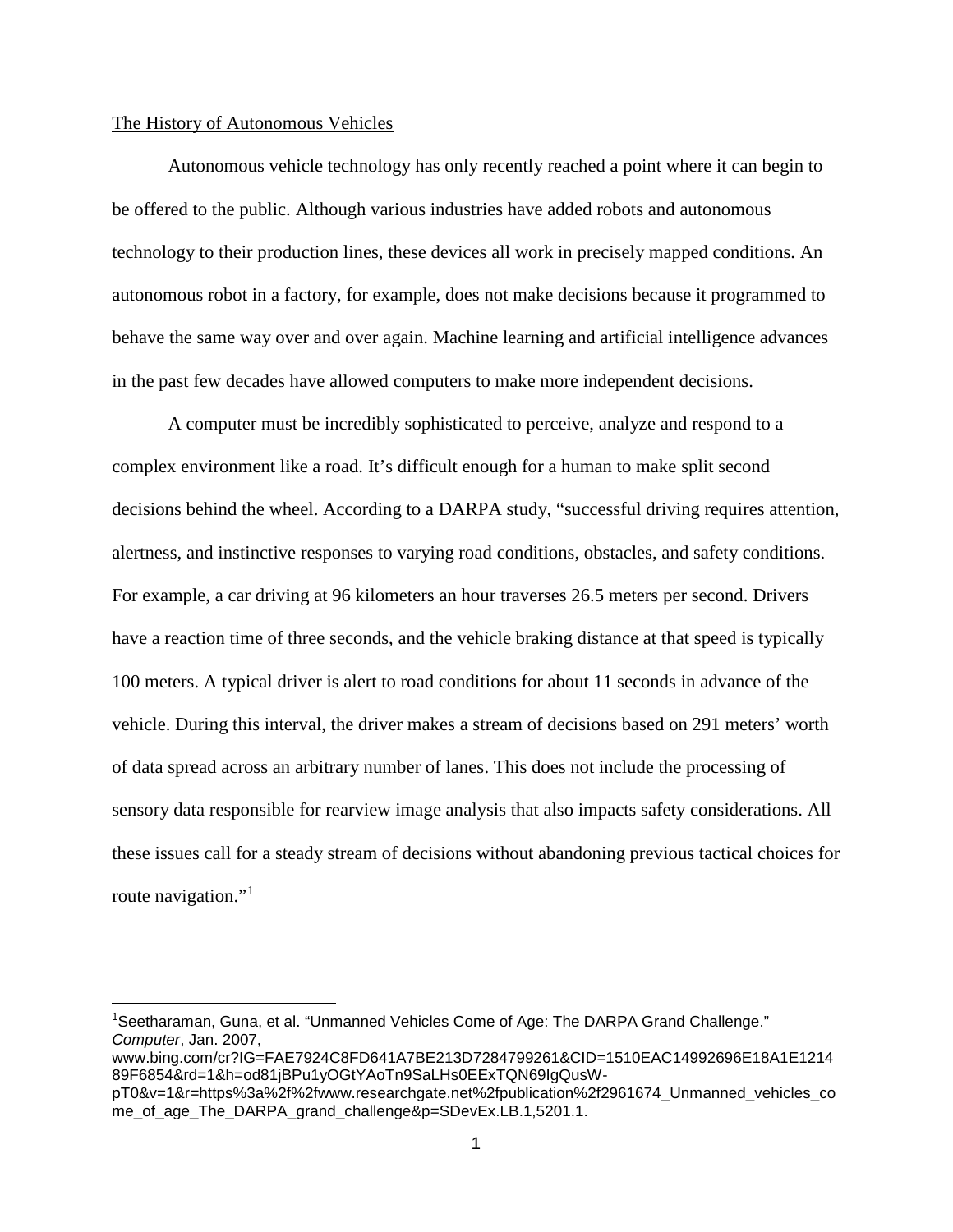Driverless cars are divided into five levels that describe the degree of their autonomy. At level zero, a human driver completely controls the vehicle. At the second level, the car controls either the steering or the vehicle speed, but not both simultaneously. An example is cruise control. The third level allows the car to steer, brake and accelerate under certain conditions. The driver must respond to traffic signal and other hazards. A level four car completely drives itself without human input but only within a predefined geographical area. For example, a human driver may navigate the vehicle to the highway along local streets and then allow the car to fully take over.  $2$ 

To enhance driver capabilities, autonomous computing can significantly aid in routine decision making: Manufacturers have successfully integrated automatic cruise control, automatic transmissions, and fully automatic parking in commercial cars. Remotely operated vehicles have performed successfully in space missions and hostile environments for more than two decades. Industry has used robotic systems for moving materials between locations on production lines for half a century.

The idea to automate cars has been around for more than a century. In 1925, Francis Houdina demonstrated a radio controlled car which drove through the streets of Manhattan.<sup>[3](#page-8-1)</sup> The concept percolated for decades before technology reached a level where cameras and computers could work together to truly see and interpret the road.

The 1970s and 1980s saw the first experiments with cars that we would call autonomous. They had all of the necessary equipment and sensors to navigate themselves through normal

<span id="page-8-1"></span><span id="page-8-0"></span> <sup>2</sup> Harner, Isabel. "The 5 Autonomous Driving Levels Explained – IoT For All – Medium." *Medium*, IoT For All, 6 Nov. 2017, medium.com/iotforall/the-5-autonomous-driving-levels-explained-b92a5e834928. <sup>3</sup> Dormehl, Luke. "Sit Back, Relax, and Enjoy a Ride through the History of Self-Driving Cars." *Digital Trends*, Digital Trends, 26 Mar. 2018, www.digitaltrends.com/cars/history-of-self-driving-cars-milestones/.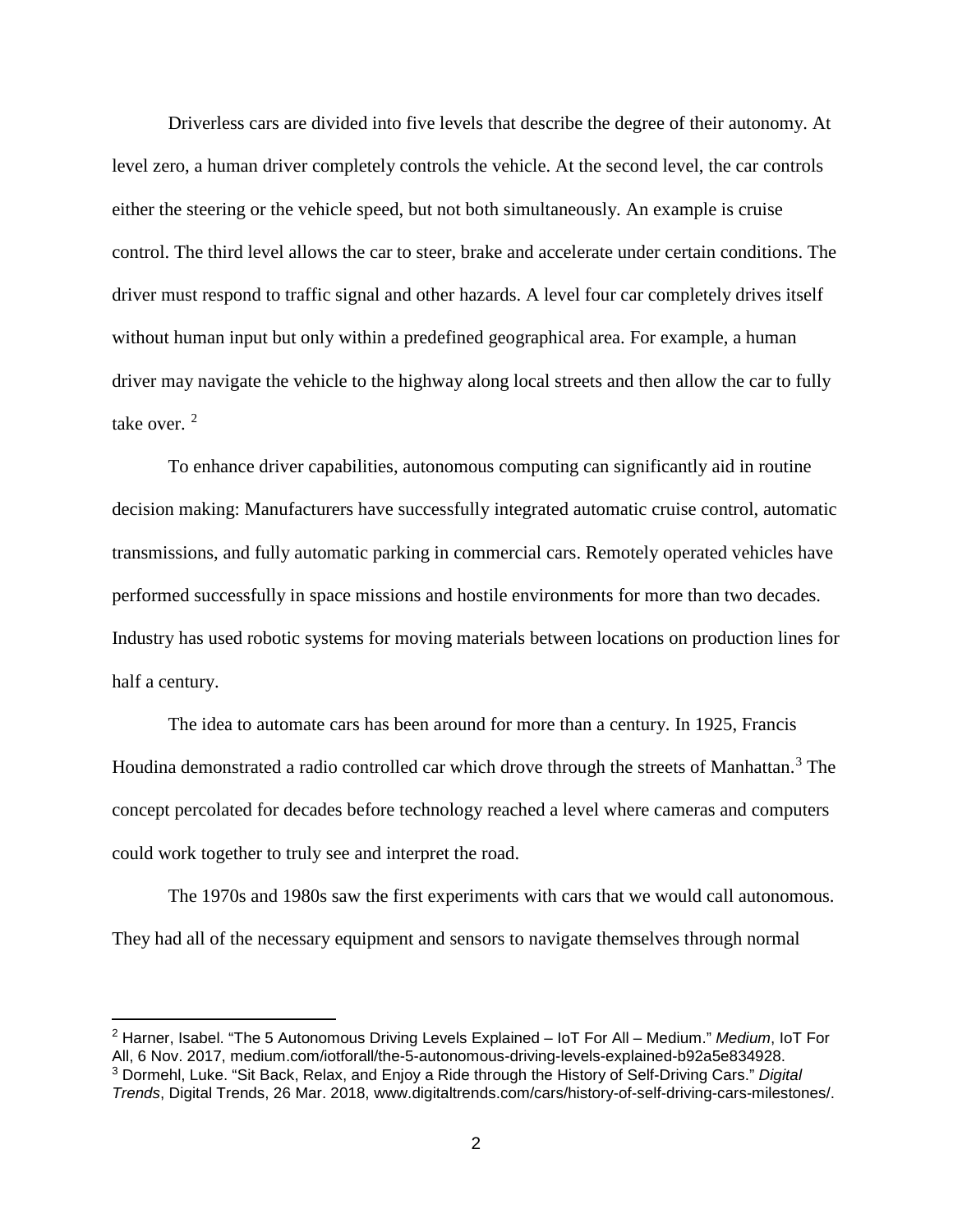traffic without human input. The Stanford Cart was a robot developed as a moon rover in the 1970s and was able to navigate a crowded room filled with chairs in about five hours. It used a camera to create a three-dimensional image of the room and the obstacles in it and interpret its surroundings.

Both private and government investment was crucial for the research and development of the technology that allowed cars to drive themselves. The Eureka Prometheus project, sponsored by Mercedes-Benz pushed the limits of then available technologies by operating an AV near an urban center. Project lead Ernst Dickmanns described the experiment: "At the end of the EUREKA-project PROMETHEUS (1987-1994), several Mercedes SEL-500 vehicles demonstrated visually guided autonomous driving with guests on board on Autoroute 1 near Paris in typical 3-lane traffic at speeds up to 130 km/h, including convoy driving and autonomous lane changes. A1995 long-distance test drive involved more than 1600 km driven at speeds up to 180 km/h."<sup>[4](#page-9-0)</sup> Autonomous vehicles were becoming more sophisticated by the 1990s, but were still far from ready for public consumption.

US government research into autonomous vehicles was managed by DARPA. In 2004, that organization launched the DARPA Grand Challenge in which \$1 million was offered to the contestant that could autonomously navigate an obstacle course. There was no winner the first year of the competition, but in 2005 a team from Stanford University and Volkswagen won the challenge using technology adapted from the Stanford Cart. By 2007, all six teams that entered the contest successfully navigated an urban obstacle course, demonstrating how quickly the technology was advancing.

<span id="page-9-0"></span> <sup>4</sup> Dickmanns, Ernst. "The Fourth Conference on Artificial General Intelligence." *The Fourth Conference on Artificial General Intelligence RSS*, Aug. 2011, agi-conf.org/2011/abstract-ernst-dickmanns/.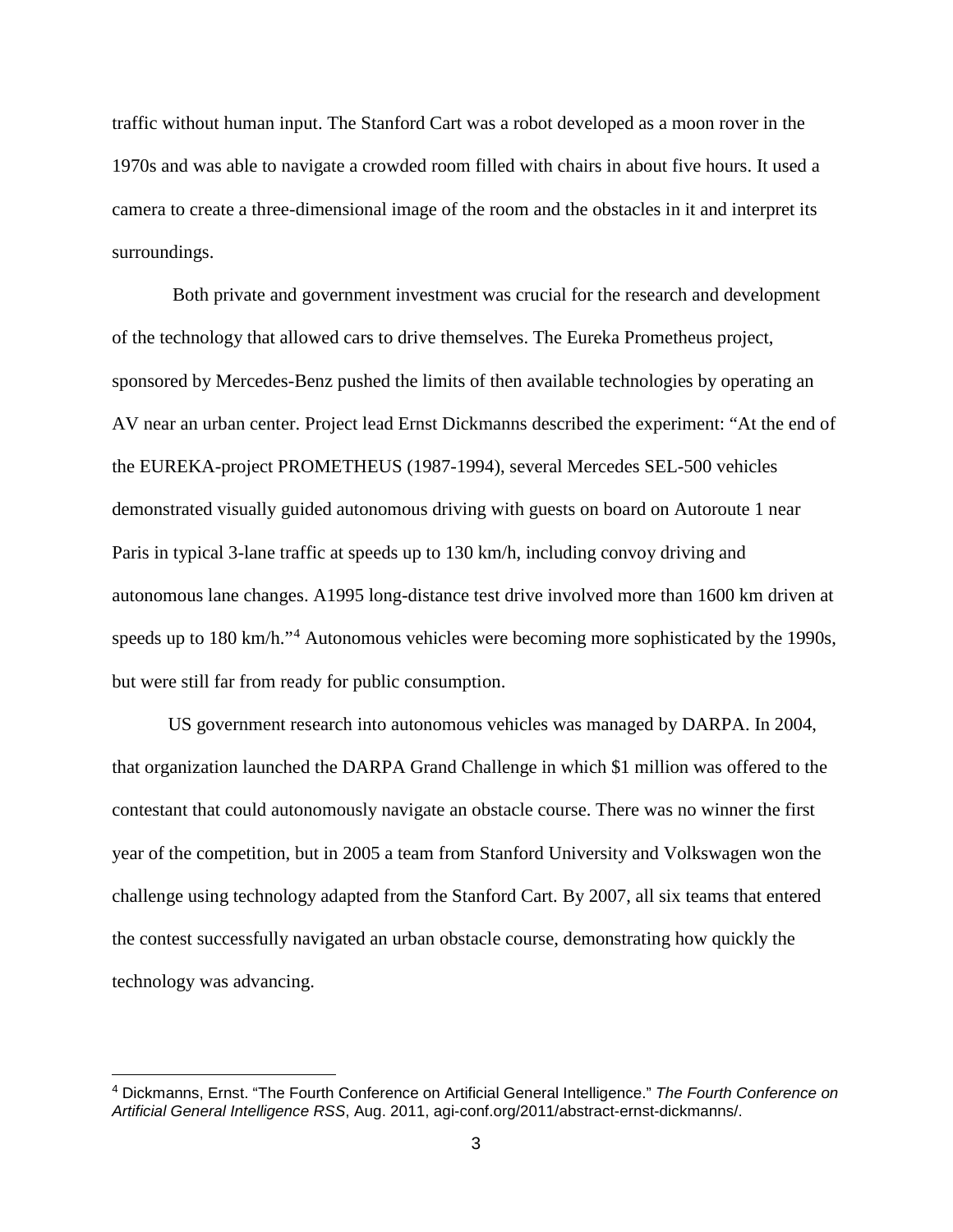Thus far the history of autonomous vehicle research has included contributions from governments, universities and private companies. In the last decade, however, automobile manufacturers and technology companies have come to the forefront of this research field and are eager to bring autonomous cars to the market.

One example is Google's company Waymo. This began in 2009 with a group of engineers that participated in the DARPA Grand Challenge. By 2015, a car with no steering wheel or pedals successfully transported a passenger through the streets of Austin, Texas. In 2017, Waymo began testing an autonomous minivan with real passengers in Phoenix, Arizona.<sup>[5](#page-10-0)</sup> Another company working on automated vehicles is Tesla. The Tesla Model S vehicle debuted "Autopilot" in 2015, which allows the car to stay in lane, switch lanes and park without human input.

Although companies believe that autonomous cars will be wildly popular, the public has been skeptical about them for some time. In a Pew Research Survey from May, 2017, 56 percent of American respondents said that driverless cars are inevitable in the next 10 to 50 years, while 5[6](#page-10-1) percent of respondents said that they would not ride in one.<sup>6</sup> 54 percent of US consumers indicated that they would feel safer riding in a self-driving car if the federal government were to implement regulations and standards.<sup>[7](#page-10-2)</sup> However, there has been a dramatic increase in positive opinion of autonomous vehicles in the last year.

A Deloitte study found that more respondents in countries around the world were believed that autonomous cars were safer. For example, in South Korea, the percentage of people

<span id="page-10-2"></span><span id="page-10-1"></span><sup>6</sup> Smith, Aaron, and Monica Anderson. "Automation in Everyday Life." *Pew Research Center: Internet, Science & Tech*, 4 Oct. 2017, www.pewinternet.org/2017/10/04/automation-in-everyday-life/. 7 "Deloitte Study: Consumer Trust in Autonomous Vehicles on the Rise." *PR Newswire: News Distribution, Targeting and Monitoring*, Deloitte, 8 Jan. 2018, www.prnewswire.com/news-releases/deloitte-study-

<span id="page-10-0"></span> <sup>5</sup> "Journey – Waymo." *Waymo*, waymo.com/journey/.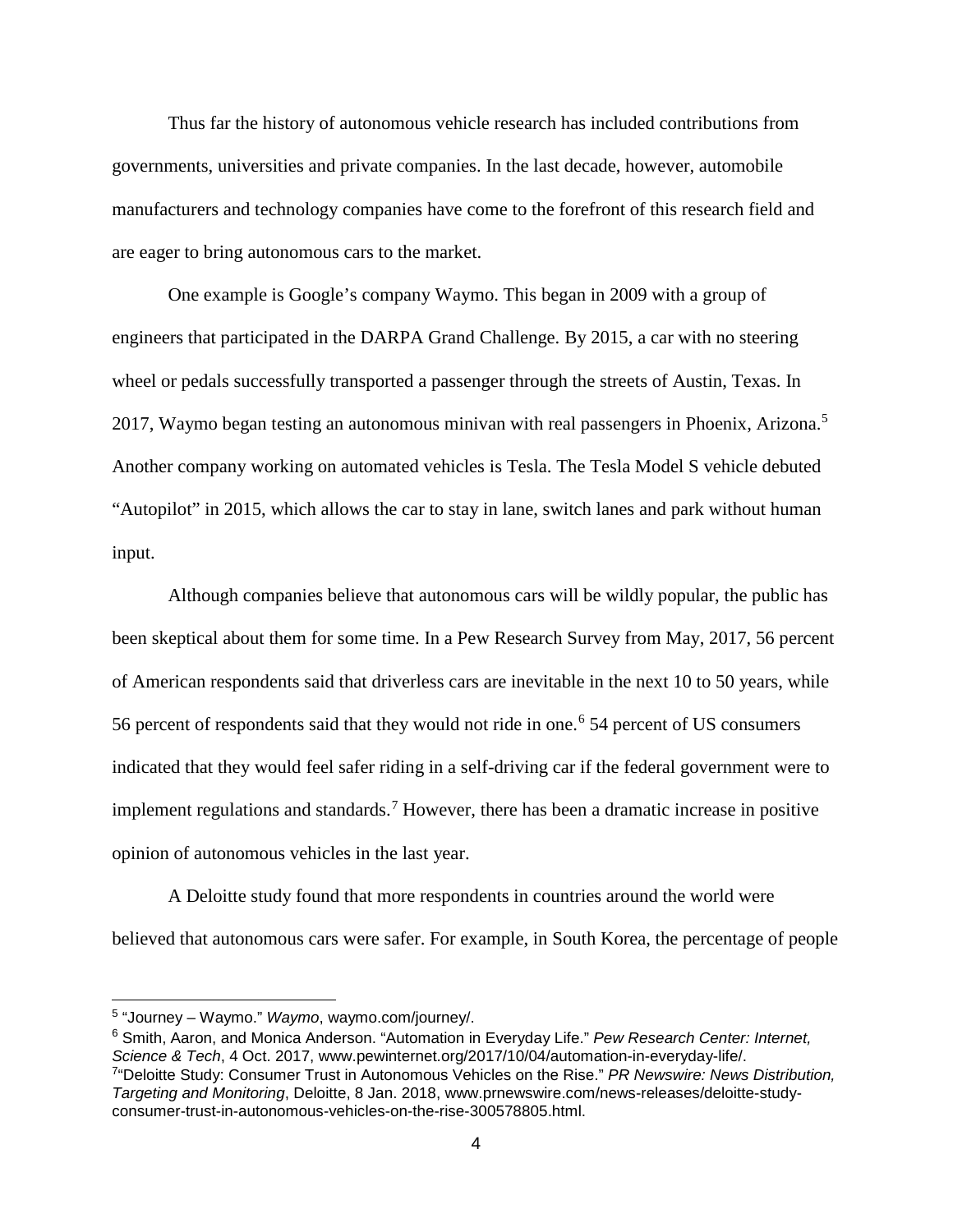who think driverless cars will not be safe dropped from 81 percent in 2017 to 54 percent in 2018. In Germany, 45 percent of respondents thought that autonomous vehicles would be unsafe this year, down from 72 percent last year. In France, the amount of respondents that believed that cars would be unsafe dropped from 65 percent to 37 percent. Finally, the report concludes that "the most notable change comes from China, where the percentage of people who think autonomous cars will not be safe dropped from 62 percent in 2017 to only 26 percent in this year's study."[8](#page-11-0)

As consumers become more aware of and comfortable with self-driving vehicles, corporations like Google, Tesla have become keen on introducing driverless cars to the market. IHS, the business consulting group, predicts that 76 million autonomous vehicles will be sold by 2035. The US is expected to be the first country in which autonomy is fully deployed, while China will be the largest market.<sup>[9](#page-11-1)</sup> There are still several hurdles to cross before autonomous vehicles can be fully implemented. The IHS report writes that "that continued challenges to autonomous vehicle deployment include potential technology risks for software reliability and cybersecurity, though both of these are showing improvements as technology evolves and the industry recognizes the threat. In addition, the implementation of local and federal guidelines and regulatory standards, as well as a legal framework for self-driving cars, continue to prove challenging. Various states and regions have taken appropriate measures to begin to develop these frameworks, while others are still crafting their approach."<sup>[10](#page-11-2)</sup>

<span id="page-11-0"></span>um<br><sup>8</sup>lbid.

<span id="page-11-2"></span><span id="page-11-1"></span><sup>9</sup> "IHS Clarifies Autonomous Vehicle Sales Forecast – Expects 21 Million Sales Globally in the Year 2035 and Nearly 76 Million Sold Globally Through 2035." *IHS Clarifies Autonomous Vehicle Sales Forecast – Expects 21 Million Sales Globally in the Year 2035 and Nearly 76 Million Sold Globally Through 2035 | IHS Online Newsroom*, 19 June 2016, news.ihsmarkit.com/press-release/automotive/autonomousvehicle-sales-set-reach-21-million-globally-2035-ihs-says.  $10$  Ibid.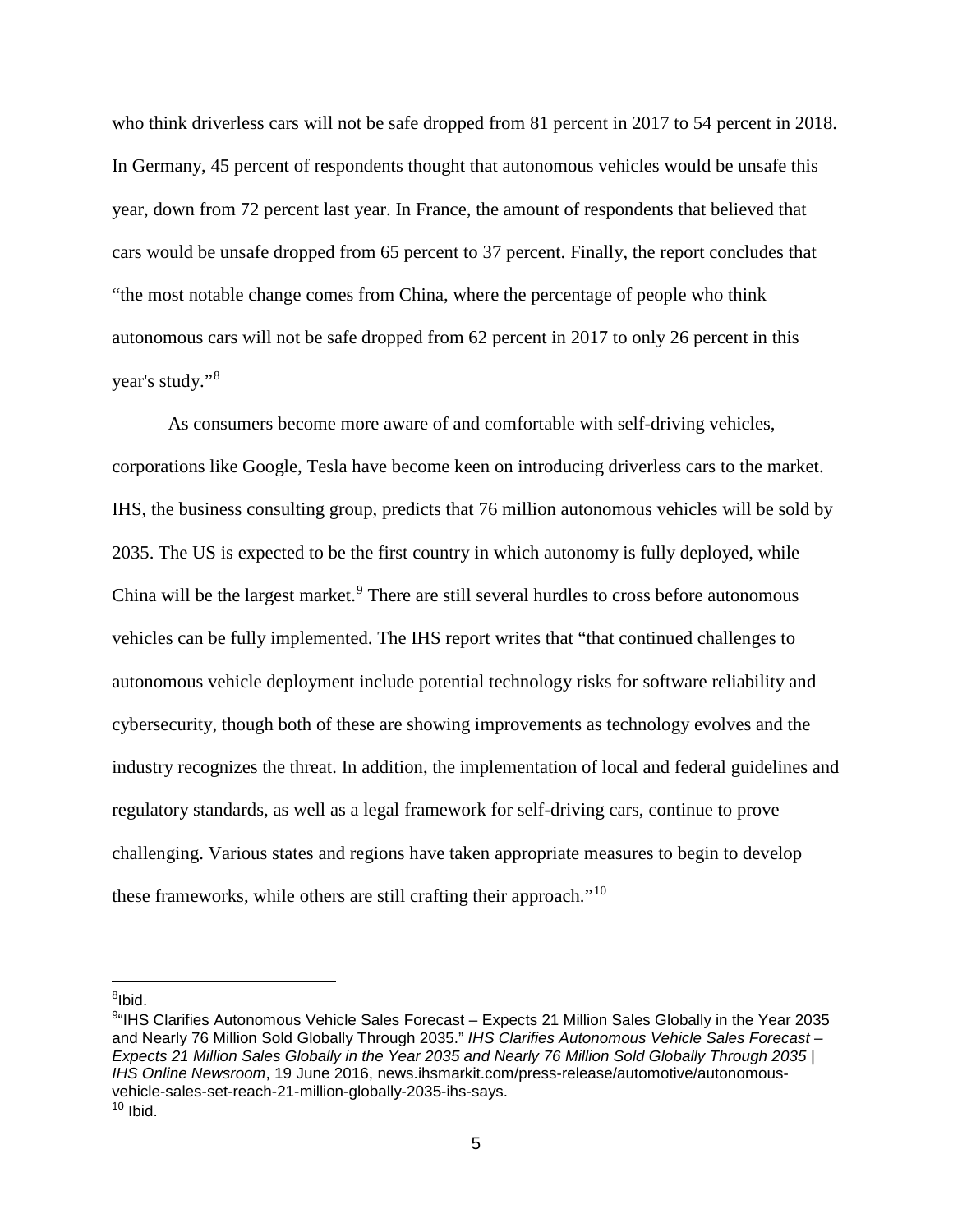#### A Framework for the Development of Autonomous Vehicles Regulation

Corporations see the potential for billions of dollars in revenue at the introduction of autonomous vehicles. Consumers are increasingly more confident in the convenience this technology can bring to their lives. Behind the scenes, however, governments, think tanks and private companies are working to identify the costs and benefits of autonomous vehicle technology and plan for them using smart policies. A major development in the direction of autonomous vehicle regulatory policy occurred in 2017 at the Kaohsiung EcoMobility World Festival.

Shared Mobility Principles should guide the development of autonomous vehicle regulation as it does for other transit modes in cities around the ten shared mobility principles were developed by a working group of international NGOs to reflect equitable and fair practices for designing and implementing transit solutions. They were developed and adopted in 2017 at the Kaohsiung EcoMobility World Festival in Taiwan and have diverse signatories from countries like Italy, Japan, New Zealand and the US, and private corporations like Lyft and Uber. These stakeholders will be the decision makers when it comes to policies surrounding autonomous cars<sup>11</sup> though none of the recommendations made by the working group are binding, their suggestions will shape the way these stakeholders think about future policies. Each of the principles adopted at the Kaohsiung conference reflects the positive and negative future that technology, especially autonomous vehicles, will bring to transit in cites.<sup>12</sup> Following the recommendations adopted at Kaohsiung, city planners can make sure that autonomous vehicle

<span id="page-12-0"></span><sup>&</sup>lt;sup>11</sup> "The Kaohsiung Strategies for the Future of Urban Mobility – EcoMobility World Festival 2017." *EcoMobility World Festival 2017*, 2017, kaohsiung.ecomobilityfestival.org/declaration/.

<span id="page-12-1"></span><sup>12</sup> *Shared Mobility Principles for Livable Cities*. www.sharedmobilityprinciples.org/.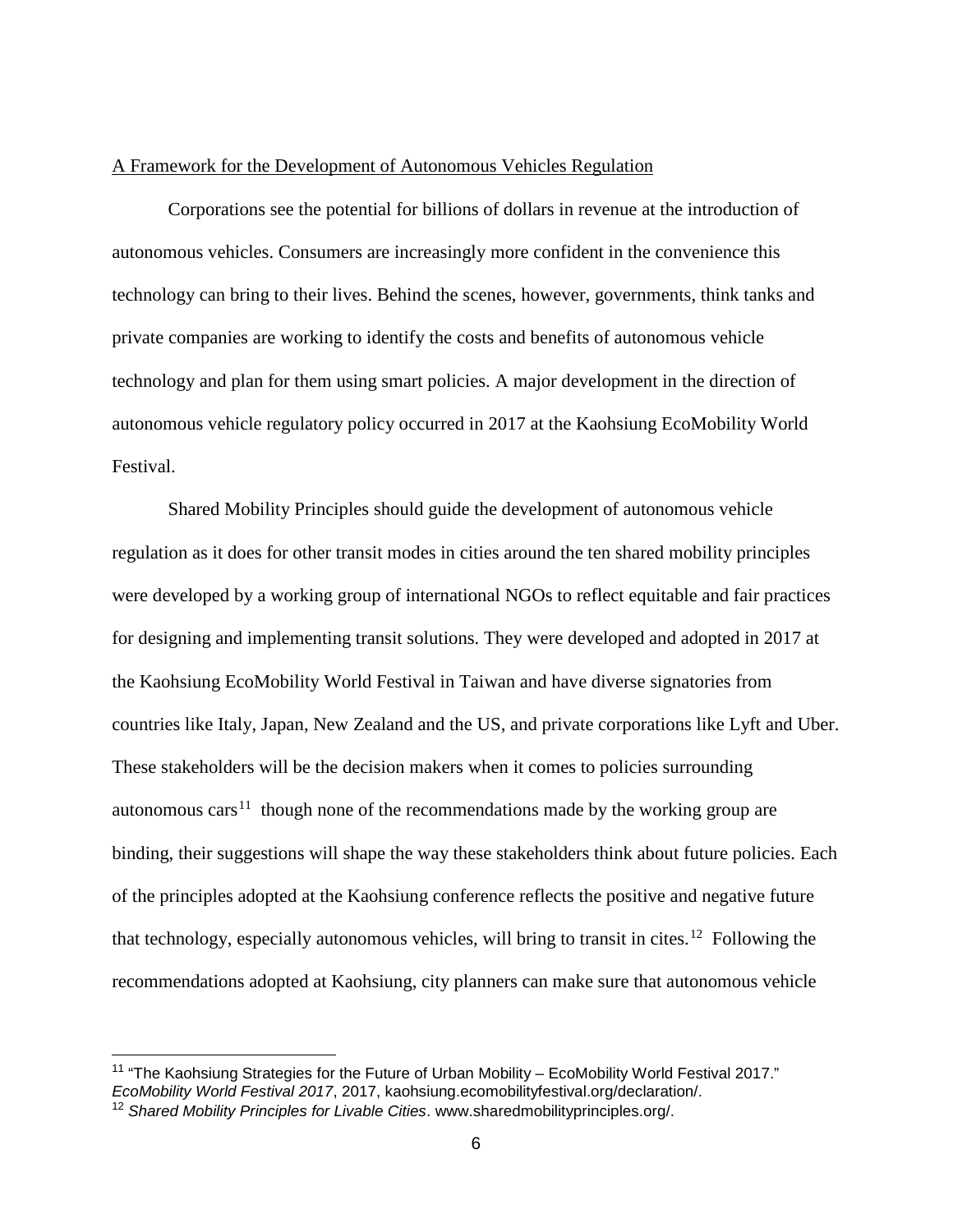technology is not concentrated in the hands of the wealthy, remains accessible to all and prioritizes safety. Since the Kaohsiung plan has so many signatories, both governmental and private, it makes sense to examine existing and proposed policy in this field through the lens of its recommendations. For every point of the Kaohsiung plan, the applications of autonomous vehicle technology and real world and proposed plans.

#### *Principle 1: We Plan Our Cities and Their Mobility Together*

"The way our cities are built determines mobility needs and how they can be met. Development, urban design and public spaces, building and zoning regulations, parking requirements, and other land use policies shall incentivize compact, accessible, livable, and sustainable cities." $13$ 

The first mobility principle defines the need for all future mobility policy to incentivize accessibility and compactness. Up to the present, the development of cities and their transit policy were not always intertwined and were often at odds with one another. An example of transit policy running at cross purposes with city development policy are the actions of New York City's Robert Moses. The famous city planner and Parks Commissioner amassed a tremendous amount of power in NYC from the 1930s through the 1970s and commissioned many highways and parks in the area. He is has been accused of prioritizing downtown business interests and car culture over the city inhabitants and fair development. This story is told in Robert Caro's book "The Power Broker" in a an anecdote which reveals Moses' disdain for planning equitable transit policy: Caro instructed his engineers to build bridges much lower over the Southern State Parkway than necessary to prevent buses using the highway to reach the park

<span id="page-13-0"></span> <sup>13</sup> *Shared Mobility Principles for Livable Cities*. www.sharedmobilityprinciples.org/.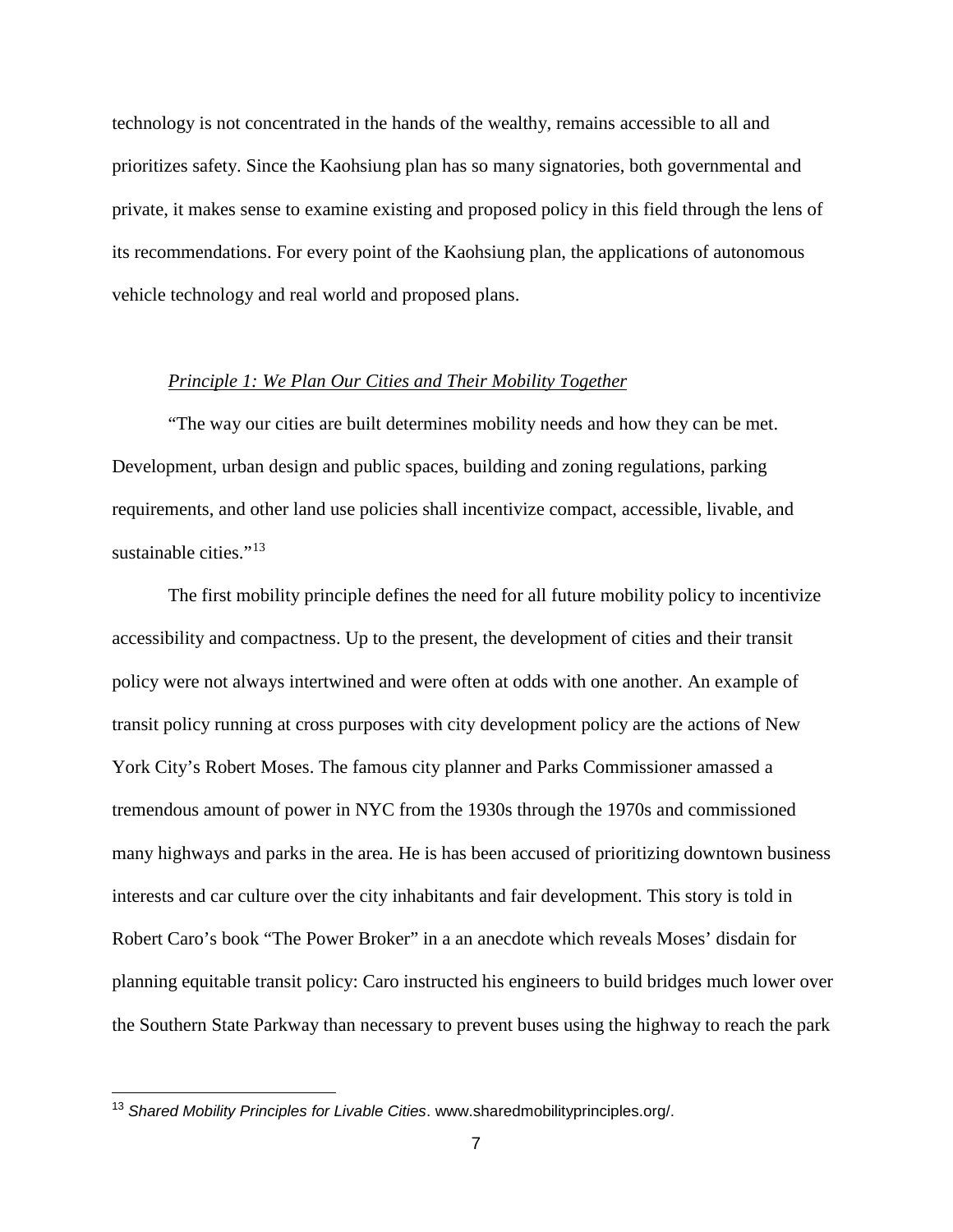at Jones Beach. Caro assumed that public transit would be taken by poor African-Americans and Puerto Ricans, whom he despised.<sup>[14](#page-14-0)</sup>

The first mobility principle instructs planners not to prioritize privileged groups when enacting city policy. It is easy to imagine a city planner allowing autonomous vehicles to take over the road with little regard given to pedestrians. Without proper forethought and regulation, autonomous vehicles could worsen the already terrible traffic of many urban centers. The LA Times writes, "Imagine a future where most adults own individual autonomous vehicles. They tolerate long, slow commutes on packed highways because they can work, entertain themselves or sleep on the ride, which encourages urban sprawl. They take their driverless car to an appointment and set the empty vehicle to circle the building to avoid paying for parking. Instead of walking a few blocks to pick up a child or the dry cleaning, they send the self-driving minivan ... The streets would be cluttered with robot cars."[15](#page-14-1) This is certainly a worst case scenario, but it is entirely possible that without regulation it could happen.

#### *Principle 2: We Prioritize People over Vehicles*

"The mobility of people and not vehicles shall be in the center of transportation planning and decision-making. Cities shall prioritize walking, cycling, public transport and other efficient shared mobility, as well as their interconnectivity. Cities shall discourage the use of cars, singlepassenger taxis, and other oversized vehicles transporting one person."[16](#page-14-2)

This recommendation emphasizes that the subject of transit policy should be people not vehicles. In the modern era, cities have been built to accommodate vehicles rather than

<span id="page-14-0"></span> <sup>14</sup> Campanella, Thomas J. "The True Measure of Robert Moses (and His Racist Bridges)." *CityLab*, 9 July 2017, www.citylab.com/transportation/2017/07/how-low-did-he-go/533019/.

<span id="page-14-1"></span><sup>15</sup> The Times Editorial Board. "If We Don't Plan for Them, Autonomous Vehicles Could Make Our Car-Dominated Transit System Even Worse." *Los Angeles Times*, 9 Mar. 2018,

www.latimes.com/opinion/editorials/la-ed-autonomous-vehicles-planning-20180309-story.html.

<span id="page-14-2"></span><sup>16</sup> *Shared Mobility Principles for Livable Cities*. www.sharedmobilityprinciples.org/.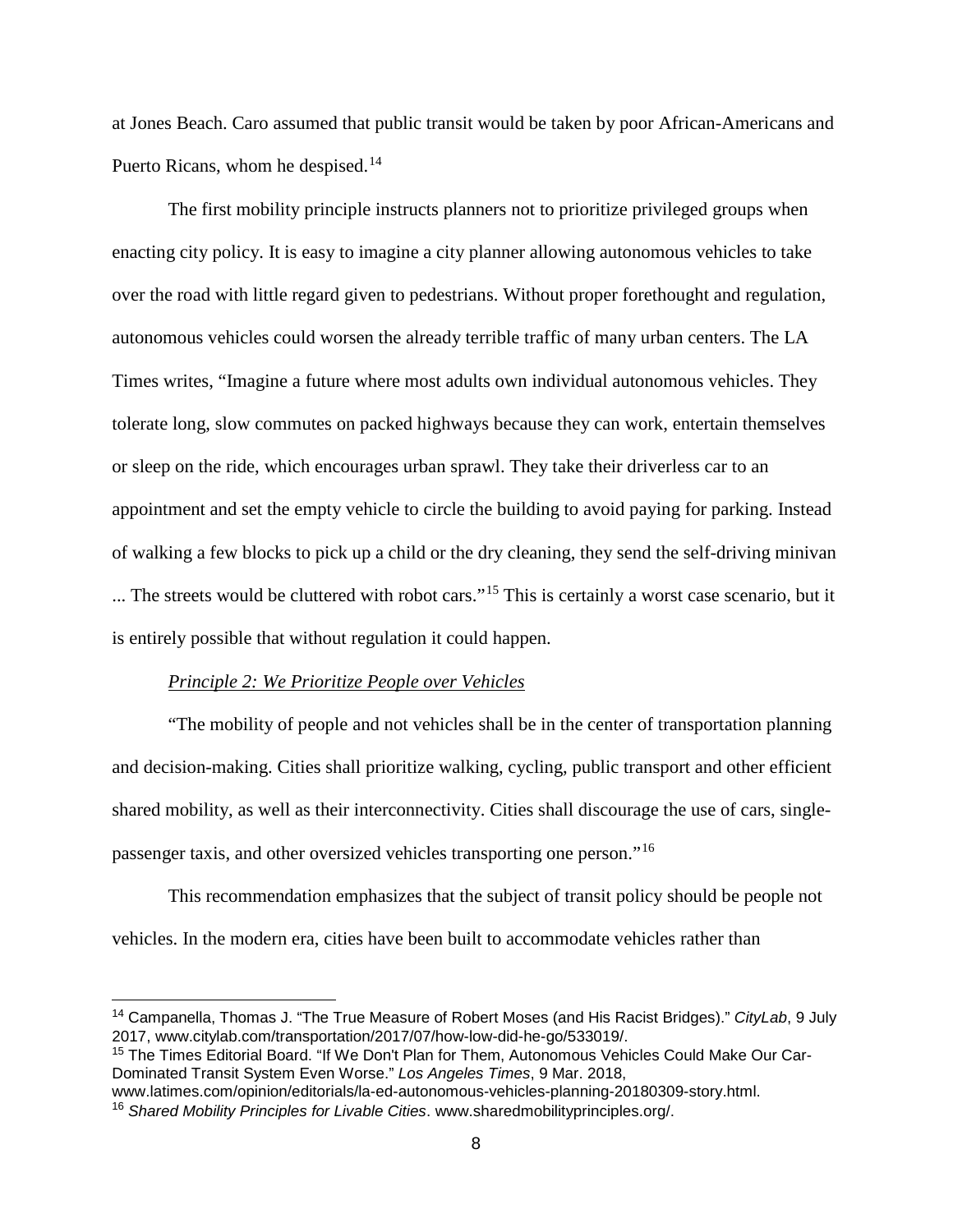pedestrians. In cities like Los Angeles, for example, it is impossible to commute to work, go shopping or engage in recreational activity efficiently without a private vehicle. This is a shortcoming of the design and organization of the city, which was built with the automobile in mind. This mentality created low density urban sprawl, contributing to traffic, air pollution and wasted time and money from elongated travel times.

Ideally, the transportation policy of the future would prioritize the person rather than the car. In term of autonomous vehicle policy, that means that the algorithm that makes the decisions about the vehicles' behavior will prioritize the pedestrian over the vehicle and its occupant. In a variant of the "trolley problem," 880 New Yorkers were asked what a self-driving car should do if it only had two options: swerving to avoid hitting a pedestrian, which may cause the occupant of the car to be injured, or to continue and hit the pedestrian.<sup>[17](#page-15-0)</sup> 80 percent of respondents answered that the car should swerve to avoid the pedestrian. This question is especially important in dense walking cities like New York or Boston, where there are many more pedestrians who do not necessarily obey the rules of the road when crossing the street. However, not all autonomous vehicle manufacturers are on board with prioritizing pedestrian over passenger safety. Mercedes-Benz Active Safety Head Christoph von Hugo said that "If you know you can save at least one person, at least save that one. Save the one in the car."<sup>[18](#page-15-1)</sup> This policy is in direct opposition to the principles laid out in the Kaohsiung plan. Mercedes-Benz is not a signatory to this plan. This is an issue that will need to be addressed by autonomous vehicle manufacturers in partnership with regulators. If Mercedes-Benz favors prioritizes passenger

<span id="page-15-0"></span> <sup>17</sup> "Driverless Car Makers Must Put Pedestrian Safety First, New Yorkers Say." *Transportation Alternatives*, 9 Jan. 2017, www.transalt.org/news/releases/9840.

<span id="page-15-1"></span><sup>18</sup> Taylor, Michael. "Mercedes Autonomous Cars Will Protect Occupants before Pedestrians." *Auto Express*, 11 Oct. 2016, www.autoexpress.co.uk/mercedes/97345/mercedes-autonomous-cars-willprotect-occupants-before-pedestrians.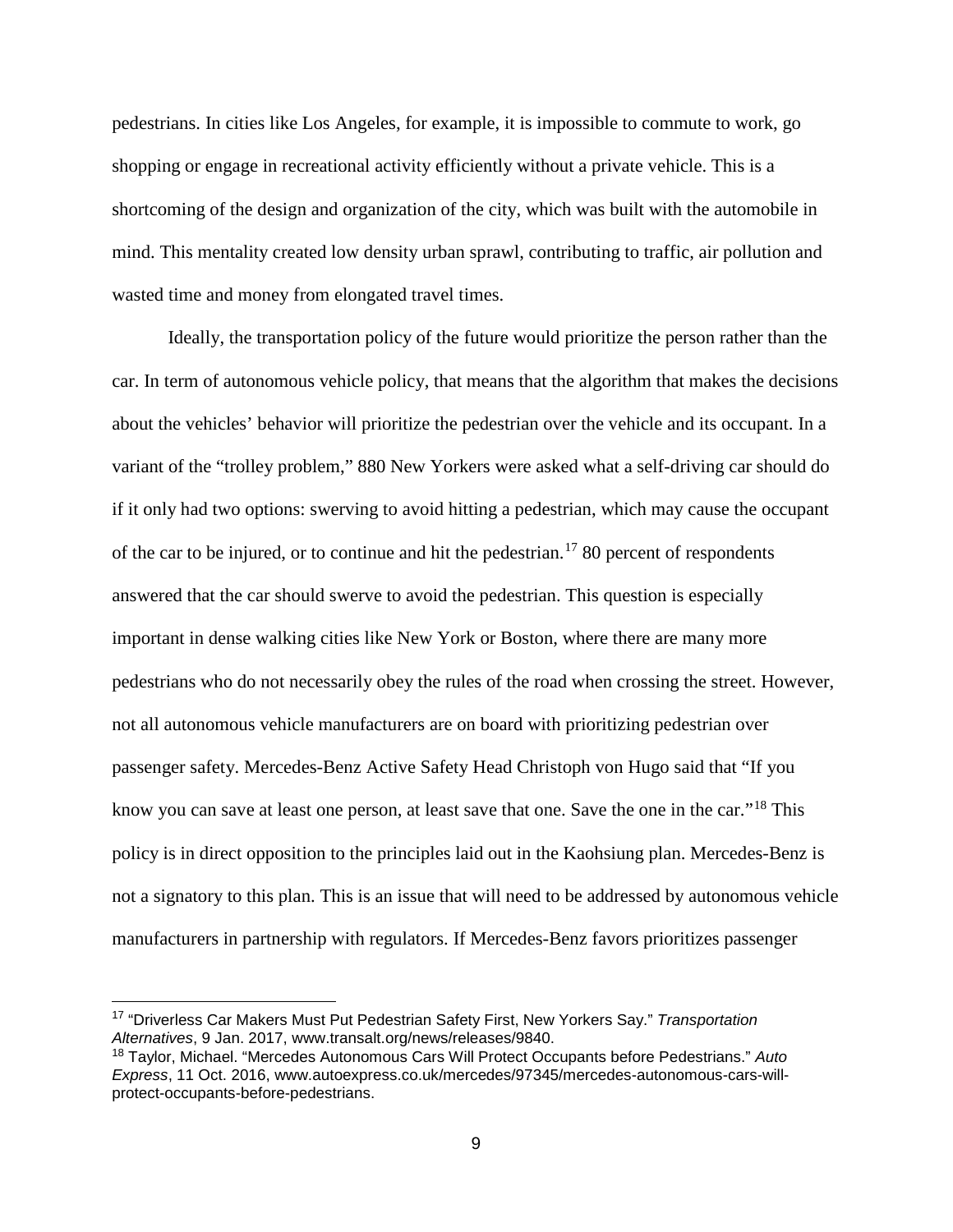safety in a no-win situation while Ford prioritizes pedestrian, for example, the conflicting software commands could cause cars to get confused and swerve into each other.

# *Principle 3: We Support the Shared and Efficient Use of Vehicles, Lanes, Curbs, and Land*

"Transportation and land use planning and policies should minimize the street and parking space used per person and maximize the use of each vehicle. We discourage overbuilding and oversized vehicles and infrastructure, as well as the oversupply of parking."[19](#page-16-0)

This point is the first one in which the Kaohsiung plan brings up its preference for and insistence on shared vehicles of all categories. The plan defines shared vehicles as "those used for hire to transport people (mass transit, private shuttles, buses, taxis, auto-rickshaws, car and bike-sharing) and urban delivery vehicles."<sup>[20](#page-16-1)</sup> Vehicles must be multiple occupancy to increase their efficiency. The fewer individuals own private vehicles, the less space those vehicles will take up contributing to an increase in efficiency for the entire network.

Shared, autonomous vehicles could contribute to a kind of hyper efficiency. If no one in the city has a private vehicle, they could summon a roving autonomous car to get to their destination at any point. These cars would not take up parking spaces or lots or occupy curbside areas because they would be constantly in use. Former head of product development at General Motors Bob Lutz pessimistically described such a system thusly, "Now we are approaching the end of the line for the automobile because travel will be in standardized modules. The end state will be the fully autonomous module with no capability for the driver to exercise command. You will call for it, it will arrive at your location, and you will get in, input your destination and go to

<span id="page-16-0"></span> <sup>19</sup> *Shared Mobility Principles for Livable Cities*. www.sharedmobilityprinciples.org/.

<span id="page-16-1"></span> $20$  Ibid.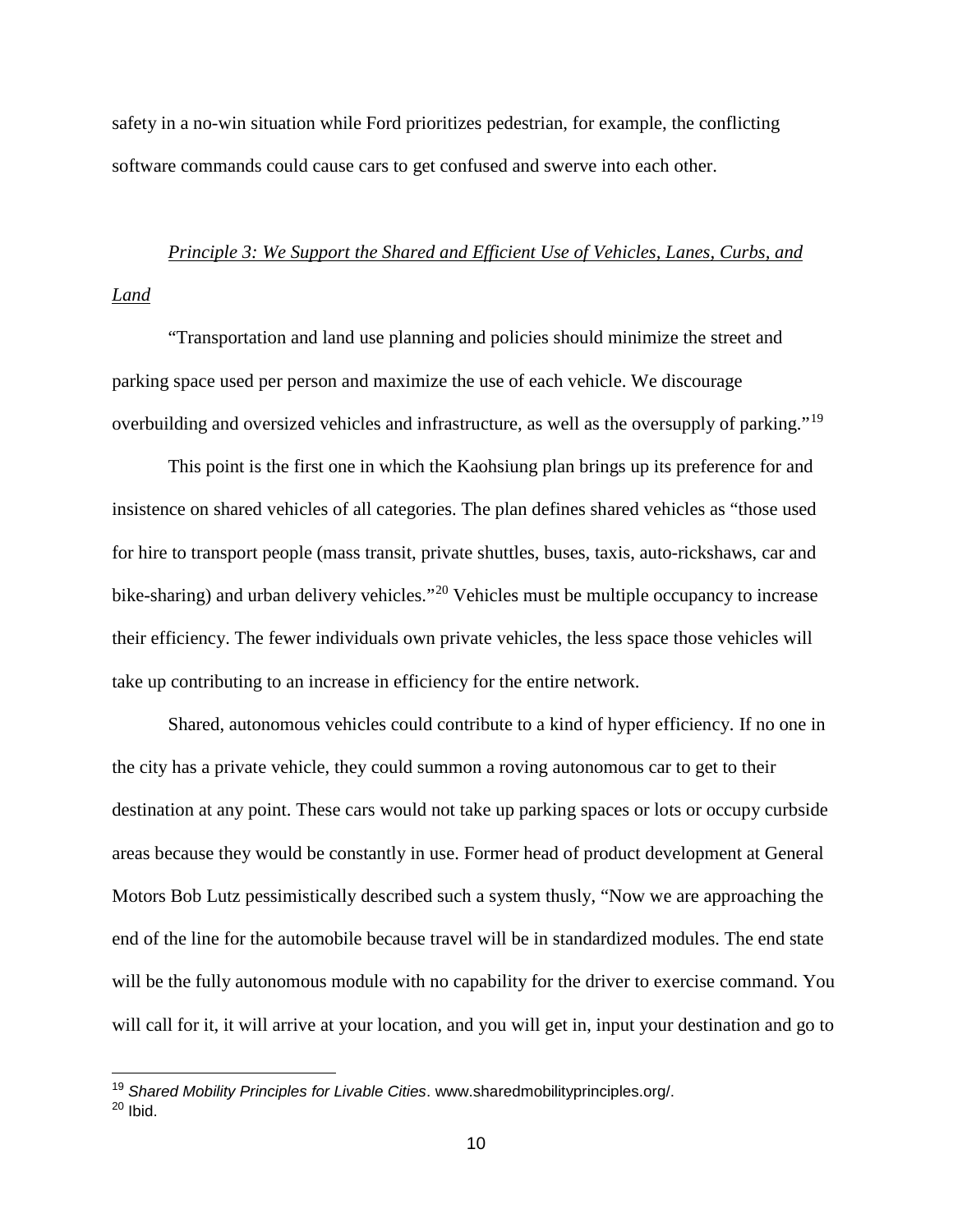the freeway. On the freeway, it will merge seamlessly into a stream of other modules traveling at 120, 150 mph. The speed doesn't matter. You have a blending of rail-type with individual transportation."[21](#page-17-0) Lutz describes something of a dystopia, with people whisked around in pods with no ability to make decisions on their own. His conclusion is that "this is the demise of automotive retailing as we know it," because everyone's pod will be built to minimize air resistance rather than having any defining characteristics.

In crafting autonomous vehicle policy, it will important to prevent streets from becoming never ending trains of hyper efficient autonomous vehicles, cycling between pick up/drop off zones. At the very least, it will be difficult for pedestrians to cross streets in this world. At worst, only those with the resources to hire an autonomous will be able to travel at this level of efficiency, while everyone else will have to make do with public transportation, which is seriously lacking in many American cities.

#### *Principle 4: We Engage with Stakeholders*

"Residents, workers, businesses, and other stakeholders may feel direct impacts on their lives, their investments and their economic livelihoods by the unfolding transition to shared, zero-emission, and ultimately autonomous vehicles. We commit to actively engage these groups in the decision-making process and support them as we move through this transition."<sup>[22](#page-17-1)</sup>

Engaging with stakeholders is important in introducing any new policy, but especially in an area like autonomous vehicle technology, where there is no road map for creating new procedures. The public will have to be educated about new policies surrounding autonomous

<span id="page-17-0"></span> <sup>21</sup>Lutz, Bob. " Kiss the Good Times Goodbye." *Automotive News*,

www.autonews.com/article/20171105/INDUSTRY\_REDESIGNED/171109944/industry-redesigned-boblutz.

<span id="page-17-1"></span><sup>22</sup> *Shared Mobility Principles for Livable Cities*. www.sharedmobilityprinciples.org/.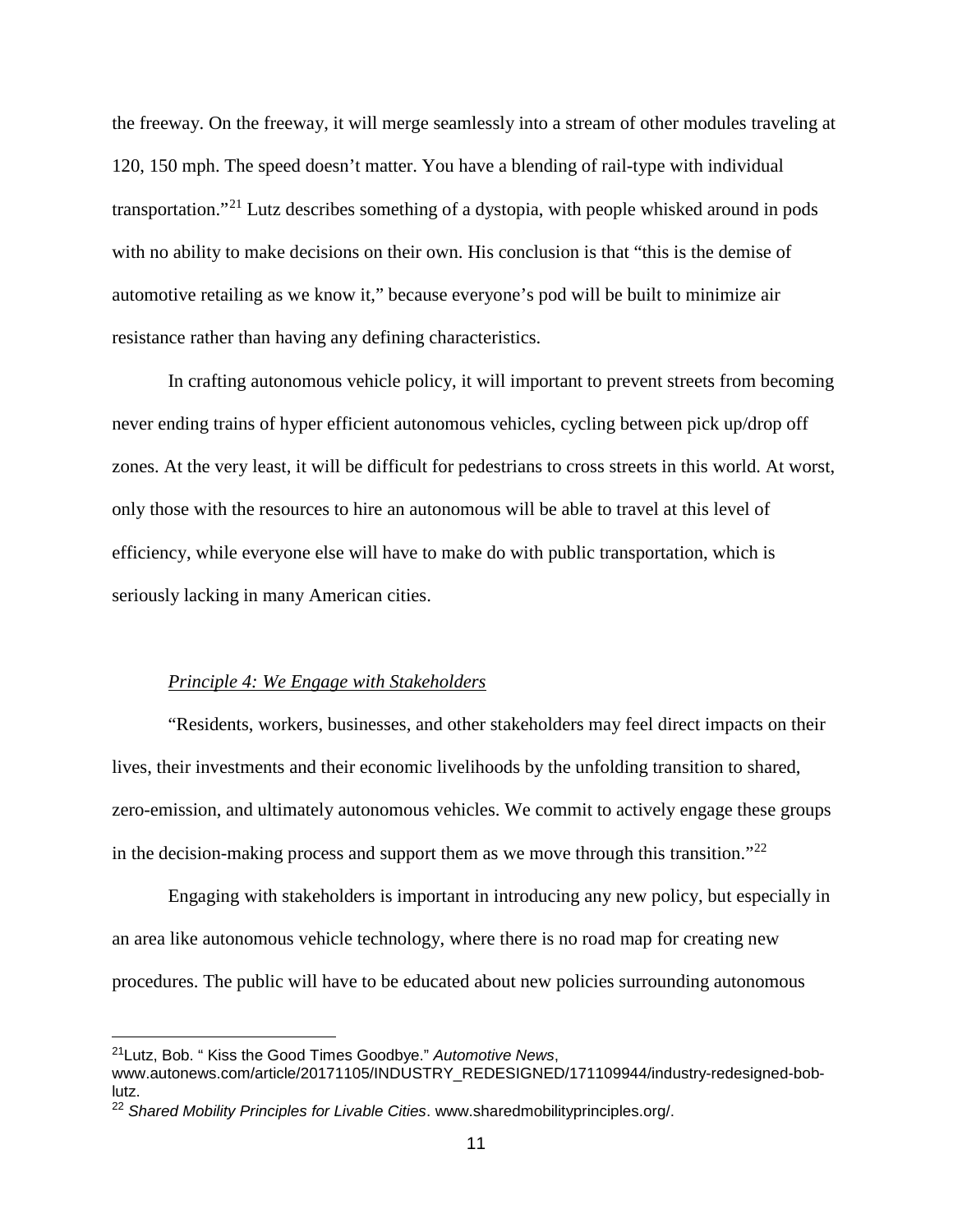vehicles. Business owners along major roads are an example of a stakeholders with whom there will need to be engagement. Currently, drivers traversing a city can stop any time they want (provided they can find parking) to visit roadside businesses. Signs can entice a person to pull over at any point. However, if people are just inputting their destination into their vehicle and then sitting back and looking at their phones or napping on the ride, how will businesses maintain customers? Why pull over at a motel if you can sleep in the car while it drives overnight? Audi's vice president of brand strategy Sven Schuwirth said ""In the future you will not need a business hotel or a domestic flight...We can disrupt the entire business of domestic flights… I think that vision is probably 20 years from now."[23](#page-18-0) Besides pedestrian and vehicle owners, businesses that currently rely on the benefits and disadvantages of private vehicles will certainly be interested in influencing the process of policy development.

#### *Principle 5: We Promote Equity*

"Physical, digital, and financial access to shared transport services are valuable public goods and need thoughtful design to ensure use is possible and affordable by all ages, genders, incomes, and abilities."

Equity is very important because autonomous car technology should not be restricted to the rich. The branding around semi-autonomous vehicles now shows rich business people shuttling between meetings.<sup>[24](#page-18-1)</sup> It is important to understand that not everyone will be able to afford an autonomous car, or even one of the autonomous pods postulated by Bob Lutz.

<span id="page-18-0"></span> <sup>23</sup>Fairs, Marcus. "Driverless Cars Could Spell the End for Domestic Flights." *Dezeen*, 26 Nov. 2015, www.dezeen.com/2015/11/25/self-driving-driverless-cars-disrupt-airline-hotel-industries-sleepinginterview-audi-senior-strategist-sven-schuwirth/.

<span id="page-18-1"></span><sup>24</sup>*The Mercedes-Benz F 015 Luxury in Motion.* 6 Jan. 2015, www.mercedes-benz.com/en/mercedesbenz/innovation/research-vehicle-f-015-luxury-in-motion/.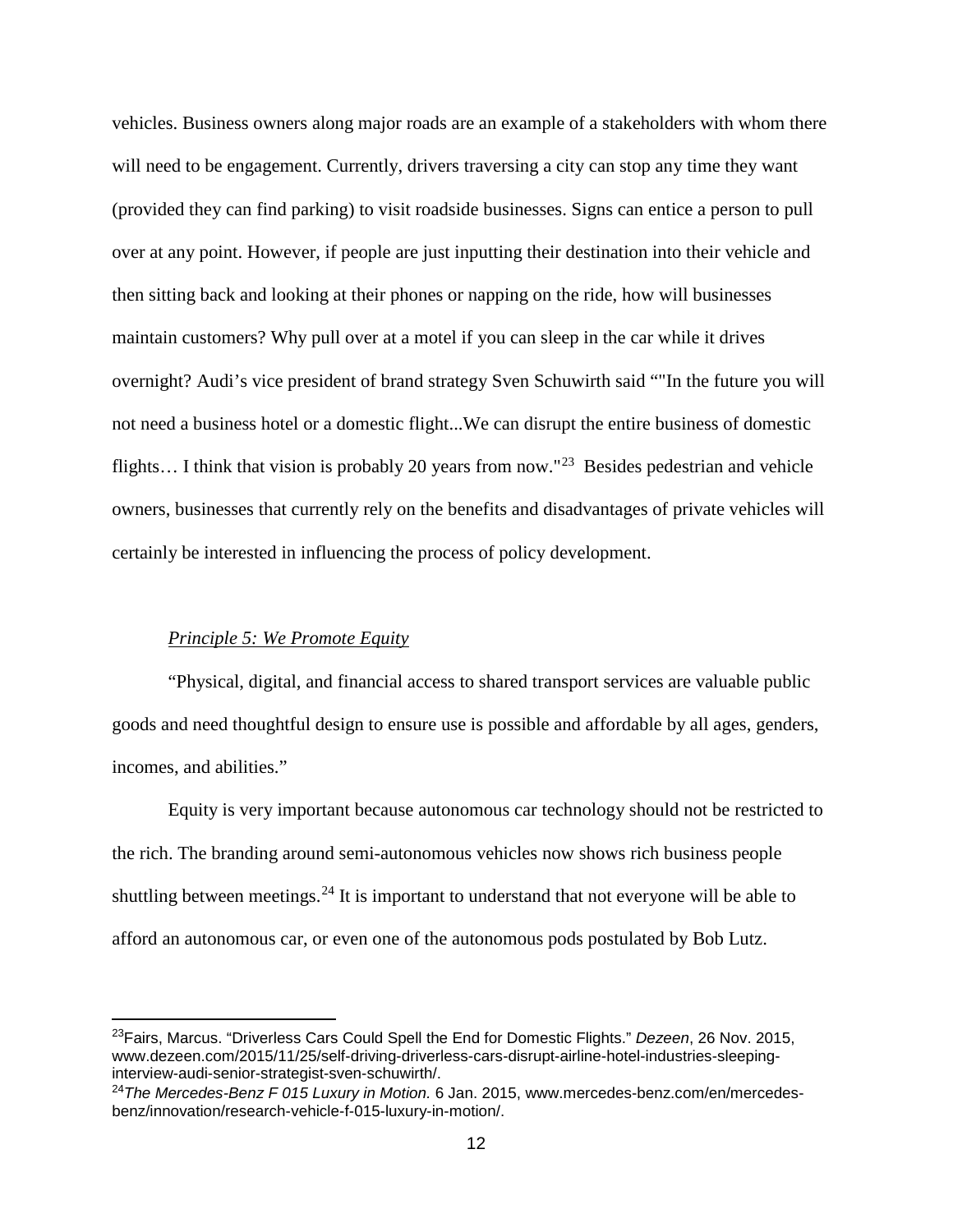Especially in low density small towns and suburbs, pre-owned private vehicles will most likely remain the only accessible transportation method for lower income people. When planning the autonomous car future, planners must remember to consider the needs and preferences of people who cannot afford the technology.

In general, automakers have skewed their offerings to the high end or luxury market in recent years. Due to wage stagnation in the United States, average incomes have not risen since the 1970s.<sup>25</sup> Meanwhile, a new vehicle costs more than \$34,000 and the price keeps rising.<sup>[26](#page-19-1)</sup> A shiny new autonomous, electric vehicle, as envisioned by self-driving futurists, could cost twice as much or more, depending on if it marketed as a luxury item. If autonomous vehicles are to be made an integral part of future cities' transportation infrastructure, there should be made affordability must be considered. If manufacturers charge high prices for those vehicles, then investment should be made in public transportation to benefit commuters that cannot afford the new technology.

#### *Principle 6: We Lead the Transition towards a Zero-Emission Future and Renewable*

#### *Energy*

"Public transportation and shared-use fleets will accelerate the transition to zero-emission vehicles. Electric vehicles shall ultimately be powered by renewable energy to maximize climate and air quality benefits."<sup>[27](#page-19-2)</sup>

<span id="page-19-0"></span> <sup>25</sup> Nunn, Jay ShambaughRyan. "Why Wages Aren't Growing in America." *Harvard Business Review*, 24 Oct. 2017, hbr.org/2017/10/why-wages-arent-growing-in-america.

<span id="page-19-1"></span><sup>26&</sup>quot;KBB: Average New-Car Price Rises Nearly 1% in August." *Top News - DP's Office - Top News - Auto Dealer Today*, 5 Sept. 2017, www.autodealermonthly.com/channel/dps-office/news/story/2017/09/kbbaverage-new-car-price-rise-nearly-1-in-august.aspx.

<span id="page-19-2"></span><sup>27</sup>*Shared Mobility Principles for Livable Cities*. www.sharedmobilityprinciples.org/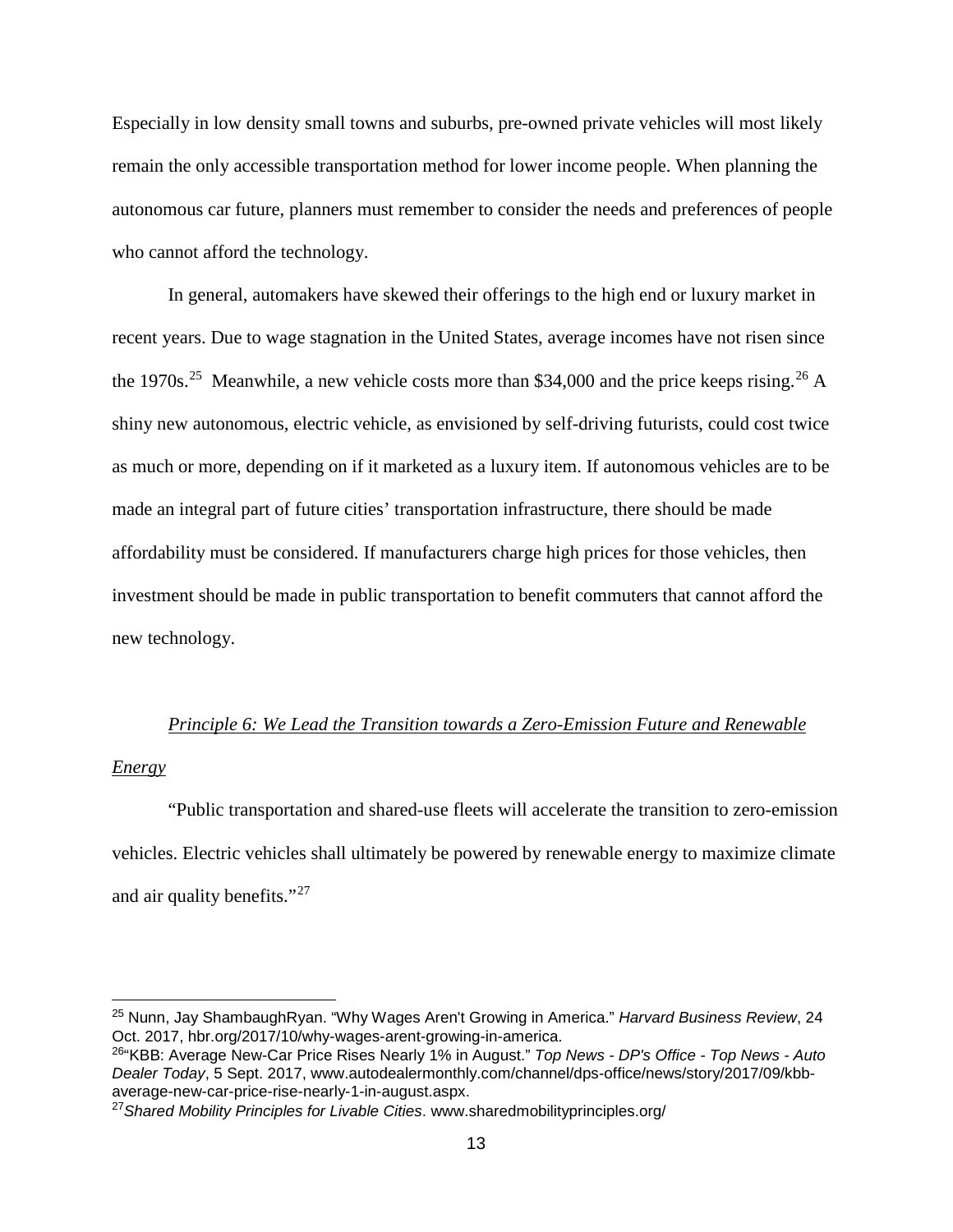The reality of human caused global climate must be addressed in every part of human life, but especially in transportation, since internal combustion vehicles produce greenhouse gases. In fact, the transportation sector represents 27 percent of total US emissions.<sup>[28](#page-20-0)</sup> The University of Michigan found that autonomous cars bring a lifetime decrease of 9 percent of greenhouse gas emissions compared to conventional vehicles.<sup>[29](#page-20-1)</sup> All of the autonomous currently being tested or proposed are fully electric. Though the way that electricity is generated could emit pollution, as in the case of coal or natural gas plants, the lack of a combustion engine reduces the emission of harmful gases significantly.

#### *Principle 7: We Support Fair User Fees across All Modes*

"Every vehicle and mode should pay their fair share for road use, congestion, pollution, and use of curb space. The fair share shall take the operating, maintenance and social costs into account."<sup>[30](#page-20-2)</sup>

This principle especially pertains to the future of curb use and autonomous vehicles. If autonomous vehicles are to become mostly shared, there will be no need to park them inside the city. Streets will require much less parking. Parking revenue, a major source of income for many municipalities, would collapse.<sup>[31](#page-20-3)</sup> The use of curb space could become much more varied and dynamic, with cafes setting up outdoor seating during busy hours and loading areas for deliveries at night.

<span id="page-20-2"></span><sup>30</sup> *Shared Mobility Principles for Livable Cities*. www.sharedmobilityprinciples.org/

<span id="page-20-0"></span> <sup>28</sup> "Sources of Greenhouse Gas Emissions." *EPA*, Environmental Protection Agency, 11 Apr. 2018, www.epa.gov/ghgemissions/sources-greenhouse-gas-emissions.

<span id="page-20-1"></span><sup>29</sup> "Maximizing the Environmental Benefits of Autonomous Vehicles." *Phys.org*, 15 Feb. 2018, phys.org/news/2018-02-maximizing-environmental-benefits-autonomous-vehicles.html.

<span id="page-20-3"></span><sup>&</sup>lt;sup>31</sup>Rice, Annibel, and Adie Tomer. "How Will Autonomous Vehicles Transform the Built Environment?" *Brookings*, Brookings, 9 Feb. 2018, www.brookings.edu/blog/the-avenue/2017/10/16/how-willautonomous-vehicles-transform-the-built-environment/.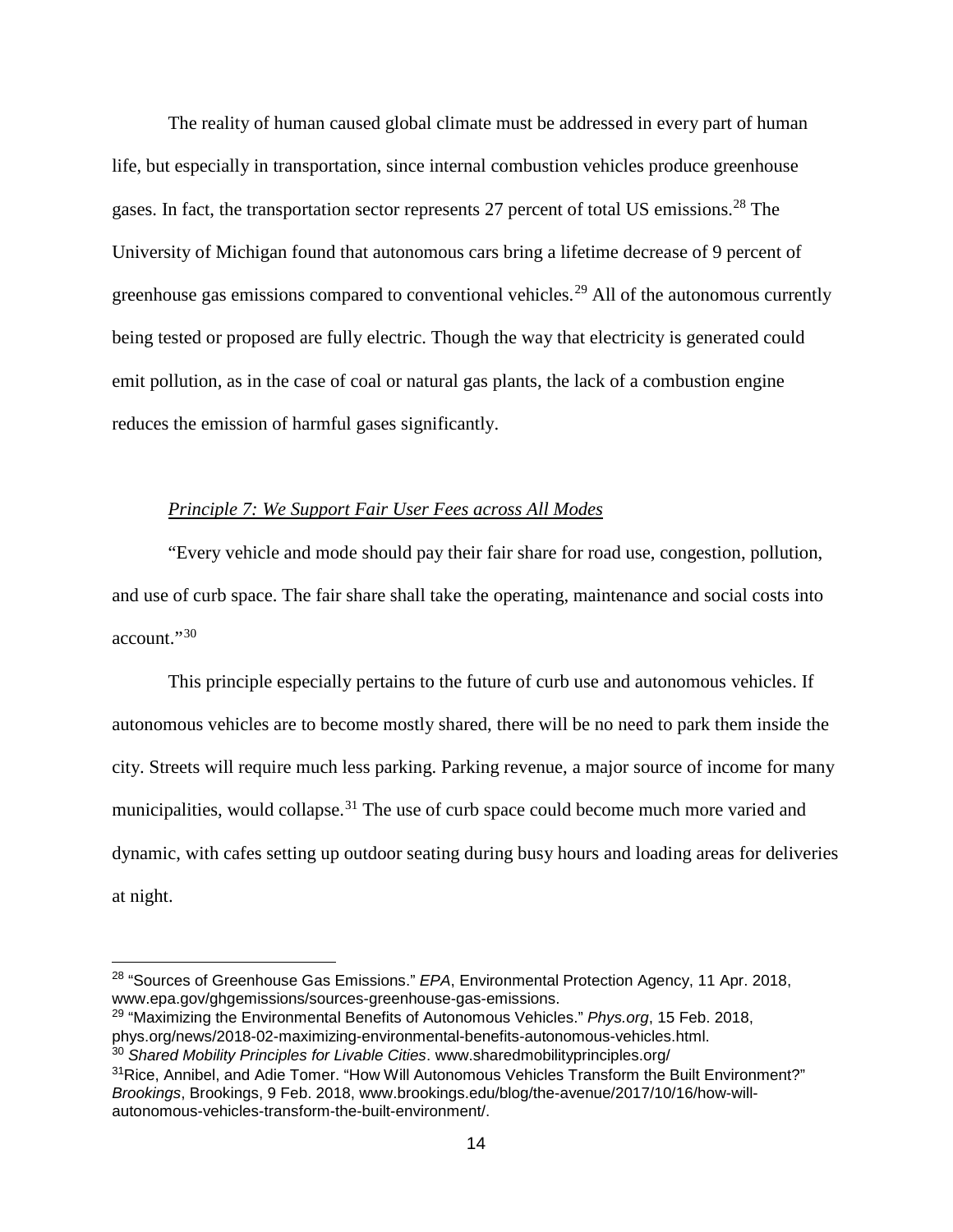When it comes to ride sharing and autonomous vehicles, the major players in the American market have signed on to this guideline. Both Lyft and Uber are researching selfdriving cars and currently subsidize the costs of their services. Keeping prices for ride sharing affordable would be a priority in a plan influenced by this policy. It could include something like tax breaks for ride sharing companies to lower their prices.

Many cities around the world have implemented congestion pricing to prevent their business districts from becoming congested, improve air quality by eliminating pollution emitting vehicles and raise revenue. One example is London, greenhouse gas emissions were reduced by 16 percent between 2002 and 2003 and generated 122 million pounds of revenue in 2006. Furthermore, there were between 40 and 70 percent fewer traffic fatalities depending on the year examined.[32](#page-21-0) Congestion pricing is being considered in New York and other cities and could couple efficiently autonomous vehicles. A policy would prioritize electric vehicles like autonomous cars, making it cheaper for them to travel into downtown areas than other vehicles.

#### *Principle 8: We Aim for Public Benefits via Open Data*

"The data infrastructure underpinning shared transport services must enable interoperability, competition and innovation, while ensuring privacy, security, and accountability."

There is great danger from cybersecurity threats in the autonomous vehicle space. If a bug in the car's programming or a hacker disrupted the traffic pattern, self-driving cars could plow into pedestrians and property with no way to stop them from the inside. Recently, vehicles have become a weapon of choice for terrorists. Since 2014, there has been a rise in "vehicle

<span id="page-21-0"></span> <sup>32</sup> "London's Congestion Charge." *Centre for Public Impact (CPI)*, 15 Apr. 2016, www.centreforpublicimpact.org/case-study/demand-management-for-roads-in-london/.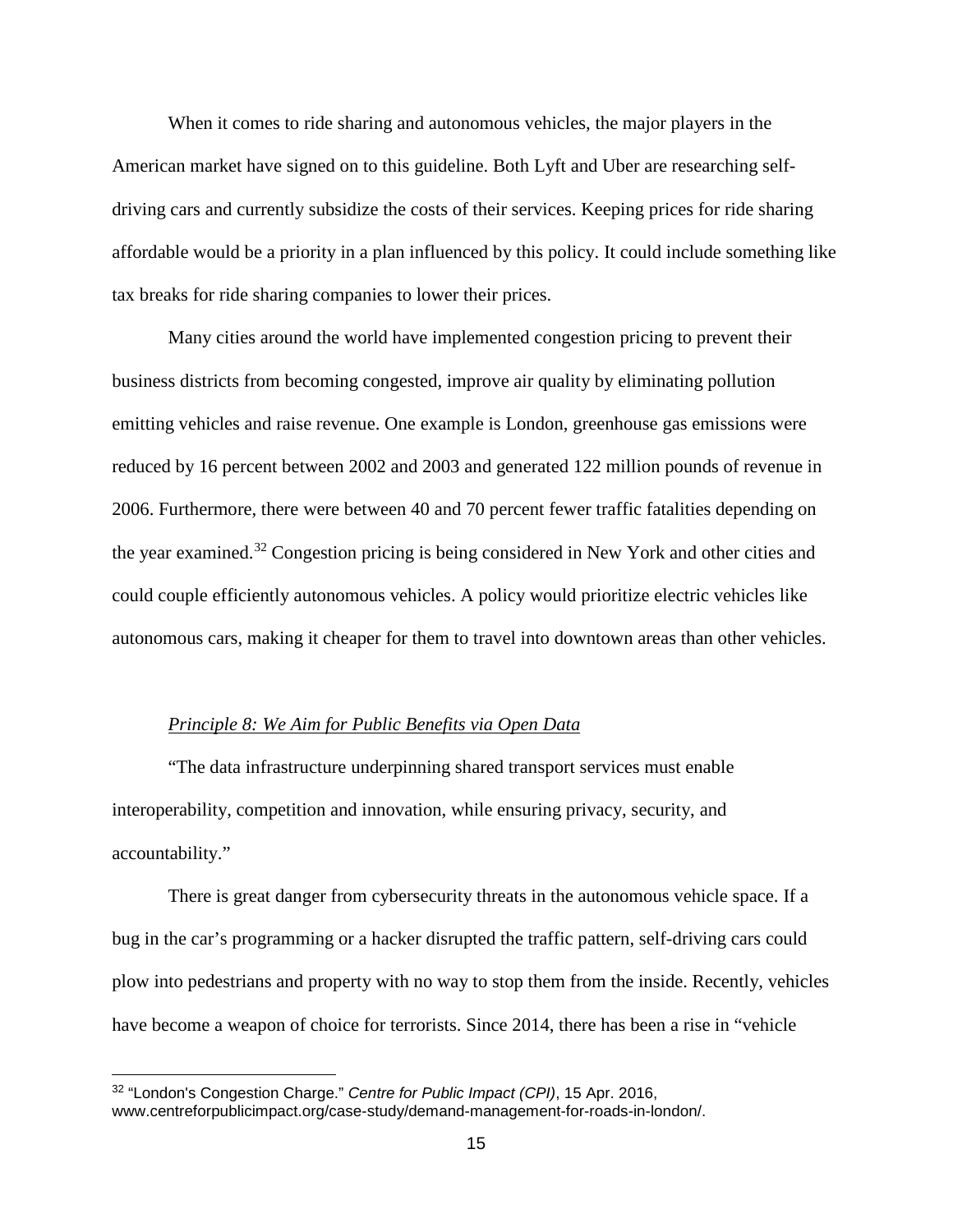contact" terrorism, with terrorists ramming trucks or cars into crowds of people.<sup>[33](#page-22-0)</sup> A hacker could take control of an autonomous vehicle and send it down a sidewalk from thousands of miles away. Security is an important pillar of autonomous vehicle policy.

Open access to data to the public and to city planners is also important. City planners can use the data to change traffic patterns and policy faster and more efficiently. The public could plug that data into smartphone apps to make their travel even more convenient and connected.

#### *Principle 9: We Work Towards Integration and Seamless Connectivity*

"All transportation services should be integrated and thoughtfully planned across operators, geographies, and complementary modes. Seamless trips should be facilitated via physical connections, interoperable payments, and combined information. Every opportunity should be taken to enhance connectivity of people and vehicles to wireless networks."<sup>[34](#page-22-1)</sup>

As new technologies are introduced into urban transportation it will be important to have a seamless system of transfers between modes of transit and an easy method of payment. This already exists in some cities that allow commuters to tap their bank cards at turnstiles instead of buying a special ticket or pass. This technology is present in systems like the Utah Transit Authority, the Chicago Transit Authority and in Transport for London. The technology is being introduced in New York City as well.<sup>[35](#page-22-2)</sup> Allowing consumers to pay for everything with one card or system rather than having them juggle several methods of payment would make the system more convenient and secure. In the case of shareable autonomous vehicles, allowing people to

<span id="page-22-0"></span> <sup>33</sup> Petulla, Sam. "Vehicles in Crowds Are Becoming Terrorists' Weapons of Choice." *NBCNews.com*, NBCUniversal News Group, 7 June 2017, www.nbcnews.com/news/world/vehicles-are-becomingweapons-choice-terrorists-n768846.

<span id="page-22-1"></span><sup>34</sup> *Shared Mobility Principles for Livable Cities*. www.sharedmobilityprinciples.org/

<span id="page-22-2"></span><sup>35</sup> "Smart Card Alliance." *About Smart Cards : Applications : Transit Open Payments Resources » Smart Card Alliance*, www.smartcardalliance.org/smart-cards-applications-transit-open-payments-resources/.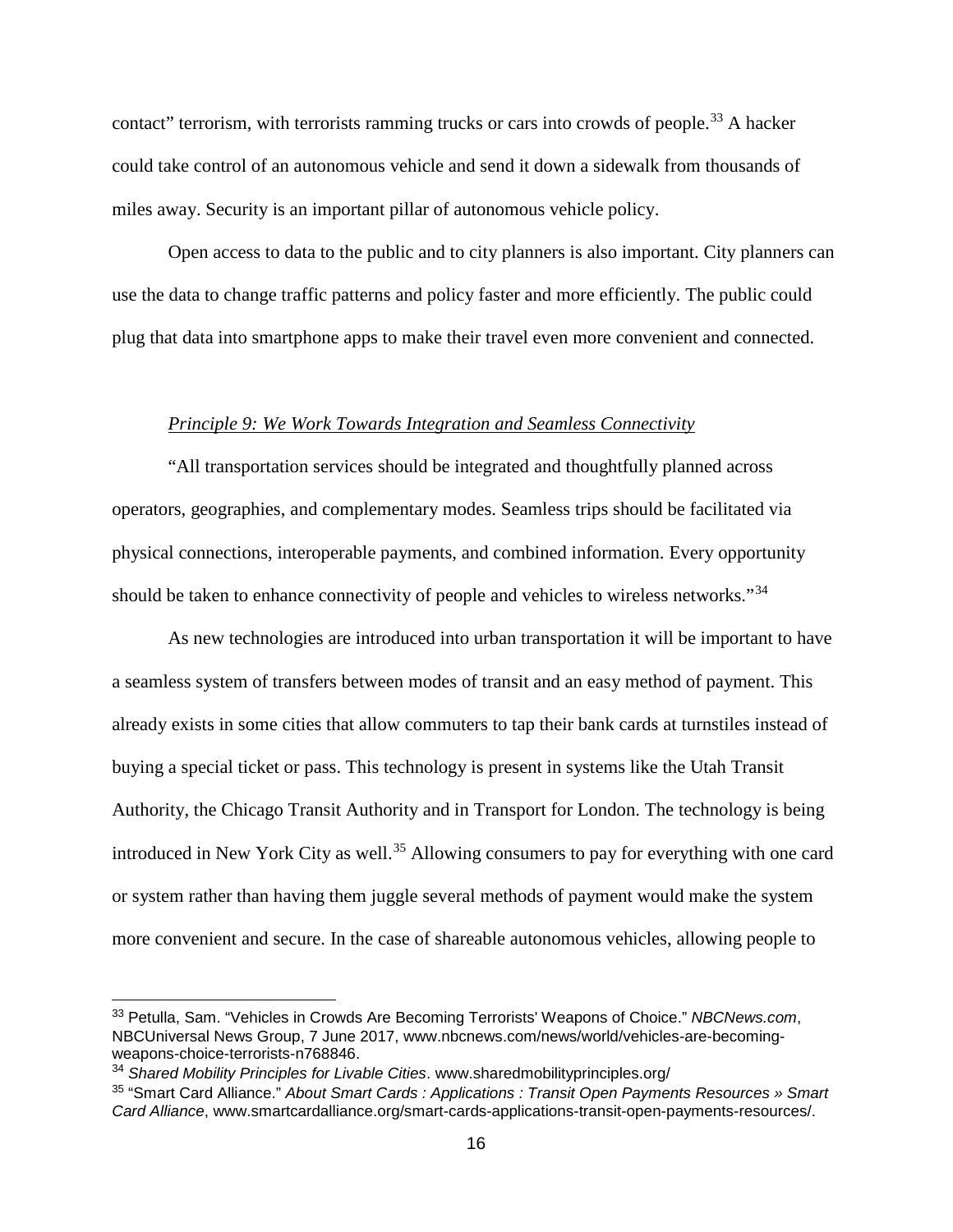tap their bank cards at a terminal in the car would speed up payments and allow them to transfer seamlessly onto another mode of transit, like a bike share or bus.

# *Principle 10: We Support that Autonomous Vehicles in Dense Urban Areas should be operated Only in Shared Fleets*

"Due to the transformational potential of autonomous vehicle technology, it is critical that all AVs are part of shared fleets, well-regulated, and zero emission. Shared fleets can provide more affordable access to all, maximize public safety and emissions benefits, ensure that maintenance and software upgrades are managed by professionals, and actualize the promise of reductions in vehicles, parking, and congestion, in line with broader policy trends to reduce the use of personal cars in dense urban areas."[36](#page-23-0)

The final point of the plan calls for autonomous vehicles to be operated in shared fleets only. This point brings up many questions. If ride sharing companies are the only ones with fleets and there are no private vehicles left on the road after a few decades, there will be too much transportation power and responsibility concentrated in the hands of a company like Uber. Another way to organize a shared fleet would be to link cars of different services together into a cross-brand mega fleet. Users could pick their vehicle based on price and convenience from a single access point. To accommodate such a future in the US, two barriers must be overcome. The first is American aversion to active government and the second is, according to David Roberts of Vox, "an enormous amount of accrued habit and behavior on the part of affluent

<span id="page-23-0"></span> <sup>36</sup> *Shared Mobility Principles for Livable Cities*. www.sharedmobilityprinciples.org/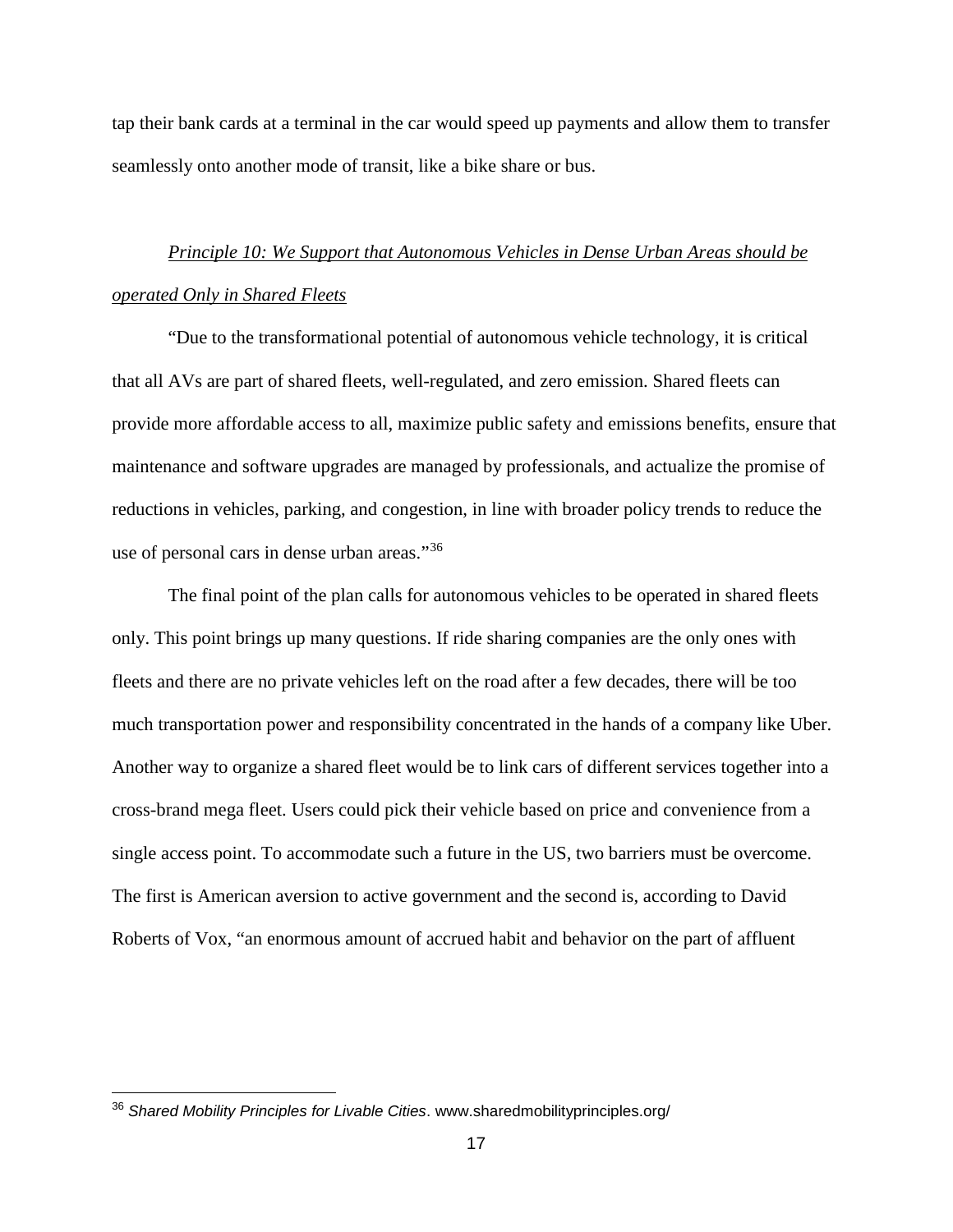Westerners, particularly in the US, who are attached to the current system of private ownership and low occupancy."[37](#page-24-0)



### Current US Regulation and Legislation

[38](#page-24-1)

The ten principles summarized above effect existing policy, passed by the local and federal governments of many countries. Special attention is paid, in some municipalities, to cataloging and reporting autonomous vehicle use and testing. The United States' delegated

<span id="page-24-1"></span><span id="page-24-0"></span> 37 Roberts, David. "Unless We Share Them, Self-Driving Vehicles Will Just Make Traffic Worse." *Vox*, 18 May 2017, www.vox.com/energy-and-environment/2017/5/18/15604744/self-driving-cars-cities. 38"Autonomous Vehicles | Self-Driving Vehicles Enacted Legislation." *National Conference of State Legistlatures*, 26 Mar. 2018, www.ncsl.org/research/transportation/autonomous-vehicles-self-drivingvehicles-enacted-legislation.aspx.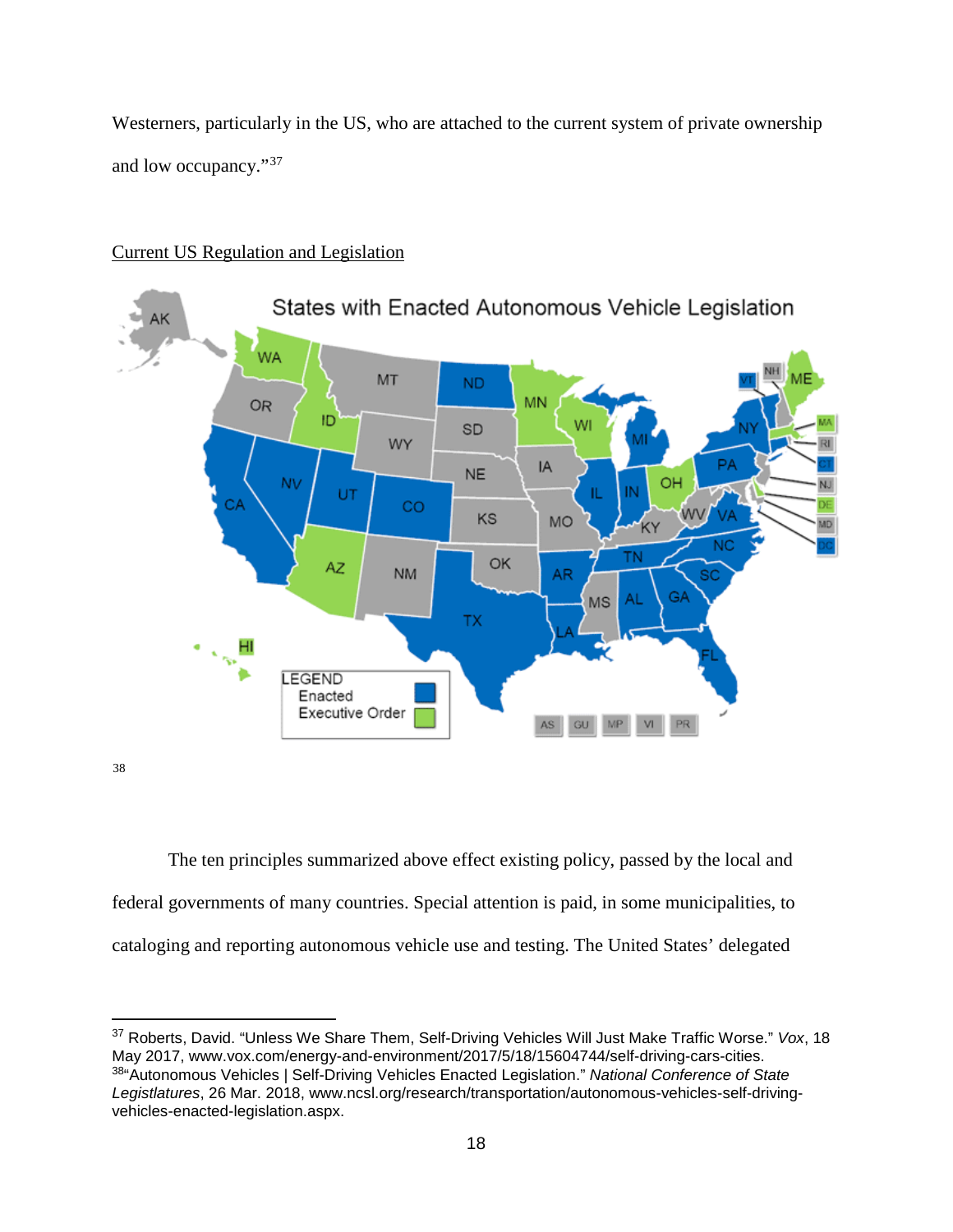governing authority allows different states to regulate autonomous vehicles differently. In the United States, federal, state and local governments have the power to regulate various elements of the transportation network. When it comes to autonomous vehicles, the US federal government issues guidelines and frameworks for the states, but these are entirely voluntary. Each state government can pass its own regulations on autonomous vehicle technology. The legislatures of twenty-two US states have enacted laws related to autonomous vehicles. The governors of ten states have issued executive orders related to autonomous vehicles.<sup>[39](#page-25-0)</sup> Some states have fairly loose laws for autonomous vehicle testing to encourage economic development of those industries while others are stricter.

#### *US Federal Laws*

The National Highway Traffic Safety Administration (NHTSA), part of the US Department of Transportation, issued the first federal guidelines and has continued to be responsible for laws and guidelines concerning autonomous vehicles at the federal level. The NHTSA explains its role thusly: "NHTSA is responsible for developing, setting, and enforcing Federal motor vehicle safety standards (FMVSSs) and regulations for motor vehicles and motor vehicle equipment. NHTSA also is responsible for issuing and enforcing motor vehicle fuel economy standards and in exercising that authority works closely with the Environmental Protection Agency, which has parallel authority with regard to greenhouse gas emissions from

<span id="page-25-0"></span> <sup>39</sup>Autonomous Vehicles | Self-Driving Vehicles Enacted Legislation." *National Conference of State Legistlatures*, 26 Mar. 2018, www.ncsl.org/research/transportation/autonomous-vehicles-self-drivingvehicles-enacted-legislation.aspx.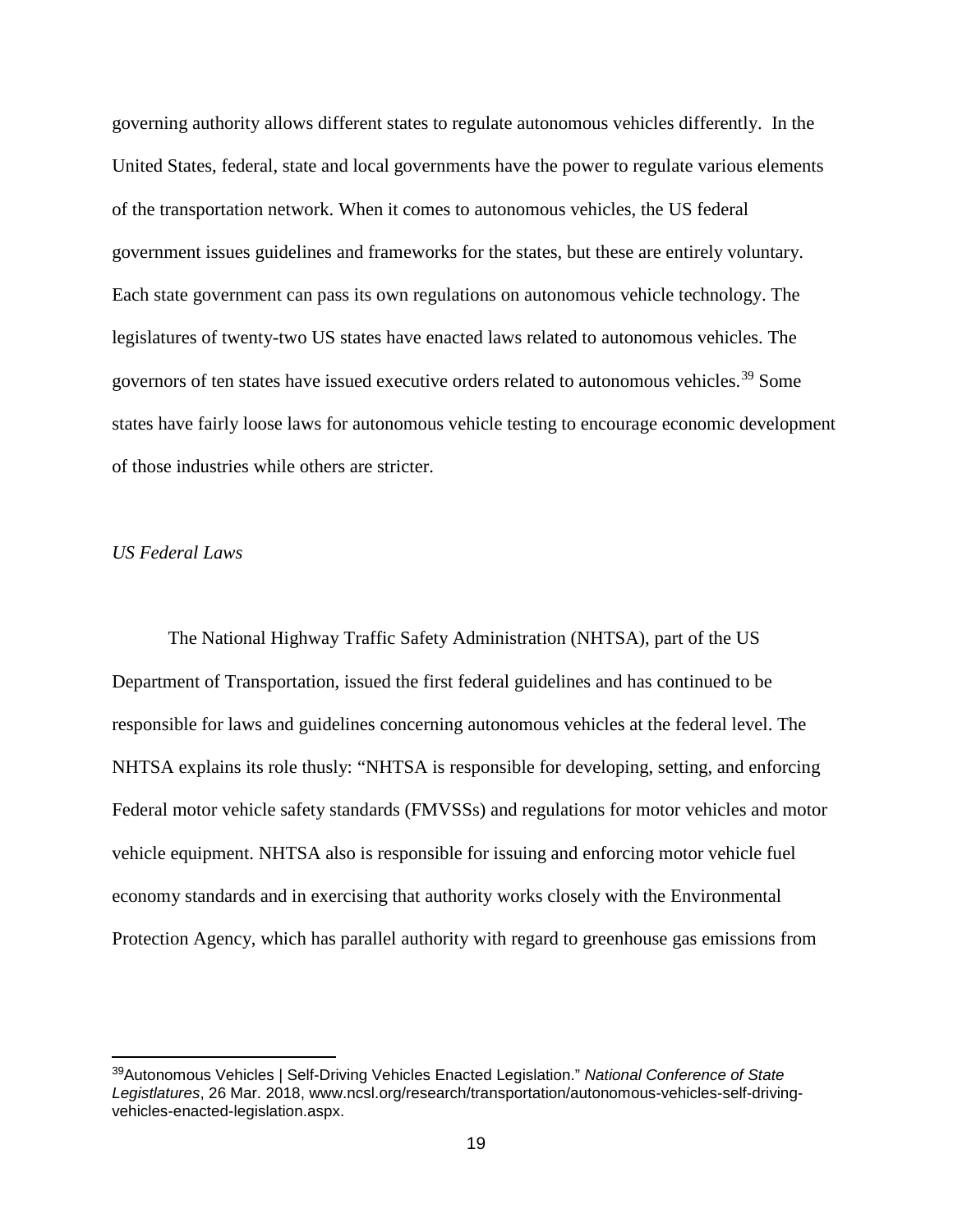vehicles."[40](#page-26-0) This mission gives the NHTSA authority to issue regulations on autonomous vehicles. NHTSA is especially tasked with safety and highlights the potential safety benefits of autonomous vehicles in many of its documents on the subject. If one government agency can be said to represent the stance of the US federal government, then it can be said that the United States is positively inclined toward the introduction and mass adoption of autonomous vehicle technology.

In 2013, the NHTSA issued a preliminary policy statement on autonomous vehicles. This document makes several policy recommendations that the NHTSA believes states should follow. These include a recommendation that states mandate that operators of AVs have a separate driver's license and training course; that a driver always be in the driver's seat, regardless of the level of the vehicle's automation; that businesses that test self-driving vehicles submit their data to the state and report on their experiments.<sup>[41](#page-26-1)</sup> Finally, in 2013, the NHTSA recommended against allowing automated vehicles on the roads for any reason other than testing.<sup>[42](#page-26-2)</sup> Since that time, self-driving technology has progressed to the point that some companies are contemplating consumer versions of these vehicles within the next few years.

Since 2013, autonomous driving technology has advanced and public awareness of autonomous vehicles have shifted. The most recent federal guidelines, *Autonomous Vehicles 2.0: A Vision for Safety*, were released in September, 2017.<sup>[43](#page-26-3)</sup> Again, this document is a nonregulatory approach; none of its recommendations are mandatory. The recommendations make clear that they are intended only for in state regulations, not for interstate travel. If a vehicle

<span id="page-26-0"></span> <sup>40</sup> National Highway Traffic Safety Administration. *Preliminary Statement of Policy Concerning Automated Vehicles*. www.nhtsa.gov/staticfiles/rulemaking/pdf/Automated\_Vehicles\_Policy.pdf.  $41$  Ibid.

<span id="page-26-2"></span><span id="page-26-1"></span> $42$  Ibid.

<span id="page-26-3"></span><sup>43</sup> National Highway Traffic Safety Administration. "Automated Driving Systems 2.0: A Vision for Safety." www.nhtsa.gov/sites/nhtsa.dot.gov/files/documents/13069a-ads2.0\_090617\_v9a\_tag.pdf.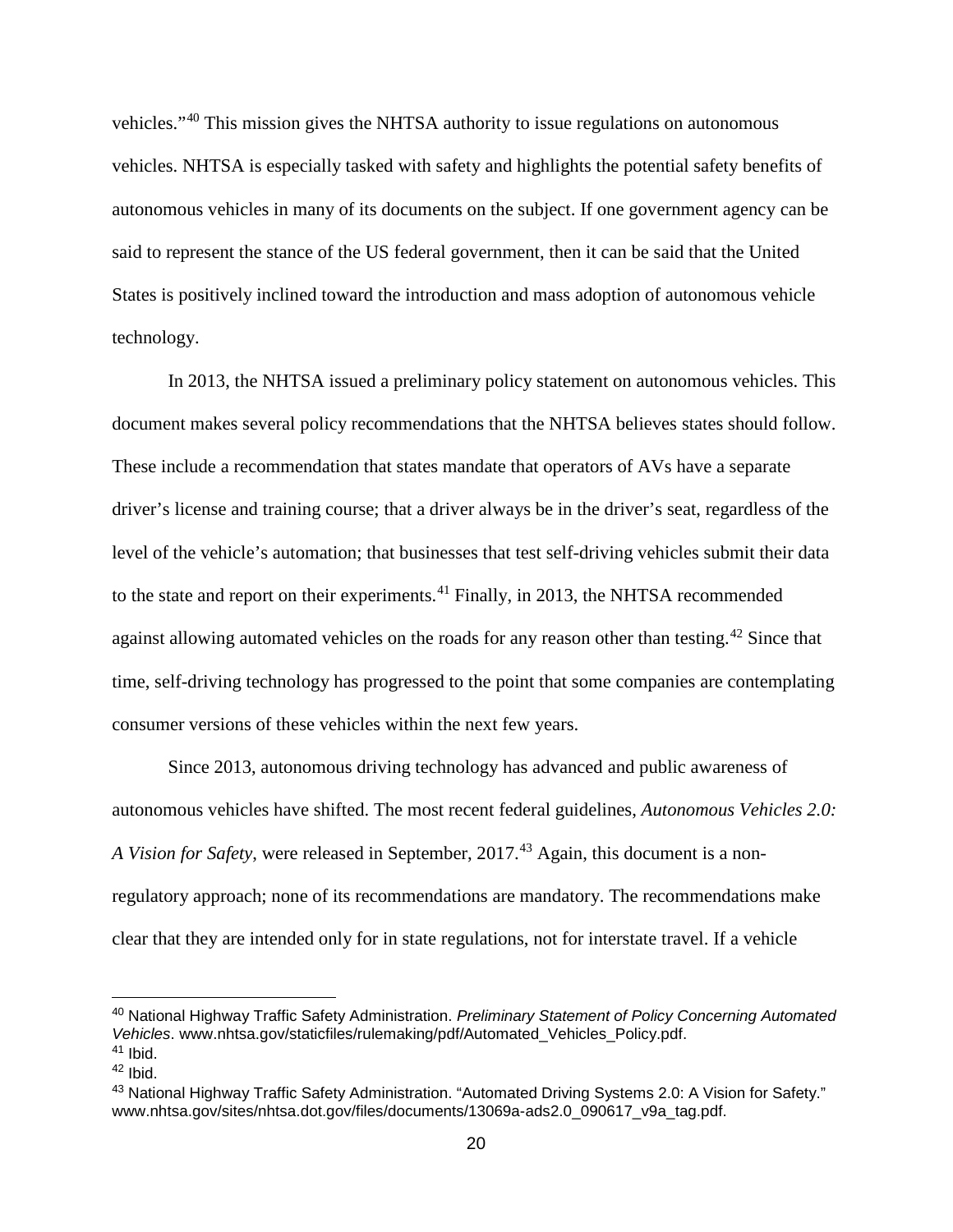travels between states, it falls under the jurisdiction of the Federal Motor Carrier Safety Regulations, which mandate that "a trained commercial driver must be behind the wheel at all times, regardless of any automated driving technologies available on the CMV (commercial motor vehicle), unless a petition for a waiver or exemption has been granted."<sup>[44](#page-27-0)</sup> Thus, the recommendations apply only to state legislatures and not to any future federal regulations.

The *Vision for Safety* also outlines the responsibilities of federal and state government entities. The federal government is responsible for setting Federal Motor Vehicle Safety Standards (FMVSSs) for new motor vehicles and motor vehicle equipment; enforcing compliance with FMVSSs; investigating and managing the recall and remedy of noncompliances and safety related motor vehicle defects nationwide; communicating with and educating the public about motor vehicle safety issues.<sup>[45](#page-27-1)</sup> Meanwhile, the states are responsible for licensing human drivers and registering motor vehicles in their jurisdictions; enacting and enforcing traffic laws and regulations; conducting safety inspections, where States choose to do so; regulating motor vehicle insurance and liability.<sup>[46](#page-27-2)</sup> This summary of responsibility puts much of the regulatory burden on the states. They are allowed to decide whether to carry out safety inspections and how to license drivers and autonomous vehicles. This has the potential to create a fertile environment for testing. If a state government decides to limit its regulation of autonomous vehicles and allow businesses to test wherever they choose, they will attract more jobs to their state. However, such a permissive environment could bring dangers if the business testing its autonomous technology cuts corners or miscalculates when it comes to safety.

<span id="page-27-2"></span><span id="page-27-1"></span><span id="page-27-0"></span><sup>44</sup> National Highway Traffic Safety Administration. "Automated Driving Systems 2.0: A Vision for Safety." Page 20. www.nhtsa.gov/sites/nhtsa.dot.gov/files/documents/13069a-ads2.0\_090617\_v9a\_tag.pdf.  $45$  Ibid. page 20  $46$  Ibid. page 20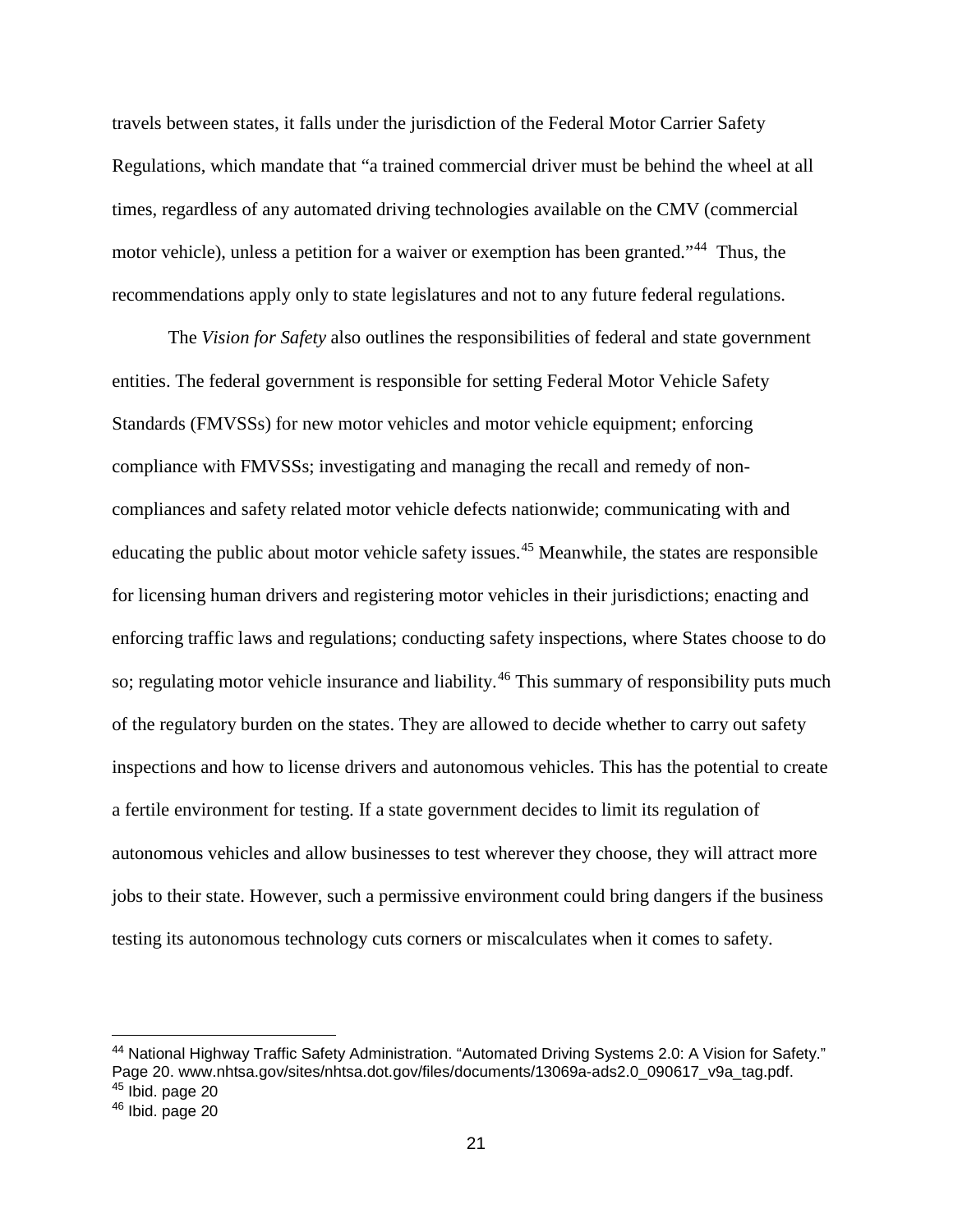The best practices for regulating autonomous vehicles proposed by the US government to state legislatures are liberal. The NHTSA recommends that states provide a "technology neutral" environment. This point recommends that state governments not limit their permissions to autonomous vehicle testing to automotive manufacturers only. According to the NHTSA, "no data suggests that experience in vehicle manufacturing is an indicator of the ability to safely test or deploy vehicle technology."[47](#page-28-0) Thus, the state government should not deny a company like Waymo the right to test on the road simply because it does not manufacture vehicles of its own.

Another best practice advocated by the NHTSA is that states provide licensing for both drivers and vehicles. The NHTSA recommends "defining 'motor vehicles' … to include any vehicle operating on the roads and highways of the State."<sup>[48](#page-28-1)</sup> This practice would allow a state to regulate any vehicle on the road rather than have autonomous passenger vehicles and freight vehicles from falling through loopholes. Furthermore, the NHTSA recommends "registering all vehicles equipped with ADSs [autonomous driving system] and establishing proof of financial responsibility requirements in the form of surety bonds or self-insurance."[49](#page-28-2) This practice avoids issues involving insurance and responsibility in the event of an accident which is especially important for technology which is still in the testing phase.

#### *State Laws*

The guidelines that the US Department of Transportation sets out are comprehensive but not binding. Different US states interpret these guidelines and apply laws depending on their needs and circumstances. California and Arizona are two US states in which autonomous car

<span id="page-28-0"></span> <sup>47</sup> Ibid page 21

<span id="page-28-1"></span><sup>48</sup> Ibid page 21

<span id="page-28-2"></span><sup>49</sup> Ibid page 21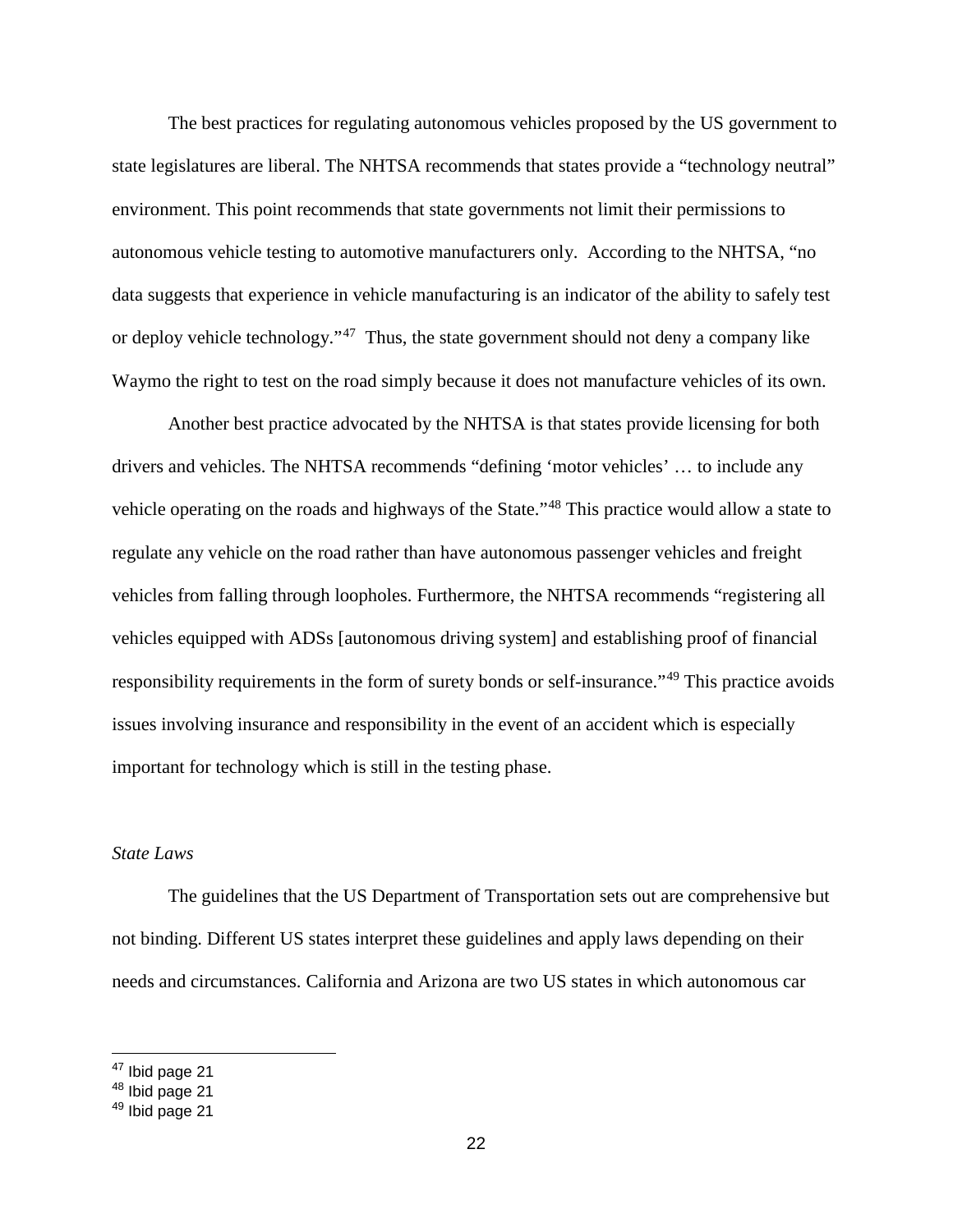testing is being carried and is regulated to various degrees. In each case, state governments have responded differently to the challenges that testing autonomous vehicles out of a controlled environment bring to the real world.

California is a hotbed for autonomous vehicle testing. Technology companies like Google and Uber have their headquarters in California so it is easy for them to deploy personnel for testing. California also has a varied geography, with dense urban settings, highways and rural areas for cars to be tested in. Finally, California has a mild climate, which allowed autonomous car testers to focus on responding to dynamic traffic conditions rather than dealing with inclement weather. This last concern has faded away with time as autonomous vehicles have become more sophisticated.

California has been at the forefront of legislation that allows and regulates autonomous vehicles. There have been five laws passed in California since 2012 that detail how businesses must license and operate their self-driving cars.<sup>[50](#page-29-0)</sup> So far, these laws regulate testing, not commercial use.

The first law on the books was passed in 2012. SB 1298 authorizes "the operation of an autonomous vehicle, as defined, on public roads for testing purposes, by a driver who possesses the proper class of license for the type of vehicle being operated if specified requirements are met, including that the driver be seated in the driver's seat, monitoring the safe operation of the autonomous vehicle, and capable of taking over immediate manual control of the autonomous vehicle in the event of an autonomous technology failure or other emergency. "[51](#page-29-1) The bill has main points: that autonomous vehicles be used for testing purposes and that a driver be in the

<span id="page-29-0"></span> <sup>50</sup>Autonomous Vehicles | Self-Driving Vehicles Enacted Legislation." *National Conference of State Legistlatures*.

<span id="page-29-1"></span><sup>51</sup> State of California. "Senate Bill No. 1298, Chapter 570." 25 Sept. 2012, p. 91.,

www.leginfo.ca.gov/pub/11-12/bill/sen/sb\_1251-1300/sb\_1298\_bill\_20120925\_chaptered.pdf.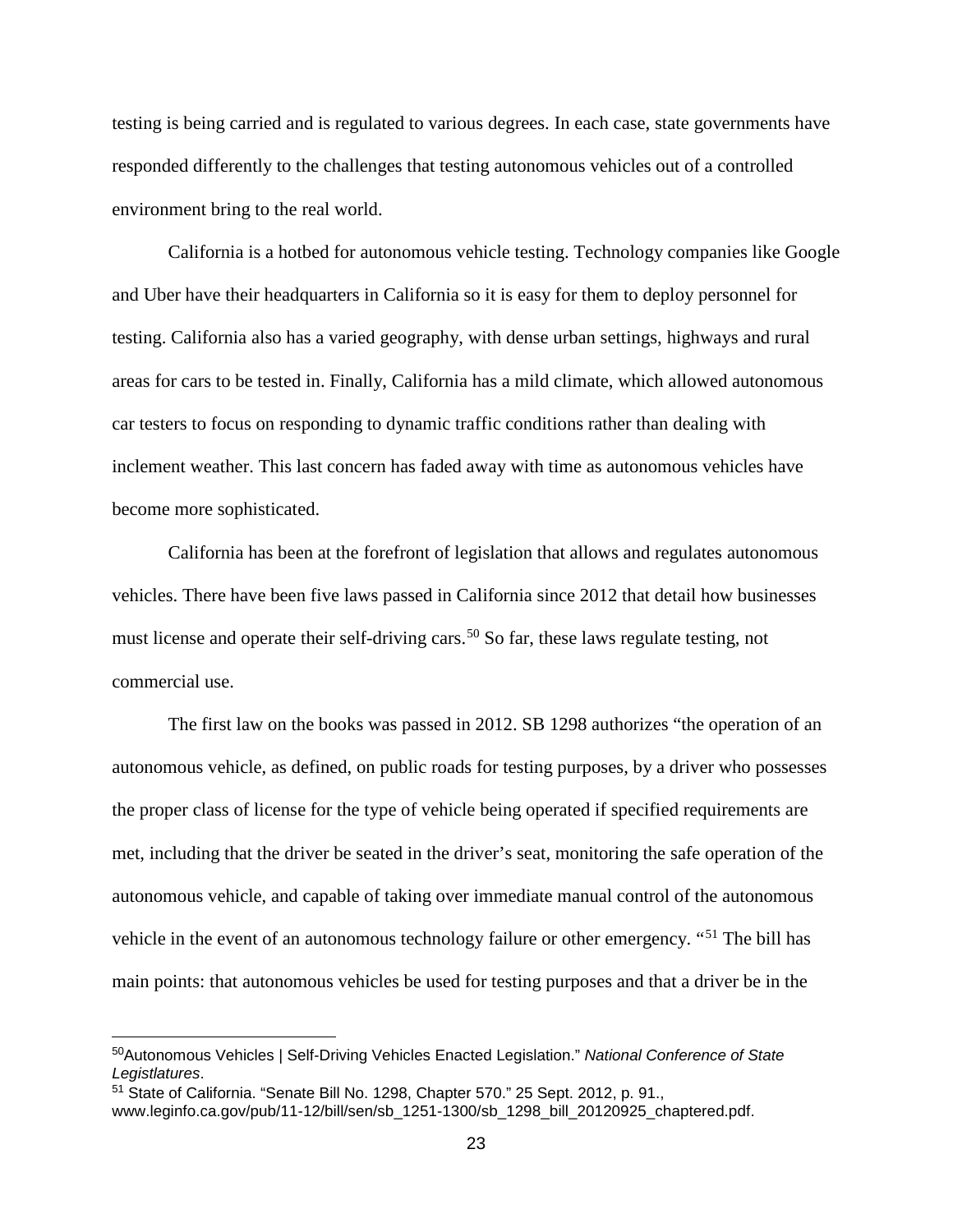driver's seat, able to take over in an emergency. Many states have similar versions of this bill, including Arkansas (HB 1754 [2017]),<sup>[52](#page-30-0)</sup> Connecticut (SB 260 [2017])<sup>[53](#page-30-1)</sup> and Florida (HB 1207  $[2012]$ .<sup>[54](#page-30-2)</sup> California has continued to expand its autonomous vehicle legal framework. The most recent addition was passed in April 2018. The new law allows companies to test vehicles without human drivers in them. New rules allow cars without steering wheels, pedals, mirrors and human drivers.[55](#page-30-3)

California's laws regarding autonomous vehicles have been put to the test several times since their passage. There have been 66 crashes or accidents involving self-driving cars in California since 2014.[56](#page-30-4) A high profile example was the Tesla car crash of March 23, 2018. The owner of a Tesla Model X crashed into a highway divider and ended up dying. One of the Tesla's most advertised features is the Autopilot. The newest update to that technology, Enhanced Autopilot "can control the vehicle's speed based on the traffic around it, determine whether to stay in or change lanes, move between freeways, and take exits" while driving on the highway.<sup>[57](#page-30-5)</sup> However, "Autopilot makes sure the driver's hands stay on the wheel. If the driver's hands leave the wheel for too long, the car will make the driver pull over and park before

<span id="page-30-0"></span> <sup>52</sup> State of Arkansas. "House Bill 1754." 1 Apr. 2017, pp. 1–2., doi:10.5040/9781474201308.ch-004. 53State of Connecticut. *Senate Bill 260*. 6 June 2017,

<span id="page-30-1"></span>www.cga.ct.gov/asp/cgabillstatus/cgabillstatus.asp?selBillType=Bill&bill\_num=SB00260&which\_year=201 7.

<span id="page-30-2"></span><sup>54</sup>State of Florida. *House Bill 599*. 1 July 2012,

www.myfloridahouse.gov/Sections/Documents/loaddoc.aspx?FileName=\_h0599er.docx&DocumentType =Bill&BillNumber=0599&Session=2012.

<span id="page-30-3"></span><sup>55</sup> Hawkins, Andrew J. "California Green Lights Fully Driverless Cars for Testing on Public Roads." *The Verge*, 26 Feb. 2018, www.theverge.com/2018/2/26/17054000/self-driving-car-california-dmv-regulations. <sup>56</sup> California Department of Motor Vehicles. "Report of Traffic Collision Involving an Autonomous Vehicle (OL 316)." *Dmv.ca.gov*, 18 Apr. 2018,

<span id="page-30-4"></span>www.dmv.ca.gov/portal/dmv/detail/vr/autonomous/autonomousveh\_ol316+.

<span id="page-30-5"></span><sup>57</sup>Matousek, Mark. "The Most Impressive Things Tesla's Cars Can Do in Autopilot." *Business Insider*, 29 Jan. 2018, www.businessinsider.com/tesla-autopilot-functions-and-technology-2017-12#all-new-teslacars-have-the-necessary-hardware-for-enhanced-autopilot-but-customers-have-to-pay-to-turn-the-semiautonomous-system-on-enhanced-autopilot-costs-5000-at-the-time-of-purchase-or-a-buyer-can-activateit-later-for-6000-5.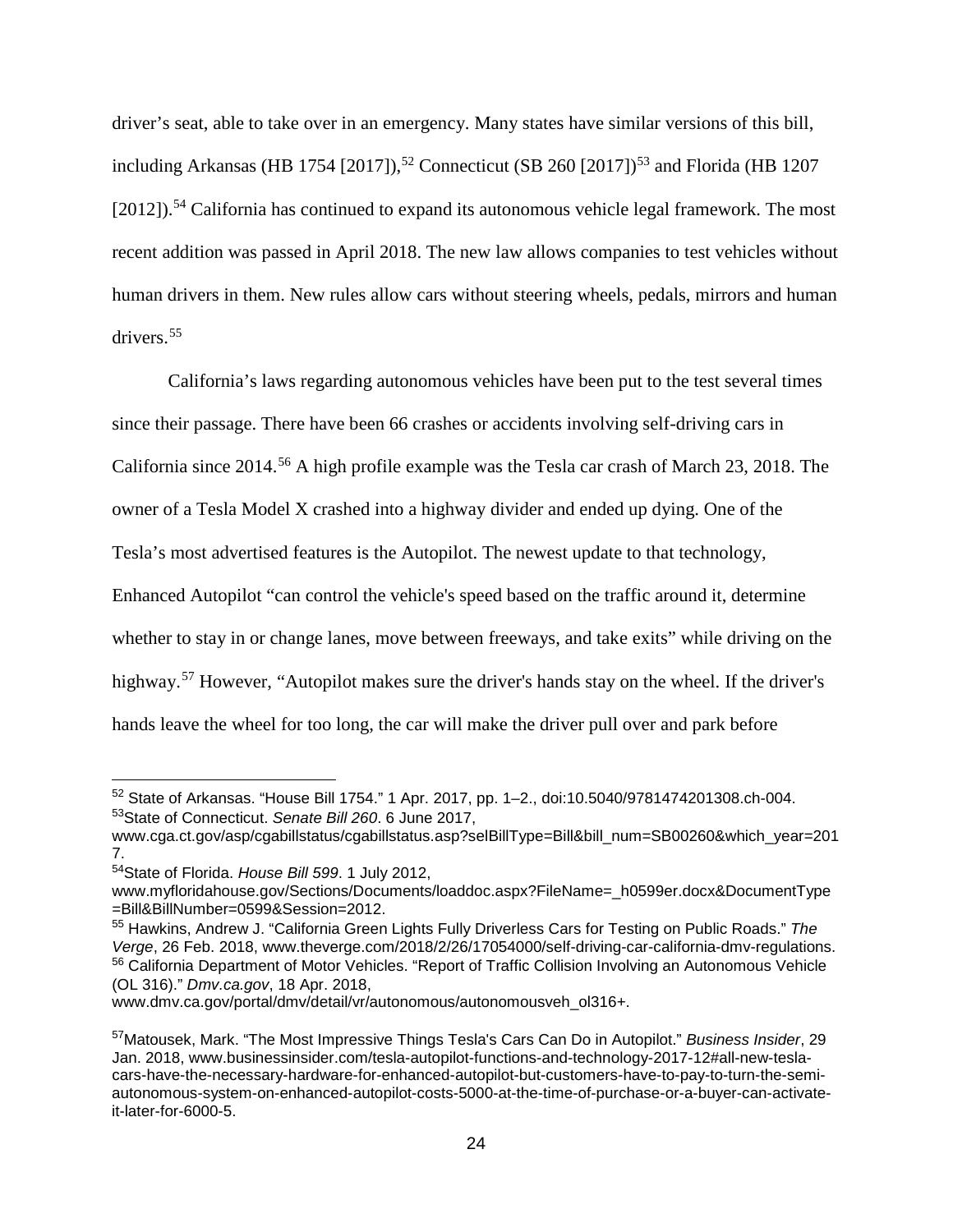reactivating the system."[58](#page-31-0) In this case, the driver was given visual and auditory warnings to keep his hands on the wheel, but did not do so, leading the car to slam into a concrete barrier. While the investigation by the National Transportation Safety Board is still ongoing, the organization rebuked Tesla. Chairman Robert Sumwalt of the NTSB said that "The combined effects of human error and the lack of sufficient system controls resulted in a fatal collision that should not have happened."[59](#page-31-1) While Tesla was compliant with both federal guidelines and state laws, that was not enough to keep the driver of the car safe or to let Tesla off the hook when it came to responsibility. Even though the driver was fully licensed and Tesla's Autopilot technology followed California autonomous vehicle law, there were gaps in the procedures that led to the death of the driver. The laws that governed the oversight of autonomous vehicles in California were not robust enough to prevent this death. There could have more stringent regulation about how to notify drivers to keep their hands on the wheel, for example. In fact, Tesla has since modified the Autopilot program to flash the hazard lights and pull over when it senses that the driver is ignoring multiple warnings to take control.<sup>[60](#page-31-2)</sup> While both the technology and the legislation of this field are still in their infancy, it is clear that more thought needs to be put into creating rules and procedures that could prevent accidents and deaths.

Another state in which autonomous car testing is popular is Arizona. This state had a different, more lax approach to laws regarding autonomous vehicles. There is no legislation is Arizona, only two fairly broad executive orders. In 2015 Arizona's Governor Doug Ducey signed an executive order to "undertake any necessary steps to support the testing and operation

<span id="page-31-0"></span> <sup>58</sup> Ibid.

<span id="page-31-1"></span><sup>59</sup> Marshall, Aarian. "Tesla Bears Some Blame for Self-Driving Crash Death, Feds Say." *Wired*, Conde Nast, 13 Sept. 2017, www.wired.com/story/tesla-ntsb-autopilot-crash-death/.

<span id="page-31-2"></span><sup>60</sup> Stewart, Jack. "Tesla's Self-Driving Autopilot Involved in Another Deadly Crash." *Wired*, Conde Nast, 31 Mar. 2018, www.wired.com/story/tesla-autopilot-self-driving-crash-california/.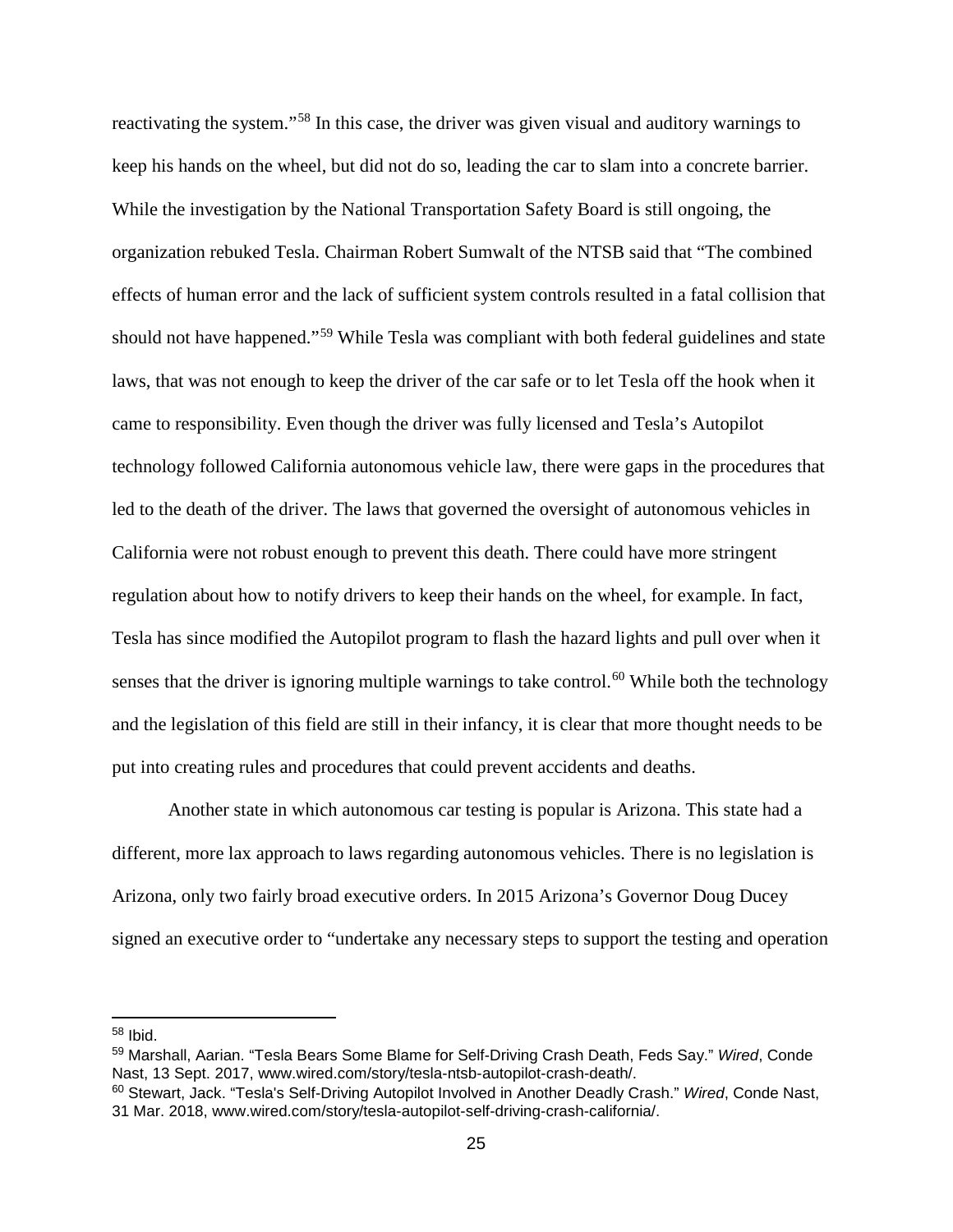of self-driving vehicles on public roads within Arizona." He also ordered the enabling of pilot programs at selected universities and developed rules to be followed by the programs. The order allows vehicles to travel without a human driver at the wheel as a backup. In March, 2018, Governor Ducey expanded this with Executive Order 2018-04. The order includes updates to keep pace with emerging technology, including advancements toward fully autonomous vehicles, as well as requiring all automated driving systems to be in compliance with all federal and state safety standards.<sup>[61](#page-32-0)</sup> Policies in this state were specifically designed to minimize red tape and allow businesses to test their autonomous vehicles as much as possible. The state government wanted to stimulate technological companies to invest their resources and personnel in local town. This was specifically a response to regulation that was emerging from California. In San Francisco, the Department of Motor Vehicles shut down a self-driving Uber pilot program, saying that the company had to register its autonomous cars and pay a fee.<sup>[62](#page-32-1)</sup> Arizona Governor Ducey attempted to lure self-driving companies' business to Arizona, away from regulations he considered burdensome, even using the hashtag "#ditchcalifornia" when tweeting about selfdriving regulation.

Companies responded by relocating much of their resting to Phoenix and surrounding suburbs. There, they did not need to register or report their testing to the state government. In fact, the suburb of Chandler will host the first "robotaxi" service, available from Google parent company Alphabet, Inc.<sup>63</sup> While California has taken a very cautious approach to testing,

<span id="page-32-0"></span> <sup>61</sup>Autonomous Vehicles | Self-Driving Vehicles Enacted Legislation." *National Conference of State Legislatures*.

<span id="page-32-1"></span><sup>62</sup>Coppola, Gabrielle, et al. *Arizona Became Self-Driving Proving Ground Before Uber's Deadly Crash*. Bloomberg, 20 Mar. 2018, www.bloomberg.com/news/articles/2018-03-20/arizona-became-self-drivingproving-ground-before-uber-s-deadly-crash.

<span id="page-32-2"></span><sup>63</sup>Bergen, Mark. *Alphabet Launches the First Taxi Service With No Human Drivers*. Bloomberg, 7 Nov. 2017, www.bloomberg.com/news/articles/2017-11-07/waymo-driverless-cars-are-now-driverless-inground-breaking-test.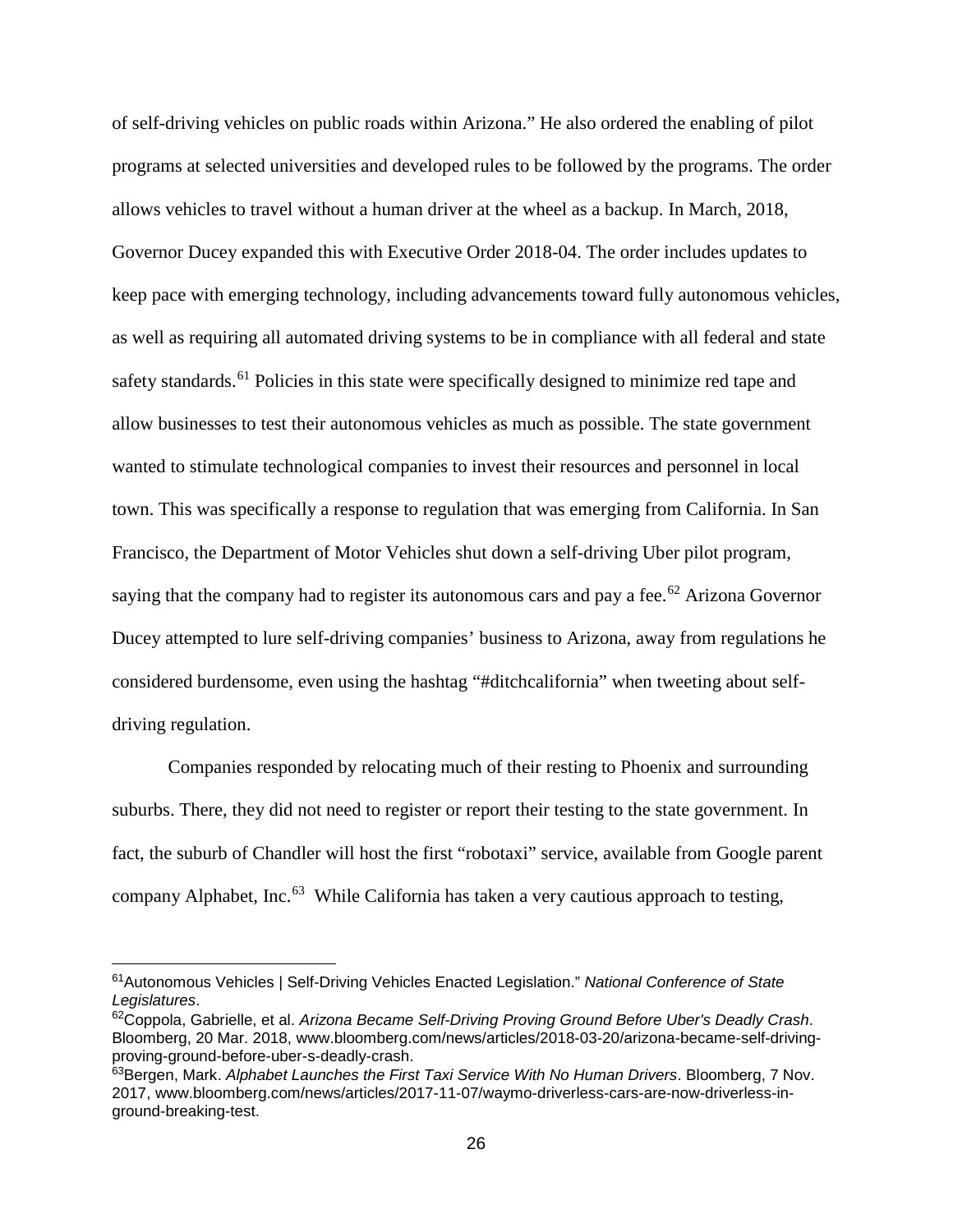requiring that companies register with the state, license their vehicles and drivers and submit reports, Arizona has taken the opposite, *laissez-faire* approach.

Certainly this approach has led to an explosion of autonomous vehicle testing in the state that would most likely not have happened otherwise. However, this attitude leads to dangers as well. On March 18, 2018, an Uber self-driving car was involved in a fatal crash in Tempe, Arizona. The autonomous vehicle, which had a human safety operator, struck and killed a cyclist crossing a street at night.<sup>[64](#page-33-0)</sup> The driver did not have her hands on the wheel, nor did the vehicle warn her that a hazard was approaching. After the crash, John Simpson, the privacy and technology project director for the nonprofit advocacy group Consumer Watchdog, which has called for a national moratorium on autonomous-vehicle testing on public highways said "Arizona has been the wild west of robot-car testing with virtually no regulations in place... When there's no sheriff in town, people get killed."<sup>[65](#page-33-1)</sup>

Although California and Arizona have different approaches to regulation of autonomous vehicles, both of which conform to federal guidelines, both experience deadly crashes. It is difficult to say whether increased regulation or oversight of the businesses that test autonomous vehicles could have prevented these crashes. California, a state with high levels of oversight where every car and driver must be registered and tracked still experiences accidents. We can determine this because the state requires that they be reported. Arizona, with its lax regulations, experiences fatal crashes also. There have been and will also be other crashes, but we cannot know because they are not reported on by the companies that test the vehicles.

<span id="page-33-0"></span><sup>64</sup> Garcia, Uriel J., and Ryan Randazzo. "Video Shows Uber Operator Moments before Self-Driving Car Crash That Killed Pedestrian." *USA Today*, Gannett Satellite Information Network, 21 Mar. 2018, www.usatoday.com/story/tech/nation-now/2018/03/21/fatal-uber-crash/447770002/.

<span id="page-33-1"></span><sup>65</sup>Coppola, Gabrielle, et al. *Arizona Became Self-Driving Proving Ground Before Uber's Deadly Crash*. Bloomberg, 20 Mar. 2018.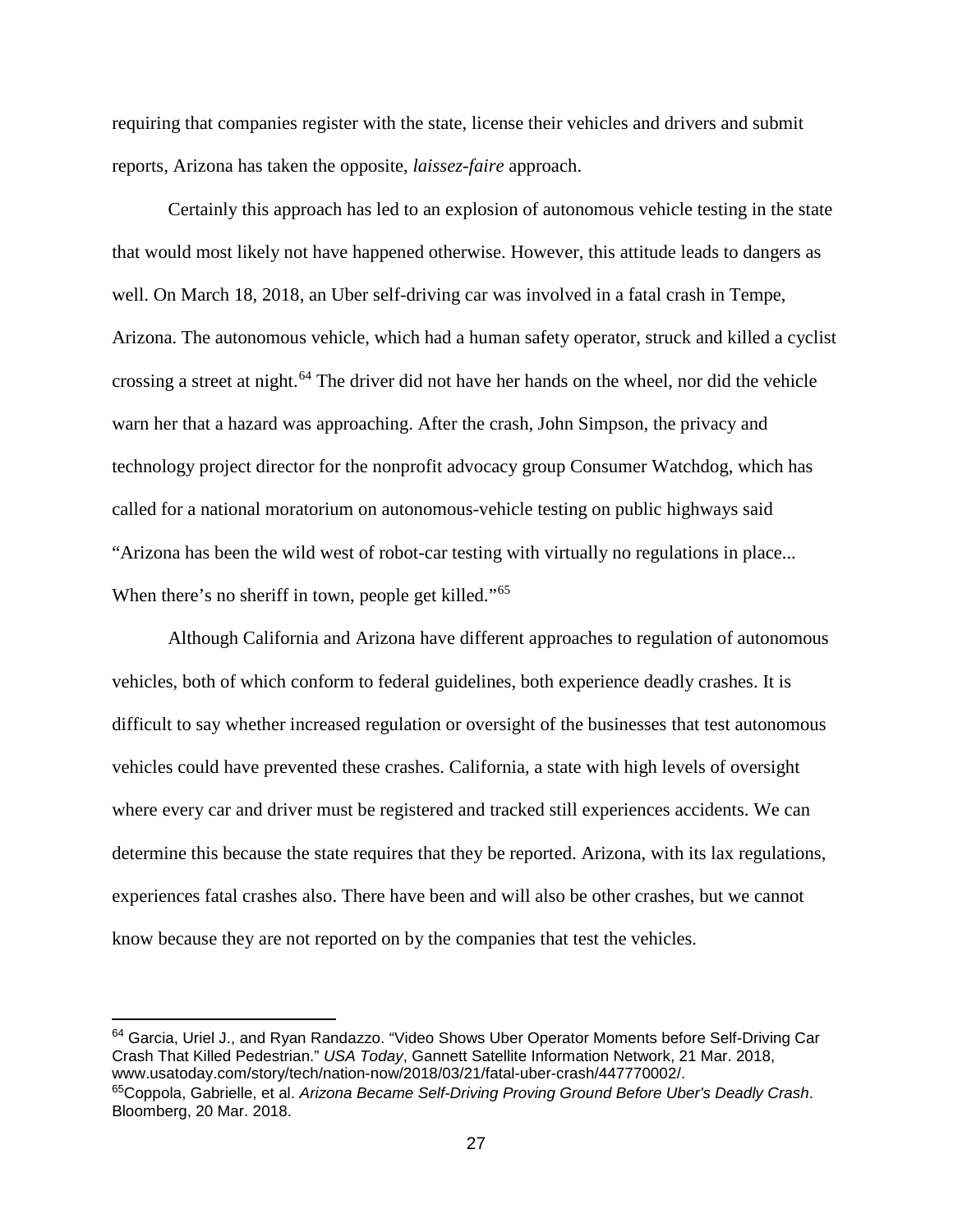Even though companies like Uber and Google considered California's regulations to be burdensome enough to relocate to a different state, those regulations are still the proper way to handle legislating autonomous vehicle licensing and testing. Unfortunately, even the most stringent regulation cannot prevent crashes and accidents. The Arizona crash would likely have occurred even if the state had similarly extensive laws covering reporting of accidents. However, it is much better that the public and government be informed to create more accountability for the businesses testing autonomous vehicles.

#### Autonomous Vehicles as a Ridesharing Platform

So far, we have discovered that autonomous vehicle technology is progressing fairly quickly, helped along with investments from technology and automobile firms. Level 4 vehicles are currently being tested on American streets in various states, all under varying degrees of regulation. In an ideal world, as promulgated at the Kaohsiung conference by many stakeholders, these vehicles would be safe for riders and pedestrians and would be available to all. Importantly, the companies testing autonomous vehicles are not proposing that every American own their autonomous car.

To the contrary, companies like GM and Google envision autonomous car fleets servicing urban and suburban communities. Only at scale would these technologies achieve their full potential for efficiency and safety in transit. If every current human driver replaced their current car by buying an autonomous vehicle, the effects on the transportation network would be small. Certainly former drivers, now passengers, would be more comfortable resting or working during their commutes; accidents and injuries from car crashes would also decrease tremendously. However, if self-driving cars were to be used in the exact same way human

28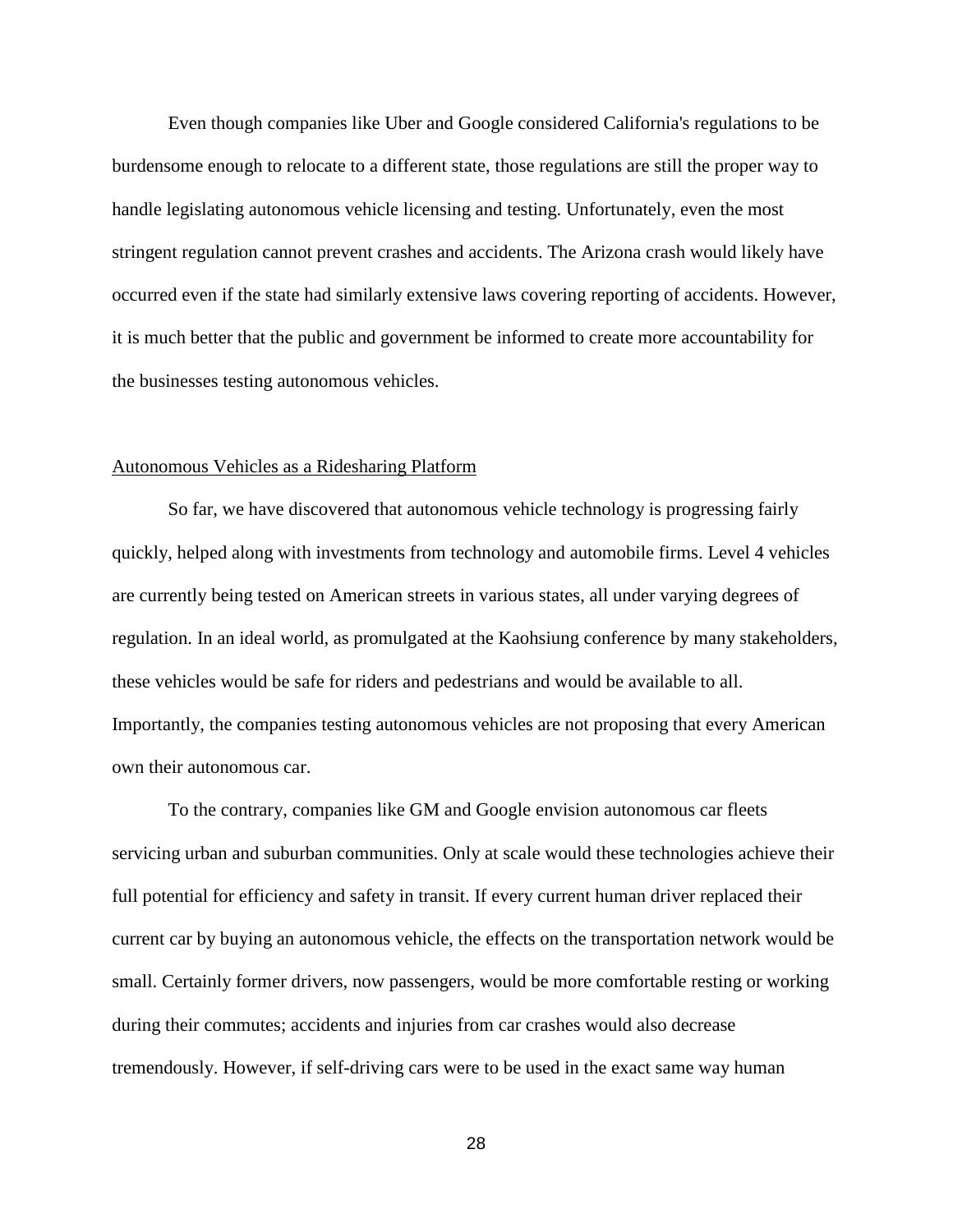operated cars are, they would spend the majority of the day and night in storage in lots or garages, minimizing their use. Ideally, autonomous vehicles would operate in a system that would never rest, picking up and dropping off passengers as cars were summoned. The more autonomous vehicles are shared, the higher the efficiency of the entire system will be. This continuum, based on the degree of autonomy and the degree of vehicle ownership (from wholly private to wholly sharing) represents the possibility matrix for the futures introduction of autonomous vehicles. It is summarized in the below chart from DeLoitte:<sup>[66](#page-35-0)</sup>

#### Figure 1. The future states of mobility

| <b>Extent to which</b><br>autonomous vehicle<br>technologies become<br>pervasive:                                                            |                | Future states of mobility |                                     |                                                                                                             |                                                                          |  |
|----------------------------------------------------------------------------------------------------------------------------------------------|----------------|---------------------------|-------------------------------------|-------------------------------------------------------------------------------------------------------------|--------------------------------------------------------------------------|--|
|                                                                                                                                              |                | Autonomous*               | <b>The driverless</b><br>revolution |                                                                                                             | A new age of<br>accessible                                               |  |
| Depends upon<br>several key factors<br>as catalysts or<br>deterrents-e.g.,                                                                   | control        |                           | Low                                 | <b>Asset efficiency</b>                                                                                     | autonomy<br>High                                                         |  |
| technology,<br>regulation, social<br>acceptance                                                                                              | <b>Jehicle</b> | Assist                    |                                     |                                                                                                             |                                                                          |  |
| · Vehicle technologies<br>will increasingly<br>become "smart"; the<br>human-machine<br>interface shifts<br>toward greater<br>machine control |                | Driver                    | <b>Incremental</b><br>change        |                                                                                                             | A world of<br>carsharing                                                 |  |
|                                                                                                                                              |                |                           | Personal                            | Vehicle ownership                                                                                           | Shared                                                                   |  |
|                                                                                                                                              |                |                           |                                     | Extent to which vehicles are personally owned or shared:<br>Depends upon personal preferences and economics | Higher degree of shared ownership increases system-wide asset efficiency |  |

**Future states of mobility** 

\*Fully autonomous drive means that the vehicle's central processing unit has full responsibility for controlling its operation and is inherently different from the most advanced form of driver assist. It is demarcated in the figure above with a clear dividing line (an "equator").

Source: Deloitte analysis.

Deloitte University Press | dupress.deloitte.com

www2.deloitte.com/us/en/pages/consulting/solutions/future-of-mobility-trends-industryecosystem.html?id=us%3A2ps%3A3bi%3Aconfidence%3Aeng%3Acons%3A%3A%3Ana%3ADUCmzMfu %3A1077703201%3A76690968088885%3Abb%3AFuture\_of\_Mobility%3AFuture\_of\_Mobility\_BMM%3A nb&msclkid=c58151a934351a3c528c0b7a816c7571.

<span id="page-35-0"></span> <sup>66&</sup>quot;Future of Mobility Trends | Deloitte US." *Deloitte United States*,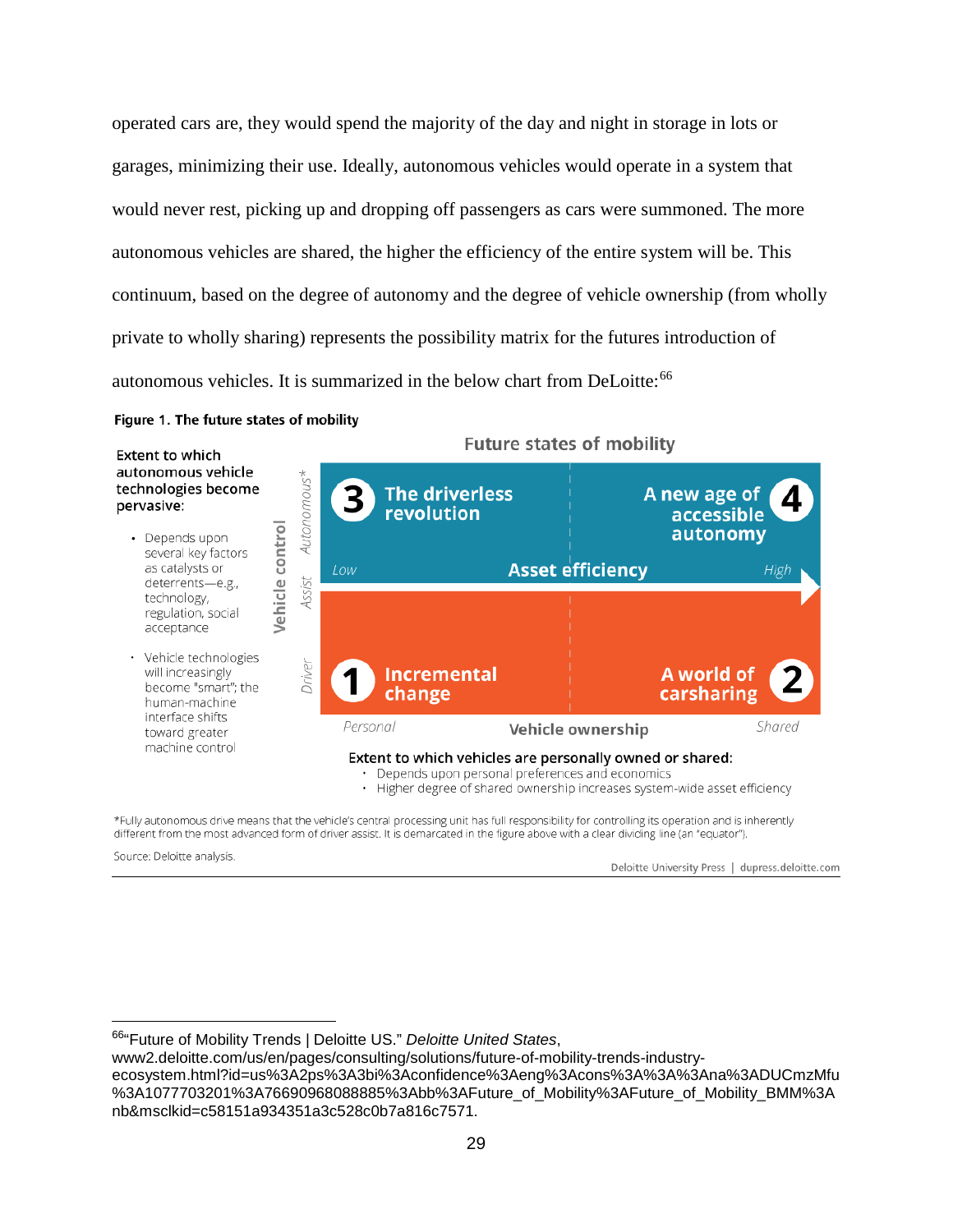The optimists at the heads of major corporations testing autonomous vehicles view their future as shared. In their conception, few people will want or need either human operated vehicles or personal autonomous vehicles. Cars will be integrated into a massive, efficient network. The fact that ride sharing services are already disrupting and changing city planning and traffic patterns gives us a readily available example of how autonomous car fleets can change cities and what policies could be enacted to control these changes.

There are some general problems that companies face when introducing autonomous vehicles to the public. These include safety, both physical and digital, insurance and liability and cost.

Michael Ableson, GM's vice president of global portfolio planning and strategy calls the company's vision for self-driving cars "on-demand autonomous."[67](#page-36-0) GM is planning to deploy all electric autonomous vehicles in more densely populated urban areas to maximize their use and efficiency. This idea presents a myriad of complex policy challenges. Besides the physical safety of drivers and pedestrians, companies that plan to put autonomous fleets on the road must consider their cyber security. One hacked vehicle in a stream of self-driving cars could wreak havoc on the system.

In an interview with Autotrader, Ableson, the GM vice president, said that the biggest challenge autonomous vehicles face is safety regulation.<sup>[68](#page-36-1)</sup> We have seen that when autonomous vehicles are involved in crashes, especially deadly ones like ones in Tempe, Arizona, federal and state investigators call for tighter regulation and reporting of tests. Certainly, more information about testing is preferable to less.

<span id="page-36-0"></span><sup>&</sup>lt;sup>67</sup> Krebs, Michelle. "Autonomous Cars With Ridesharing Key to GM's Vision for Future Mobility." *Autotrader*, June 2016, www.autotrader.com/car-shopping/autonomous-cars-ridesharing-key-gms-visionfuture--254768.

<span id="page-36-1"></span> $68$  Ibid.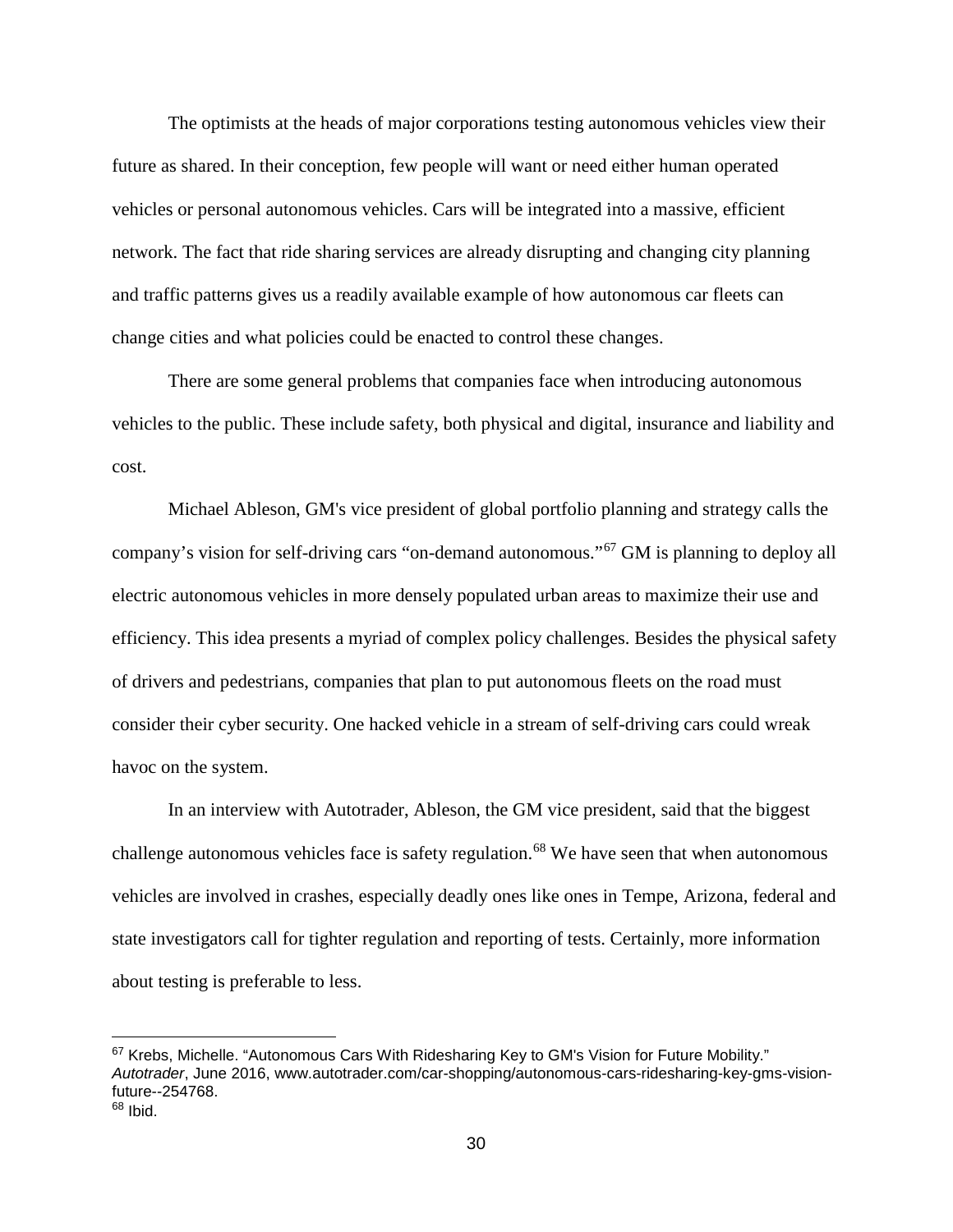Another issue is insurance. GM's vice president brushed off saying that "insurance is less of an issue. Insurance rates should drop because there will be fewer accidents, a trend that will accelerate over time."[69](#page-37-0) This seems like a glossing over of a potentially major issue. The question of who is at fault in a car accident is one of the most important. In a crash, one could say that the computer driving the car is blame, thus the company that programmed and manufactured the car. Or that the passenger is to blame, for not taking control of the vehicle before the crash occurred.

In real life cases, the manufacturer has taken the blame when test autonomous vehicles get into accidents. There is, however, a ready-made example of how autonomous vehicle insurance could work: the airline industry. Airplanes have the capability to be level 2 autonomous vehicles, given that pilots can activate autopilot on a plane while still monitoring the controls and taking over in necessary situations. In fact, during a 2.5 hour flight, 95% of the work is done by a computer.<sup>[70](#page-37-1)</sup> The airline takes the liability of accident onto itself in these situations. Autonomous car manufacturers could do the same thing. In fact, Michigan enshrined this idea into law in 2016. SB 266 of the Michigan State Legislature provides that "a motor vehicle manufacturer shall insure each vehicle in a participating fleet... during the time that an automated driving system is in control of a vehicle in the participating fleet, a motor vehicle manufacturer shall assume liability for each incident in which the automated driving system is at fault."[71](#page-37-2) If this approach was adopted across all states or at the federal level, it would answer the question of who is at fault in the case of every autonomous driving accident.

<span id="page-37-0"></span> $69$  Ibid.

<span id="page-37-1"></span><sup>70</sup>Reiner, Arnold. "Towards the End of Pilots." *The Atlantic*, Atlantic Media Company, 3 Mar. 2016, www.theatlantic.com/technology/archive/2016/03/has-the-self-flying-plane-arrived/472005/. <sup>71</sup> State of Michigan. "Act No. 333." *Michigan Legislature*, 29 Dec. 2016,

<span id="page-37-2"></span>www.legislature.mi.gov/documents/2015-2016/publicact/htm/2016-PA-0333.htm.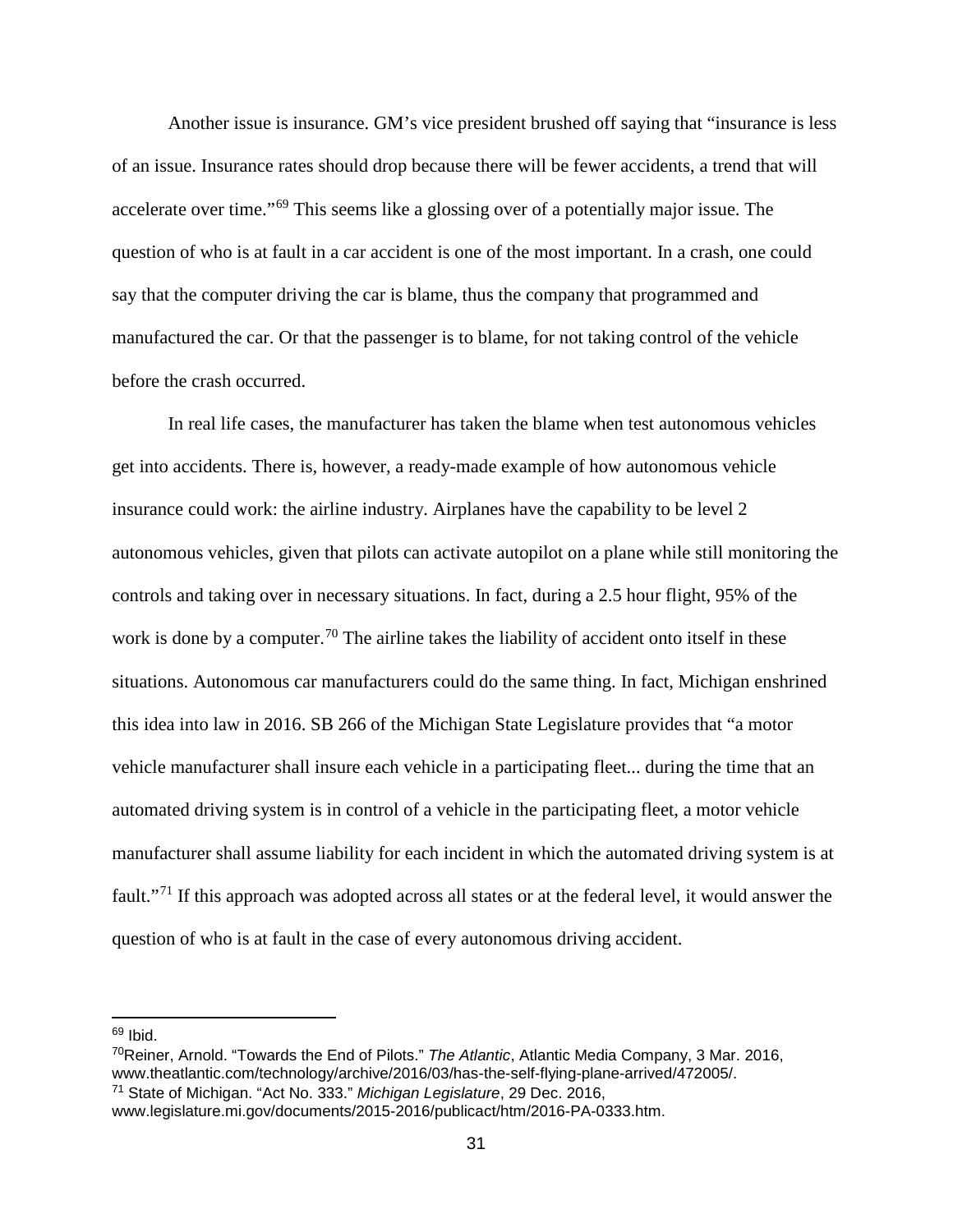A final challenge of autonomous vehicles is cost. The company line from GM is that although autonomous vehicles will be initially expensive, they will become cheaper over time, like any new technology. Ableson said that "those costs will drop as volume increases."<sup>[72](#page-38-0)</sup> Furthermore, he predicted that ride sharing fees will decrease with greater numbers of ridesharing autonomous vehicles on the road. Ride sharing is definitely cheaper than owning your own car, but the initial upfront costs of autonomous vehicles have to be paid by someone. Today, automating an existing car costs around \$5,000. Upgrading a regular Tesla with Autopilot costs this much. This cost could be borne by the firm, the consumer or the government through subsidies. Taking the rideshare model of Uber and Lyft could be preferable in this case. Uber heavily subsidizes the costs of its trips through with investor funds.<sup>[73](#page-38-1)</sup> In 2015, those subsidies cost Uber \$2 billion. Uber raises money through investment rounds so it can afford these sky high costs. Companies like GM and Google have income from other sources that can be used to subsidize autonomous vehicle costs to make their services competitive. This model completely blocks smaller companies from competing with the giant transportation network companies. There would be no incentive to choose a smaller company with more expensive trip prices rather than Uber which can subsidize its costs.

Uber Vice-President of Self-Driving Technology Anthony Levandowski and Uber CEO Travis Kalanick say that the future of their company will include both people driven and autonomous vehicles. They say that "this is because of the limits of self-driving software and the skyrocketing demand for better transportation, which people-powered transport is uniquely able

<span id="page-38-0"></span> <sup>72</sup> Krebs, Michelle. "Autonomous Cars With Ridesharing Key to GM's Vision for Future Mobility." *Autotrader*, June 2016.

<span id="page-38-1"></span><sup>73</sup>Harris, Ainsley. "Investors Are Paying \$2 Billion per Year to Subsidize Your Uber Ride." *Fast Company*, Fast Company, 1 Dec. 2016, www.fastcompany.com/4026256/investors-are-paying-2-billion-per-year-tosubsidize-your-uber-ride.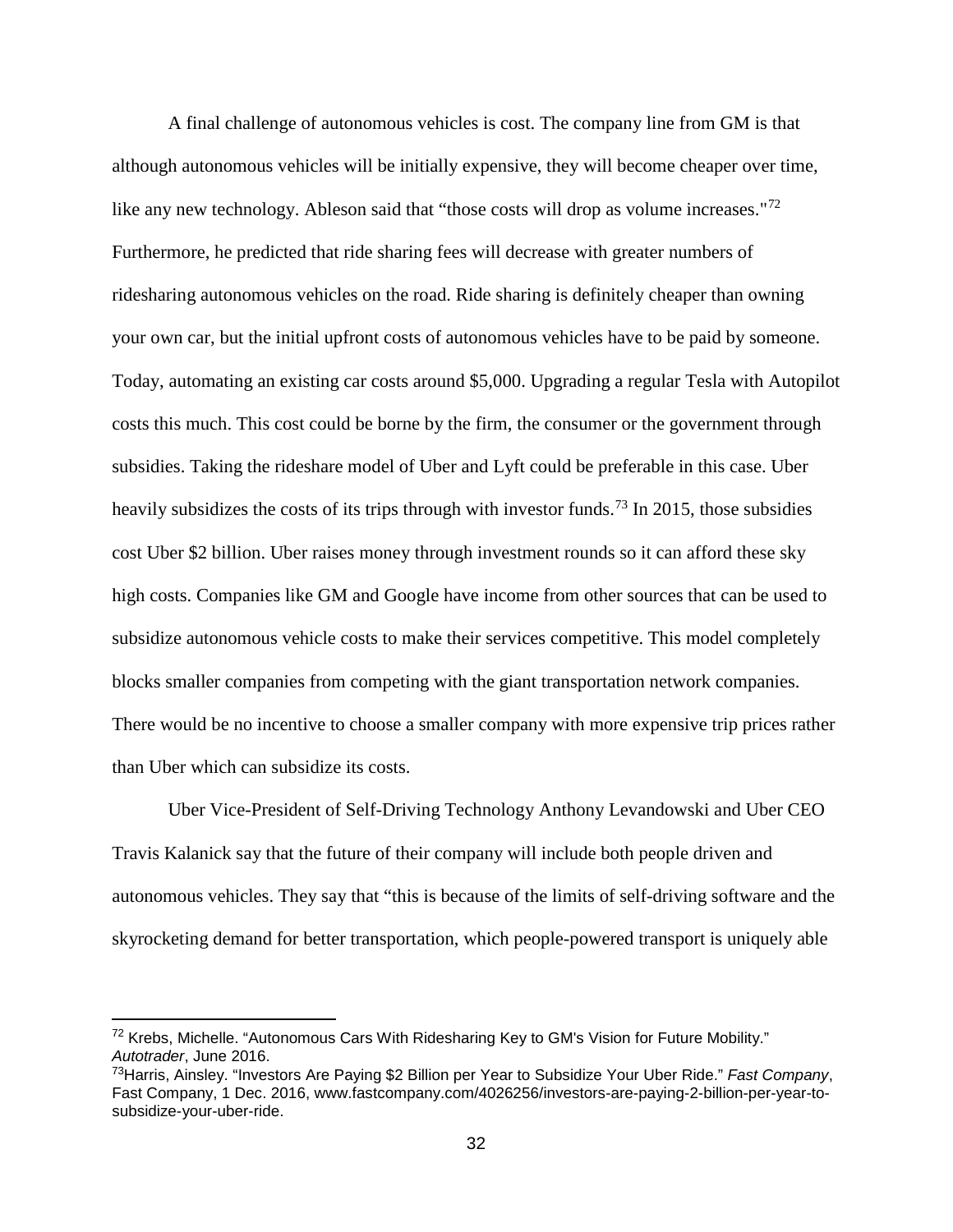to solve."[74](#page-39-0) This could be an argument made to appeal to their current employees. Paying their drivers accounts for a large part of ride sharing companies' expenses. If those drivers could be eliminated and replaced by computers that would only benefit the company. The Uber CEO and VP compare autonomous vehicle technology to the introduction of the ATM. The ATM's invention was predicted to make bank tellers obsolete. Instead, tellers have become more specialized and provide specific services to customers.<sup>[75](#page-39-1)</sup> In the same way, argue the Uber heads, self-driving cars will eliminate drivers but employ techs to keep the software running and car mechanics to keep the hardware running. Since autonomous vehicles are at their highest level of efficiency if they are used round the clock, they will require more maintenance than regular vehicles, which spend the majority of their time in storage.

Lyft, Uber's major competitor, is also pursuing an autonomous rideshare fleet. John Zimmer, Lyft's president, predicted that Lyft's entire fleet could be automated in five years. Furthermore, it could run on a subscription model like Netflix or Spotify.<sup>[76](#page-39-2)</sup> Lyft is even more aggressive than Uber, saying that as soon as the technology is advanced enough to eliminate human drivers, the company will do so, rather than preserving some human drivers.

According to industry stakeholders, the future of cars are ride sharing autonomous cars. This is preferable to firms because it would be efficient and cost effective and also conform to the preferable ways to implement autonomous vehicles laid out in the Kaohsiung conference. In that way, it is easy to see how autonomous cars will impact cities in a situation where ride sharing vehicles and autonomous ones are on the road side by side. In cities around the country,

<span id="page-39-0"></span> <sup>74</sup> Levandowski, Anthony, and Travis Kalanick. "Pittsburgh, Your Self-Driving Uber Is Arriving Now." *Uber Global*, 14 Sept. 2016, newsroom.uber.com/pittsburgh-self-driving-uber/.  $75$  Ibid.

<span id="page-39-2"></span><span id="page-39-1"></span><sup>76</sup>Murphy, Mike. "Lyft's Cofounder Has His Own Vision for a Self-Driving Taxi Fleet." *Quartz*, Quartz, 26 Oct. 2016, qz.com/819335/lyft-cofounder-john-zimmer-has-his-own-vision-for-a-self-driving-taxi-fleet-totake-on-uber-and-tesla-tsla/.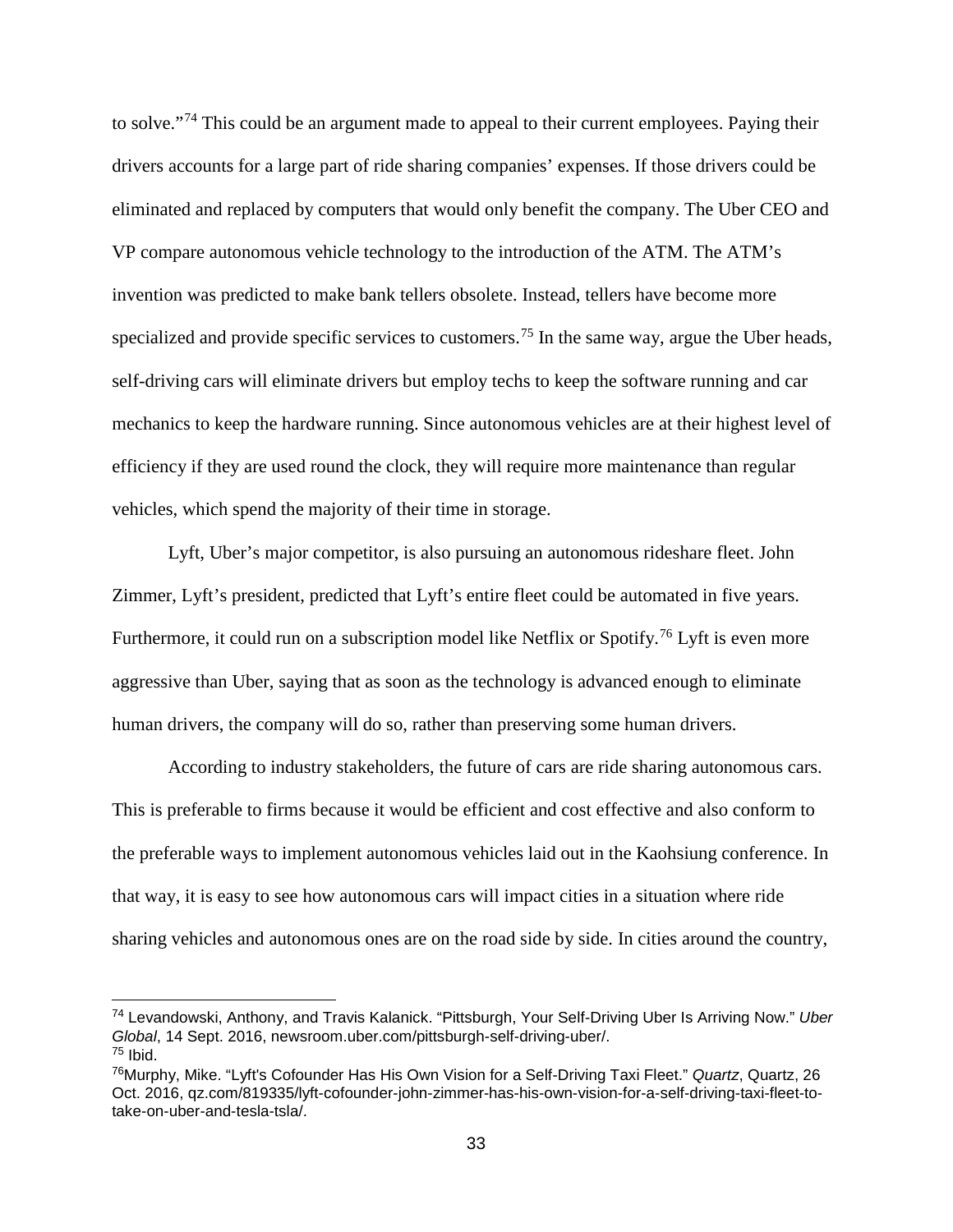ride sharing vehicles ride alongside public transit and private vehicles. The effects of ride shares in cities are not completely analogous to autonomous ride sharing vehicles. Current ride shares always have a driver, so their capacity is one less passenger than a driverless car by definition. Existing vehicles do not travel in platoons, the most efficient vehicles configuration, which entails separate vehicles traveling tightly behind one another to minimize drag and space on the road. The computer system would be able to shift the entire traffic pattern based on accidents or hazards, eliminating the necessity of keeping a car length or two away from the car ahead to allow room for breaking. Finally, rideshare vehicles are parked when they are not in use by their driver, occupying a parking spot or space in a garage. These differences point to autonomous rideshares being able to travel more efficiently, closer together, with higher capacity and more safely.

These differences aside, the effects of rideshares on cities have not been entirely positive. They have provided travelers with an on demand option when others are not available. However, in New York City, for example, "rapid growth in on-demand vehicles roving the roads—with and without passengers—is contributing to markedly slower traffic, as numerous analyses of Taxi and Limousine Commission data by Bruce Schaller, a transportation consultant and former NYC DOT official, have shown."<sup>[77](#page-40-0)</sup> As commuters supplement their trips with ride shares when public transit fails the streets are filled by rideshare vehicles. Without management, these vehicles contribute to congestion and pollution as much as private ones. Uber and Lyft are not willing to publicize their trip data, making it difficult for city planners to mitigate their effects.<sup>[78](#page-40-1)</sup>

<span id="page-40-1"></span><span id="page-40-0"></span> <sup>77</sup> Bliss, Laura, and CityLab. "How 3 Cities Are Measuring the 'Uber Effect'." *CityLab*, 16 Jan. 2018, www.citylab.com/transportation/2018/01/to-measure-the-uber-effect-cities-get-creative/550295/. <sup>78</sup> Zipper, David, and Marshall Fund. "The Mad Dash for Urban Transportation Data." *CityLab*, 7 Jan. 2018, www.citylab.com/transportation/2018/01/who-owns-urban-mobility-data/549845/.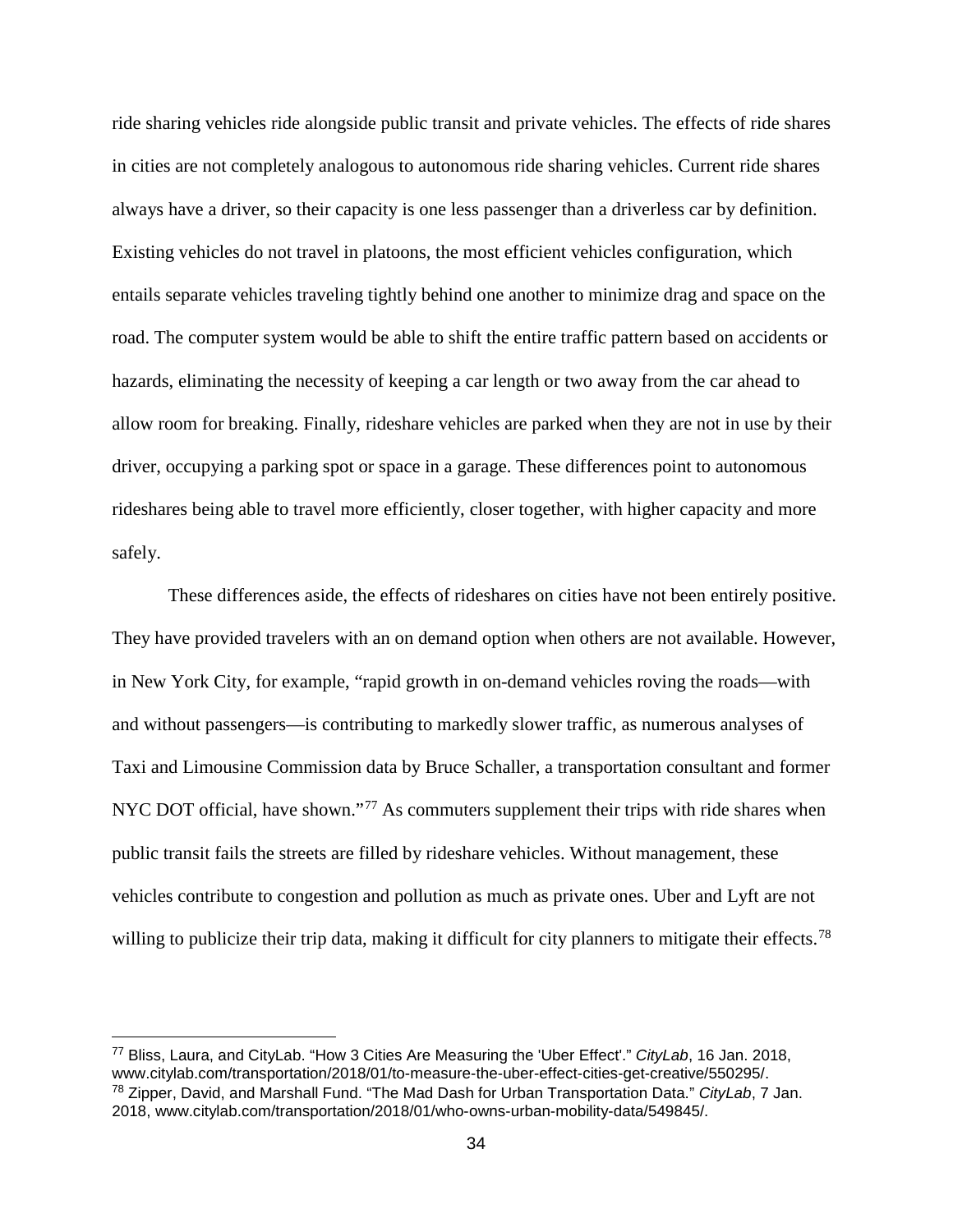Autonomous ride sharing could exacerbate these problems. It will take at least five years (Lyft's earliest prediction) for a fully autonomous ridesharing to fleet to be deployed. Even then, autonomous vehicles will share the road with human drivers. The safety and efficiency promised by the autonomous system can be compromised by a single erratic human driver. Currently, the New York State Assembly is proposing a "\$1 fee on each trip arranged through a ride-hailing app, such as Uber or Lyft. In much of Manhattan, the fee would be higher: \$2.75 per trip."[79](#page-41-0) Such a tax could deter some people from hiring a rideshare vehicle, thus decongesting areas of the city that are more expensive to travel to. In New York State, the Assembly proposes the estimated \$48 million in tax revenues to fund public transit. The same system could be applicable to an autonomous rideshare. If however, the majority or all cars become autonomous, such a system would be unnecessary. In this perfect world, from the point of view of autonomous rideshare providers, vehicles would travel at optimum efficiency, meaning no clogged streets or excessive traffic.

The advent of autonomous ridesharing will change cities in other ways. One of the greatest impacts will be the disappearance of parking lots and garages. Professor Marshall Brown of the Illinois Institute of Technology has predicted the demise of parking garages inside cities. When an autonomous ride sharing drops a commuter off it goes on to pick up the next one instead of parking. According to Crain's Chicago Business "a decline in vehicle ownership could cut U.S. parking needs in half within three decades. That would eliminate 75 billion square feet of parking space, more than the combined area of all apartment, office, shopping mall, retail strip

<span id="page-41-0"></span> <sup>79</sup>Campbell, Jon. "Higher Tax for Uber, Lyft Trips Could Be on the Way." *Rochester Democrat and Chronicle*, Democrat and Chronicle, 19 Mar. 2018, www.democratandchronicle.com/story/news/politics/albany/2018/03/19/higher-fee-uber-lyfttrips/438107002/.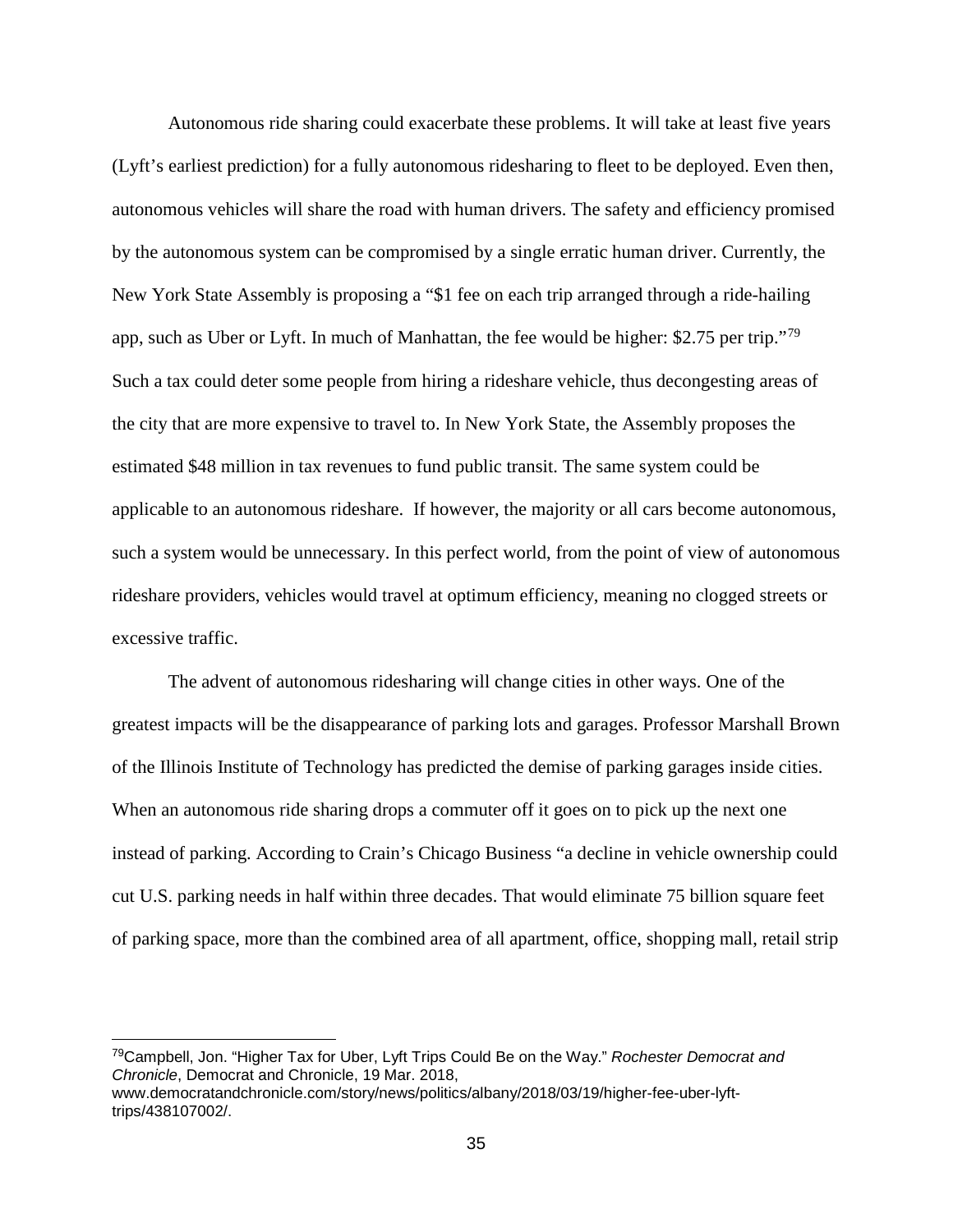center and warehouse buildings in the country today."[80](#page-42-0) The disappearance of parking lots inside cities would provide space for commercial or housing development. On the other hand, the lack of need for parking would destroy municipal parking taxes. This revenue could be recouped from the above mentioned congestion pricing and eventually from increased safety, efficiency and productivity gains with the elimination of traffic.

#### Toward a Fully Autonomous Future?

A major issue in introducing widespread autonomous transportation to the US is how Americans can be convinced to give up their private vehicles for autonomous vehicles. On one hand, if autonomous vehicles prove to be more comfortable, convenient and cheaper, people will likely switch to them. On the other hand, people, especially Americans, value personal freedom and the myth of driving down the interstate is deeply embedded in American culture.

Tech CEOs are optimistic that people will be ditching their personal vehicles in favor of autonomous ones in the near future. "The next generation will have no problem getting in these vehicles," said Karen Francis, the board director and strategic advisor for tech companies like AutoNation, Telenav and Nauto.<sup>[81](#page-42-1)</sup> Perhaps the concerted public relations campaigns of companies like GM and Google in partnership with government policy will convince people that autonomous vehicles are the way to go. Certainly, American corporations and government investment have made Americans change their lifestyles in the past. The construction of the

<span id="page-42-0"></span> <sup>80</sup>Ori, Ryan. "Will Uber and Driverless Cars Turn the Parking Biz into Roadkill?" *Crain's Chicago Business*, 5 Nov. 2016, www.chicagobusiness.com/article/20161105/ISSUE01/311059991/will-uber-anddriverless-cars-turn-the-parking-biz-into-roadkill.

<span id="page-42-1"></span><sup>81</sup> Bliss, Laura. "Self-Driving Cars Will Be For Sharing." *CityLab*, 6 Jan. 2017, www.citylab.com/life/2017/01/the-future-of-autonomous-vehicles-is-shared/512417/.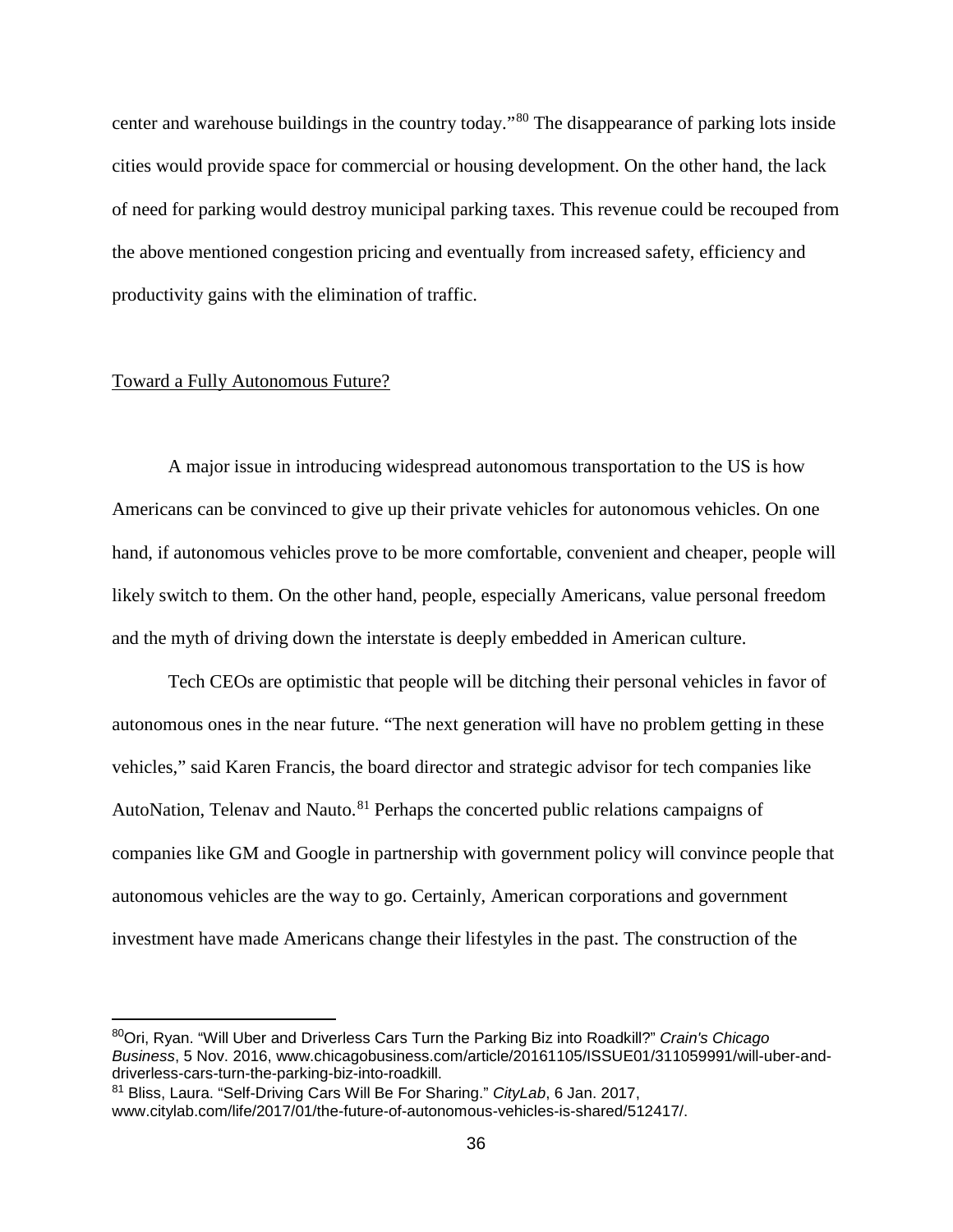interstate highway system, for example, allowed for the automobile revolution in post war America.

At some point in the future, however, the autonomous vehicle industry will seek to ban personal vehicles from the road entirely. To achieve a truly hyper efficient system all vehicles on the road would have to be autonomous. Furthermore, streets and highways would have to have embedded smart technologies that would guide and direct traffic flows. These goals would require huge government investment and regulation. This could only happen if the American public were truly supportive of switching to autonomous vehicles and support is currently mixed.

If overcoming cultural preconceptions about private car ownership can be done at all, it can be achieved through an appeal to the pocketbook. Whether shared autonomous cars will be cheaper and more comfortable than private vehicles will make or break the fully autonomous future scenario.

There have been several studies about the feasibility of autonomous vehicles and their cost effectiveness. Kornhauser et al. explored a hypothetical autonomous taxi system in New Jersey. They write that shared autonomous taxis can "provide auto-like service where demand is diffuse in space and time while facilitating casual ridesharing to serve demand that happens to be correlated spatially and temporally. This casual ridesharing substantially improves transportation efficiency and eliminates congestion."<sup>[82](#page-43-0)</sup> Their results found that the availability of ridesharing would increase ridesharing travel behavior. Specifically, the paper advocates for introducing the system of shared vehicles in the morning rush hour, from 6 am to 9 am, during which the authors found the highest jump in traffic.

<span id="page-43-0"></span> $82$  Hayes, B. (2011). Leave the Driving to it. American Scientist, 99, 362-366. Kornhauser, A., Chang, A., Clark, C., Gao, J., Korac, D., Lebowitz, B., & Swoboda, A. (2013). Uncongested Mobility for All: New Jersey's AreaWide aTaxi System. Princeton University. Princeton, New Jersey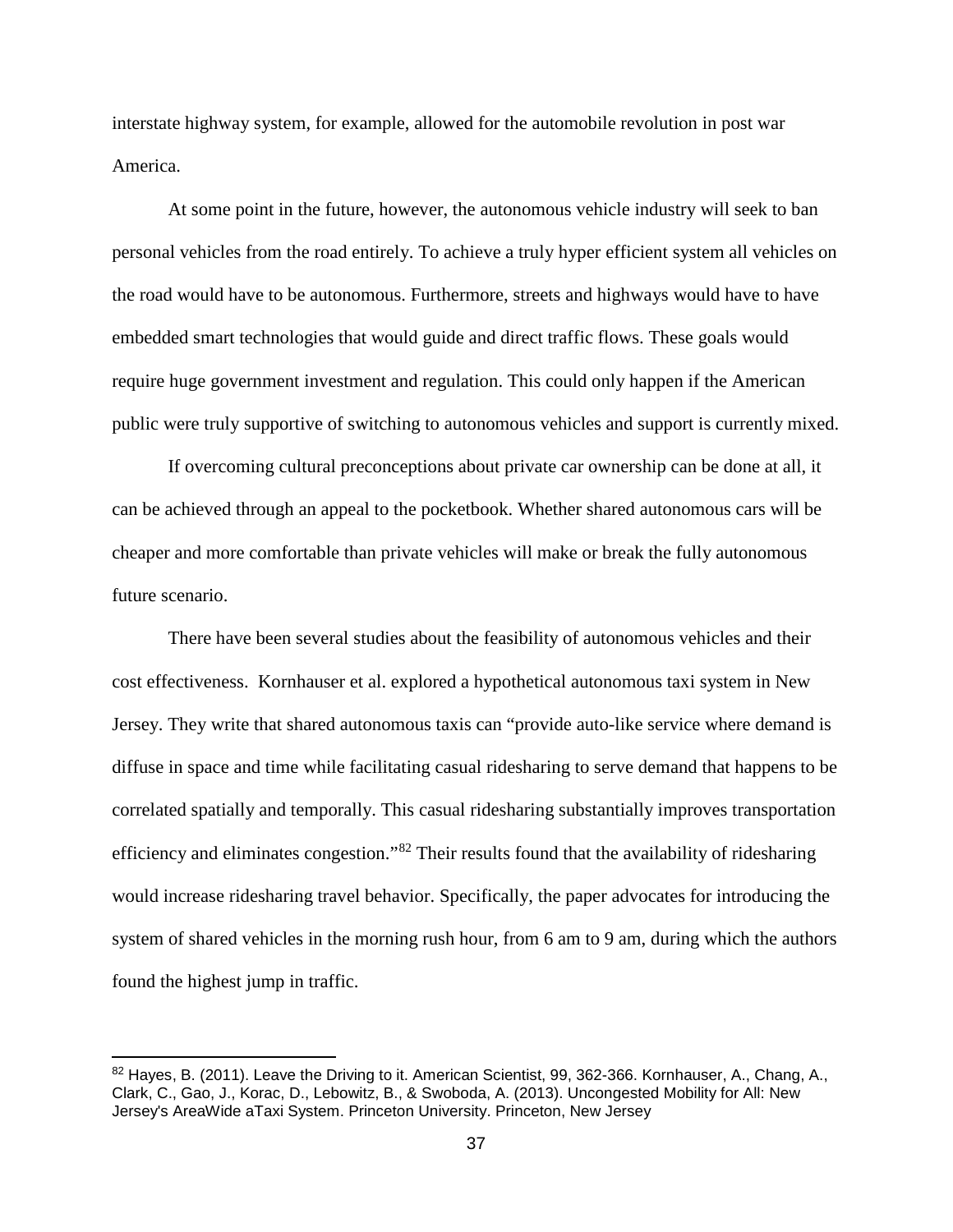Burns et al. (2013) modelled the costs of using shared autonomous fleets based on current costs.[83](#page-44-0) They model three localities. The first is Ann Arbor, Michigan is an example of a typical American city in which residents rely on their personal car for all transportation. A resident of Ann Arbor drives their car about 30 miles a day with a cost of about \$0.60 per mile. This price includes depreciation, insurance, gasoline prices, maintenance, taxes and other fees. The authors estimate that in a shared autonomous vehicle system, it would cost the Ann Arbor resident about \$0.15 per mile to travel. The second scenario was a suburb in Southwest Florida. The residents there spent about \$16 a day on car ownership. When autonomous car sharing was modelled, this fell to \$4 per day per customer. The final scenario was a Manhattan resident. Unlike the previous examples, the Manhattan resident did not own a car and used a combination of public transportation and for hire vehicles to commute. The authors estimated that this resident spent \$200 a month on commuting. Included in that cost are some of the hassles of New York City commuting, including crowded and sometimes unreliable trains and buses and the difficulty of getting across town on the subway. In Manhattan, the price of the Metrocard would not be affected by the introduction of a shared autonomous vehicles system. However, the cost of taxis and existing rideshare like Lyft would be impacted. The authors estimate that those costs would decrease from \$5 per mile for the customer to \$0.50. Thus, across most environments in America, and especially as communities get denser, shared autonomous travel has the potential to vastly reduce costs for commuters. Three factors contribute to these cost reductions. First is better capital utilization. Fewer shared vehicles are required to provide the same service as personal vehicles. The second is better capacity utilization. During peak times, a shared vehicle

<span id="page-44-0"></span><sup>83</sup> Burns, L. D., Jordan, W. C., & Scarborough, B. A. (2013). Transforming personal mobility. The Earth Institute. http://sustainablemobility.ei.columbia.edu/files/2012/12/Transforming-Personal-Mobility-Jan-27-20132.pdf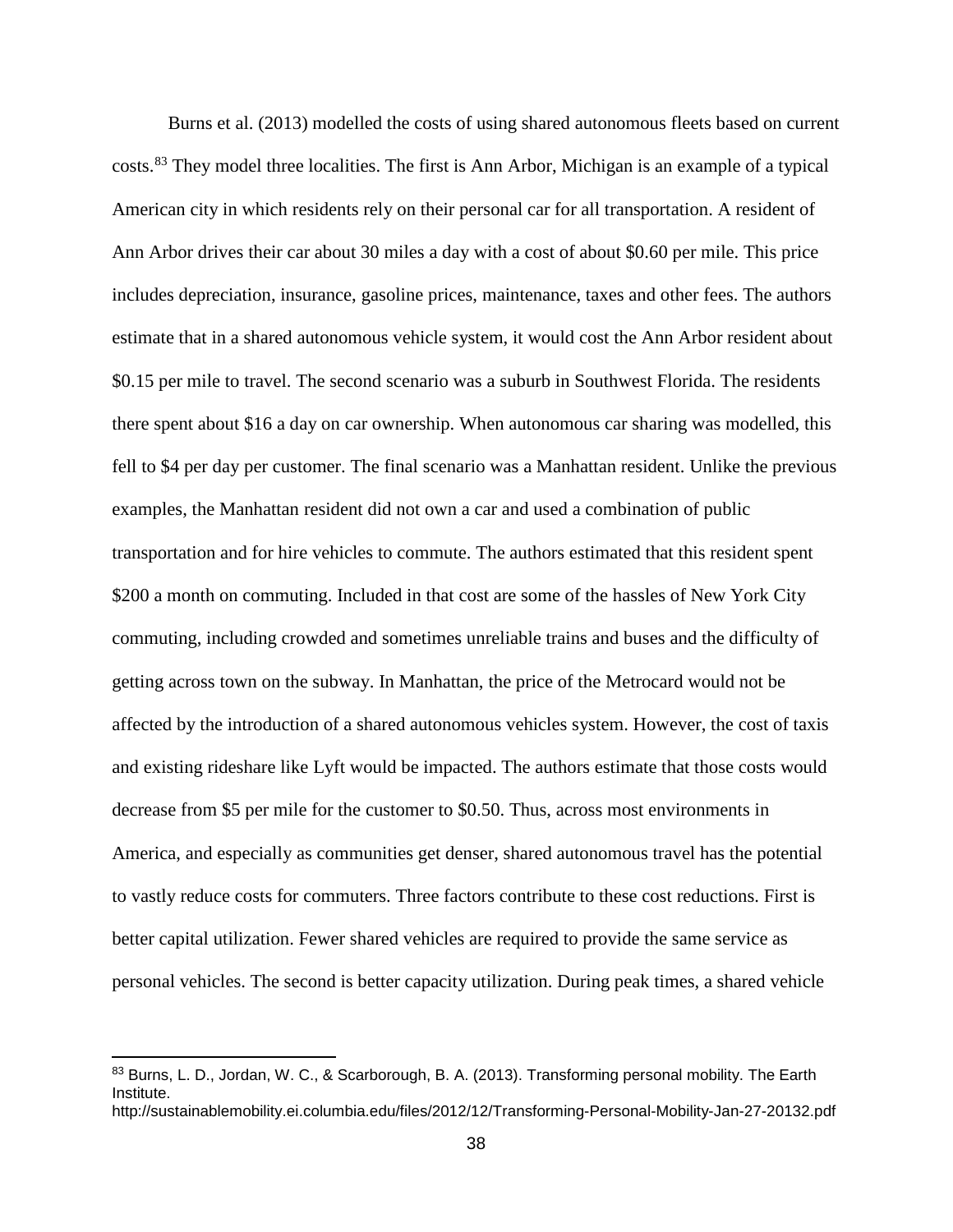is occupied 90% of the time, as opposed to a private vehicle, which is only occupied during rush hours on weekdays. The final factor is more efficient energy use. The major players in autonomous vehicle research are developing only all electric vehicles which are more efficient and use less energy than conventional vehicles. Major cost reductions compared to conventional vehicles could convince many people to switch from personal vehicles to autonomous ride shares.

Another factor that could convince Americans to switch over to shared autonomous vehicles is that those vehicles are far better for the environment than personal cars. Fagnant  $\&$ Kockelman  $(2014)^{84}$  $(2014)^{84}$  $(2014)^{84}$  modelled the environmental sustainability of a shared autonomous vehicle fleet. The results show that each individual autonomous vehicle would replace the greenhouse gas and pollution emissions of around 11 private vehicles. In America, public opinions on the environment are often split on ideological and party lines. Liberal Americans, mostly supporting the Democratic Party, profess to care much more about the environment than their conservative, Republican supporting counterparts. In a 2016 Pew Survey, 74% of American adults answered "yes" to the question "Should the country do whatever it takes to protect the environment. Thus, the vast majority of Americans support initiatives and policies that would protect the environment. However, 90% of Democrats believe that the environment should be protected versus 51% of Republicans.<sup>[85](#page-45-1)</sup> If Americans are going to adopt shared autonomous travel because of its environmental benefits, more liberal Americans will be more willing to do so. Furthermore, more liberal Americans tend to live in urban settings, while conservative Americans tend to live

<span id="page-45-0"></span> $84$ Fagnant, D. J., & Kockelman, K. M. (2014). The travel and environmental implications of shared autonomous vehicles, using agent-based model scenarios. Transportation Research Part C: Emerging Technologies, 40, 1-13

<span id="page-45-1"></span>http://www.ce.utexas.edu/prof/kockelman/public\_html/TRB14SAVenergy\_emissions.pdf 85Anderson, Monica. "For Earth Day, Here's How Americans View Environmental Issues." *Pew Research Center*, 20 Apr. 2017, www.pewresearch.org/fact-tank/2017/04/20/for-earth-day-heres-how-americansview-environmental-issues/.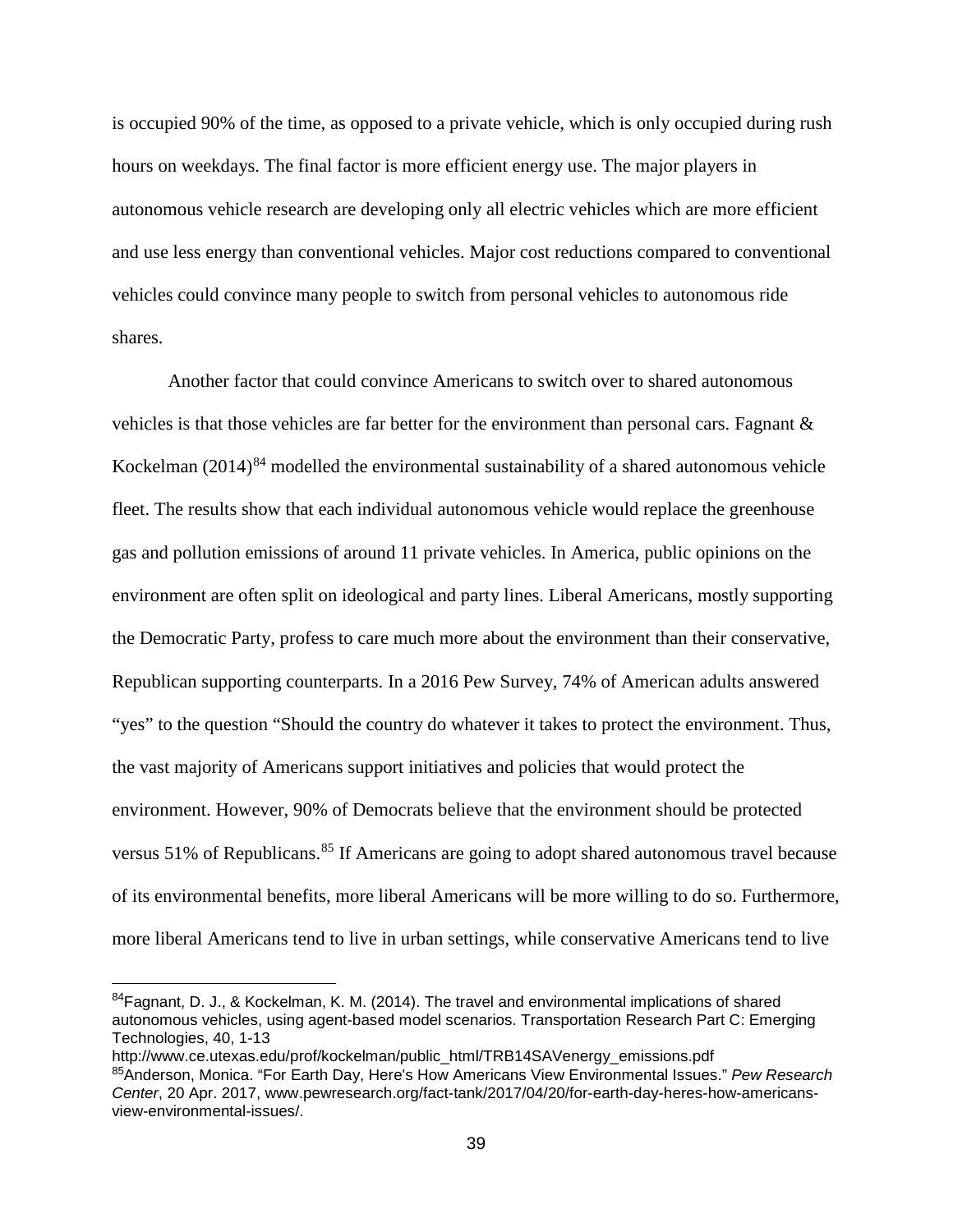in suburban or rural settings.<sup>[86](#page-46-0)</sup> If urban liberals adopted shared autonomous fleets first, they would receive the greatest benefit because shared fleets would operate at greater efficiency in more populated areas. As the benefits of autonomous vehicles proved themselves in cities, conservative Americans would be more inclined to switch to them for economic and environmental reasons.

The reality of the riding experience, however, might not be as rosy as industry advocated of autonomous vehicles suggest. There are many potential problems with the development and implementation of a shared vehicle fleet, beyond overcoming the American value of owning a private vehicle.

The autonomous vehicles that are being tested today can only operate under certain conditions. With time, funding and testing they will improve but it could be many years before autonomous vehicles are ready to operate in snowstorms and on uneven road surfaces. Furthermore, the benefits (such as congestion and pollution reduction) predicted by the above cited studies would only manifest themselves if localities took it upon themselves to create dedicated lanes for autonomous vehicles. Dedicated lanes would allow for platooning, which is numerous vehicles driving one behind the other, close together, as very high speeds to reduce wind drag. If dedicated lanes are not created, autonomous vehicles would merge into existing traffic and participate in the stop and go traffic that is already prevalent.

Self-driving vehicles are often depicted as futuristic spaces, filled with comfortable seats and giant screens. Well-dressed passengers recline on comfortable chairs while their robot chauffeur whisks them away. The reality will likely not be so glamorous, at least not for the majority of the population. Autonomous ride sharing vehicles, be they four door sedans, vans or

<span id="page-46-0"></span> <sup>86</sup> Graham, David A. "Red State, Blue City." *The Atlantic*, Atlantic Media Company, 2 Feb. 2017, www.theatlantic.com/magazine/archive/2017/03/red-state-blue-city/513857/.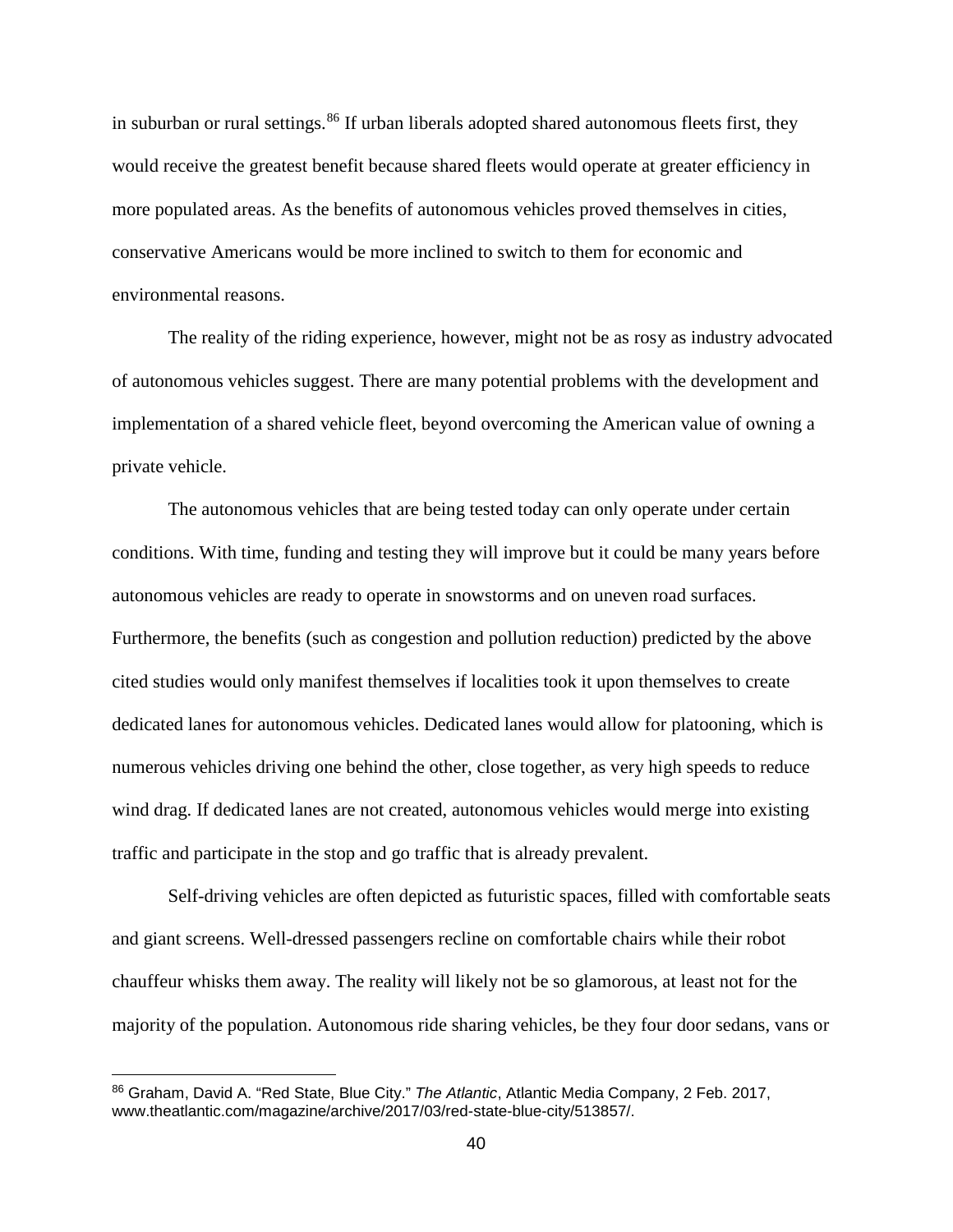micro-buses, would still be like any other shared space. People would leave their garbage and odors. Some may vandalize or accidental damage the interior of the vehicle. To minimize the vandalism, companies may opt to manufacture vehicles out of plastic and stainless steel rather than more comfortable materials. There will be no driver to help carry packages or assist a disabled or elderly person into the vehicle.<sup>[87](#page-47-0)</sup> The elimination of comforts that people have come to associate with cars would be a major deterrent to the acceptance of shared travel.

#### Conclusion

#### *Summary of Costs and Benefits*

The benefits of introducing autonomous ride sharing vehicles are numerous. First, as a passenger of an autonomous vehicle, the former driver finds their stress reduced from not having to navigate the streets and highways and finds they have more time for rest, work or recreation while travelling. Second, cost are reduced for passengers and businesses that employ drivers. Third, there is increased safety because autonomous vehicles cannot make human errors, which account for 94% of road accidents.<sup>[88](#page-47-1)</sup> Fourth, autonomous vehicles allow for greater utilization of existing infrastructure like roads, bridges, and highways and reduce congestion. Fifth, autonomous cars would have better fuel efficiency, leading to less pollution and a healthier environment. Finally, there would be reduced parking costs because of vehicle sharing.

There are also costs to a world of autonomous ride sharing vehicles. Initially, manufacturing or retrofitting old cars with autonomous technology would be expensive. There would be far less privacy because of car sharing, unless people would be willing to pay for private rides. Third, there is the risk that cars could be hacked, turning them into hazards or

<span id="page-47-0"></span> <sup>87</sup> Litman, Todd. "Autonomous Vehicle Implementation Predictions Implications for Transport Planning." 24 Apr. 2018, www.vtpi.org/avip.pdf.

<span id="page-47-1"></span><sup>88</sup> "Traffic Safety Facts." *National Highway Traffic Safety Administration*, US Dept of Transportation, Feb. 2015, crashstats.nhtsa.dot.gov/Api/Public/ViewPublication/812115.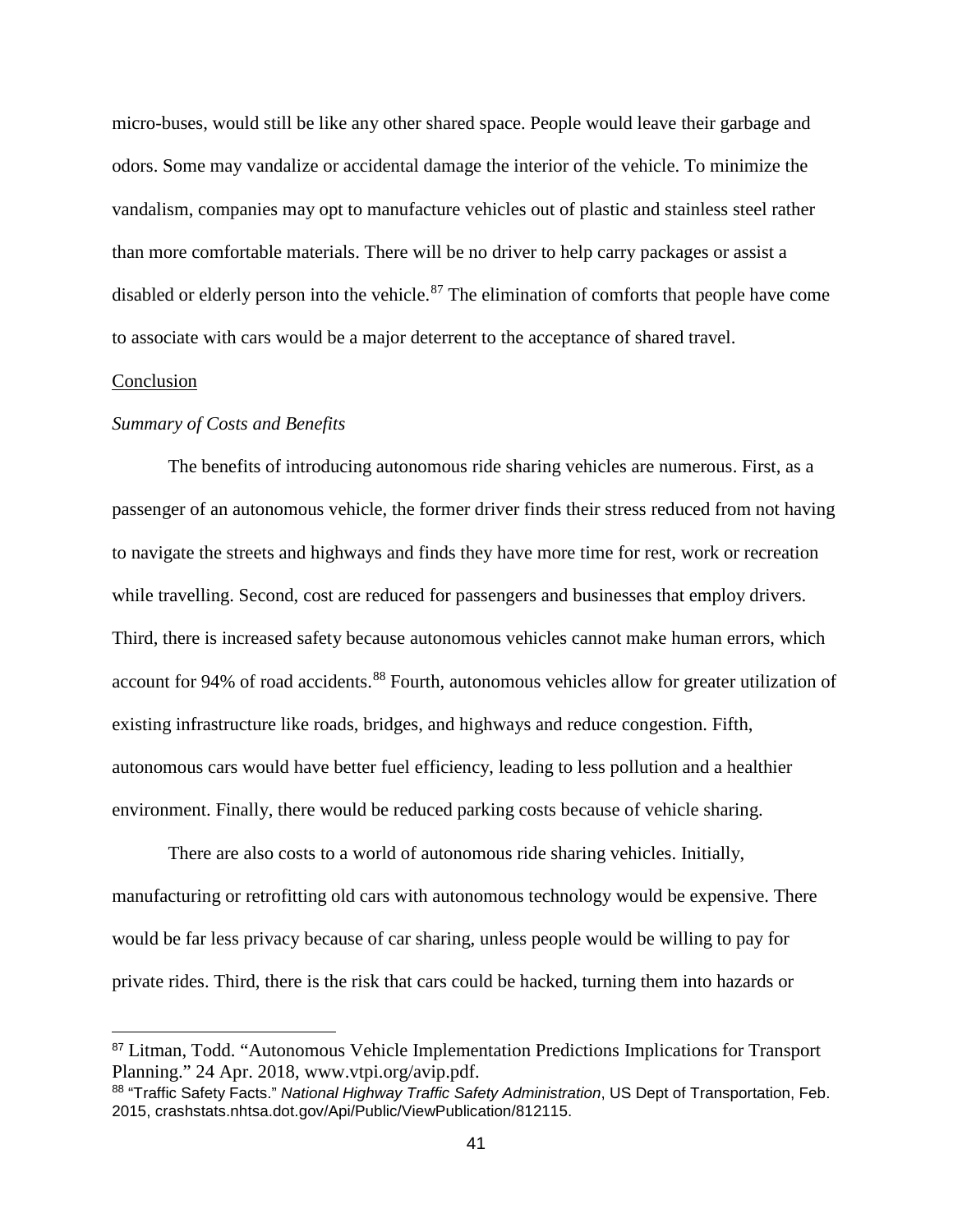weapons. Fourth, autonomous vehicles could encourage people to travel further because of their convenience, contributing to sprawl and pollution. Fourth, jobs for drivers would inevitably be lost. Lastly, an over reliance on autonomous vehicle travel would reduce support for pedestrian, bicycle and public transportation options and funding.

#### *Policies to Implement*

In the United States, state governments can implement various policies to ensure that the implementation of autonomous cars will be safe and equitable. States should follow in the footsteps of lawmakers in California to develop robust regulations for the testing of autonomous vehicles. Firms testing those vehicles should be listened and required to report their findings to the local Department of Motor Vehicles. Municipalities should efficiently regulate and price curb spaces and roads to prevent traffic congestion. Congestion pricing plans have had great success in places like London, where traffic levels have reduced by 10.2% percent in the past 10 years. $89$ Similar plans can be implemented in New York or Los Angeles to incentivize car sharing and autonomous car sharing. These pricing plans should favor high occupancy vehicles over low occupancy vehicles. From a development perspective, municipalities should zone and price future development efficiently to prevent sprawl. They should also repurpose obsolete spaces such as parking lots and garages for their community's benefit. Finally, streets can be redesigned to take advantage of the increased safety and less requirement for parking. With these regulations in mind, American cities can ensure that autonomous vehicles are safe and inclusive for all residents, rather than a technology that would only benefit those who could afford it and worsen traffic and environmental conditions.

<span id="page-48-0"></span> <sup>89</sup> Timms, Claire. "Has London's Congestion Charge Worked?" *BBC News*, BBC, 15 Feb. 2013, www.bbc.com/news/uk-england-london-21451245.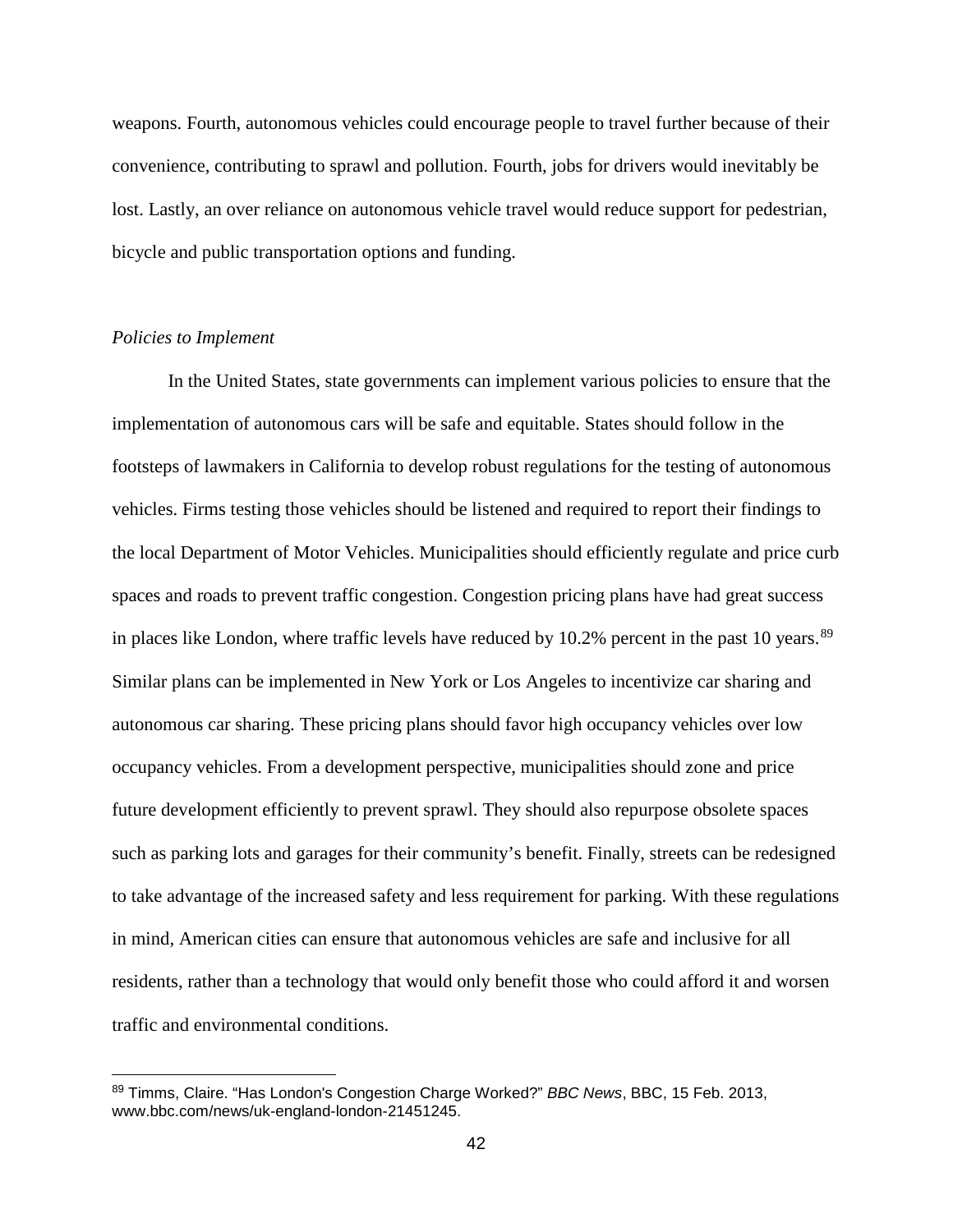Works Cited

- Anderson, Monica. "For Earth Day, Here's How Americans View Environmental Issues." *Pew Research Center*, 20 Apr. 2017, www.pewresearch.org/fact-tank/2017/04/20/for-earthday-heres-how-americans-view-environmental-issues/.
- "Autonomous Vehicles | Self-Driving Vehicles Enacted Legislation." *National Conference of State Legislatures*, 26 Mar. 2018, www.ncsl.org/research/transportation/autonomousvehicles-self-driving-vehicles-enacted-legislation.aspx.
- Bergen, Mark. *Alphabet Launches the First Taxi Service With No Human Drivers*. Bloomberg, 7 Nov. 2017, www.bloomberg.com/news/articles/2017-11-07/waymo-driverless-cars-arenow-driverless-in-ground-breaking-test.
- Bliss, Laura, and CityLab. "How 3 Cities Are Measuring the 'Uber Effect'." *CityLab*, 16 Jan. 2018, www.citylab.com/transportation/2018/01/to-measure-the-uber-effect-cities-getcreative/550295/.
- Bliss, Laura. "Self-Driving Cars Will Be For Sharing." *CityLab*, 6 Jan. 2017, [www.citylab.com/life/2017/01/the-future-of-autonomous-vehicles-is-shared/512417/.](http://www.citylab.com/life/2017/01/the-future-of-autonomous-vehicles-is-shared/512417/)
- Burns, L. D., Jordan, W. C., & Scarborough, B. A. (2013). Transforming personal mobility. The Earth Institute.

http://sustainablemobility.ei.columbia.edu/files/2012/12/Transforming-Personal-

Mobility-Jan-27-20132.pdf

California Department of Motor Vehicles. "Report of Traffic Collision Involving an Autonomous Vehicle (OL 316)." *Dmv.ca.gov*, 18 Apr. 2018, www.dmv.ca.gov/portal/dmv/detail/vr/autonomous/autonomousveh\_ol316+.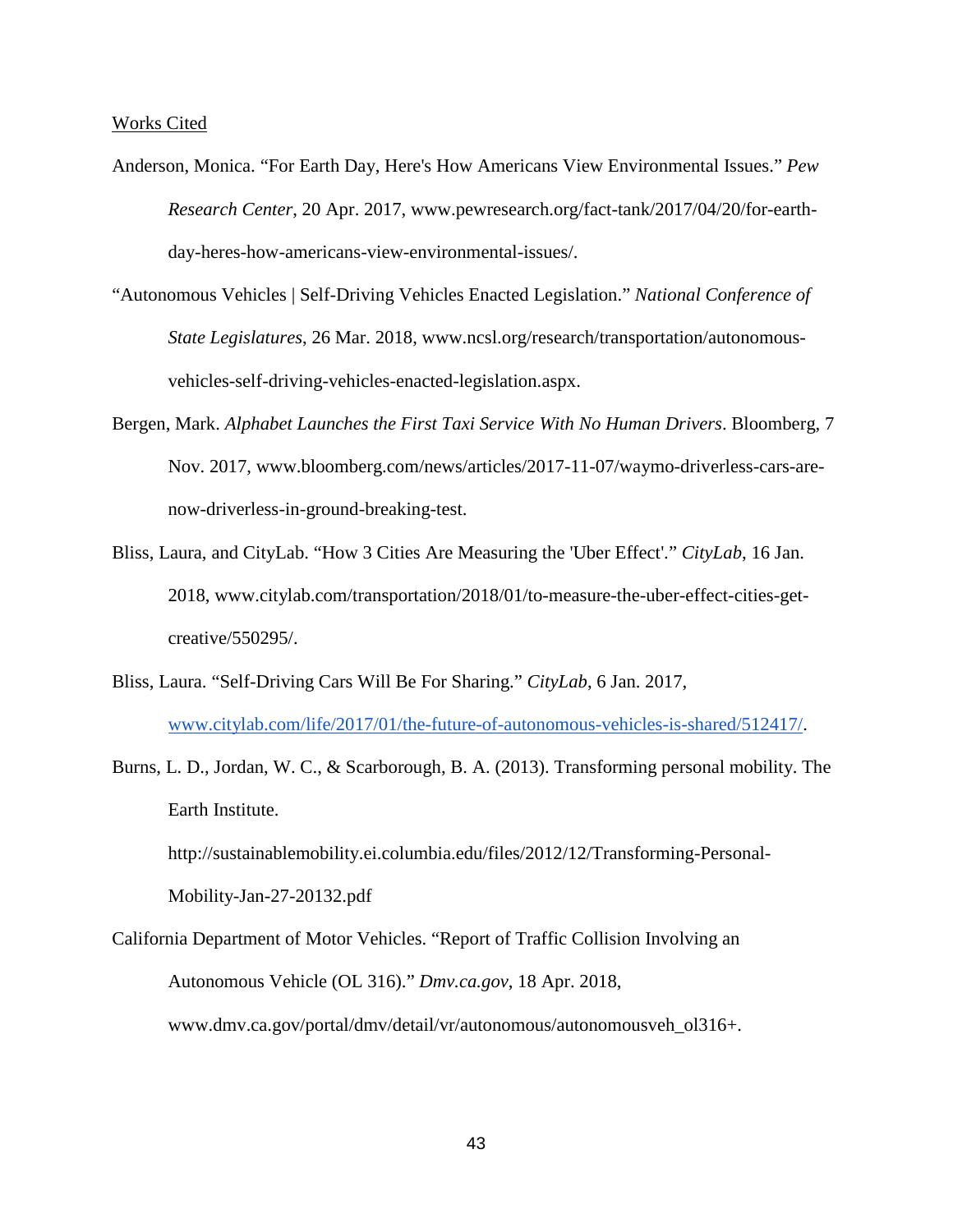- Campanella, Thomas J. "The True Measure of Robert Moses (and His Racist Bridges)." *CityLab*, 9 July 2017, www.citylab.com/transportation/2017/07/how-low-did-he-go/533019/.
- Campbell, Jon. "Higher Tax for Uber, Lyft Trips Could Be on the Way." *Rochester Democrat and Chronicle*, Democrat and Chronicle, 19 Mar. 2018, www.democratandchronicle.com/story/news/politics/albany/2018/03/19/higher-fee-uberlyft-trips/438107002/.
- Coppola, Gabrielle, et al. *Arizona Became Self-Driving Proving Ground Before Uber's Deadly Crash*. Bloomberg, 20 Mar. 2018, www.bloomberg.com/news/articles/2018-03- 20/arizona-became-self-driving-proving-ground-before-uber-s-deadly-crash.
- Coppola, Gabrielle, et al. *Arizona Became Self-Driving Proving Ground Before Uber's Deadly Crash*. Bloomberg, 20 Mar. 2018, www.bloomberg.com/news/articles/2018-03- 20/arizona-became-self-driving-proving-ground-before-uber-s-deadly-crash.
- "Deloitte Study: Consumer Trust in Autonomous Vehicles on the Rise." *PR Newswire: News Distribution, Targeting and Monitoring*, Deloitte, 8 Jan. 2018, www.prnewswire.com/news-releases/deloitte-study-consumer-trust-in-autonomousvehicles-on-the-rise-300578805.html.
- Dickmanns, Ernst. "The Fourth Conference on Artificial General Intelligence." *The Fourth Conference on Artificial General Intelligence RSS*, Aug. 2011, agiconf.org/2011/abstract-ernst-dickmanns/.
- Dormehl, Luke. "Sit Back, Relax, and Enjoy a Ride through the History of Self-Driving Cars." *Digital Trends*, Digital Trends, 26 Mar. 2018, www.digitaltrends.com/cars/history-ofself-driving-cars-milestones/.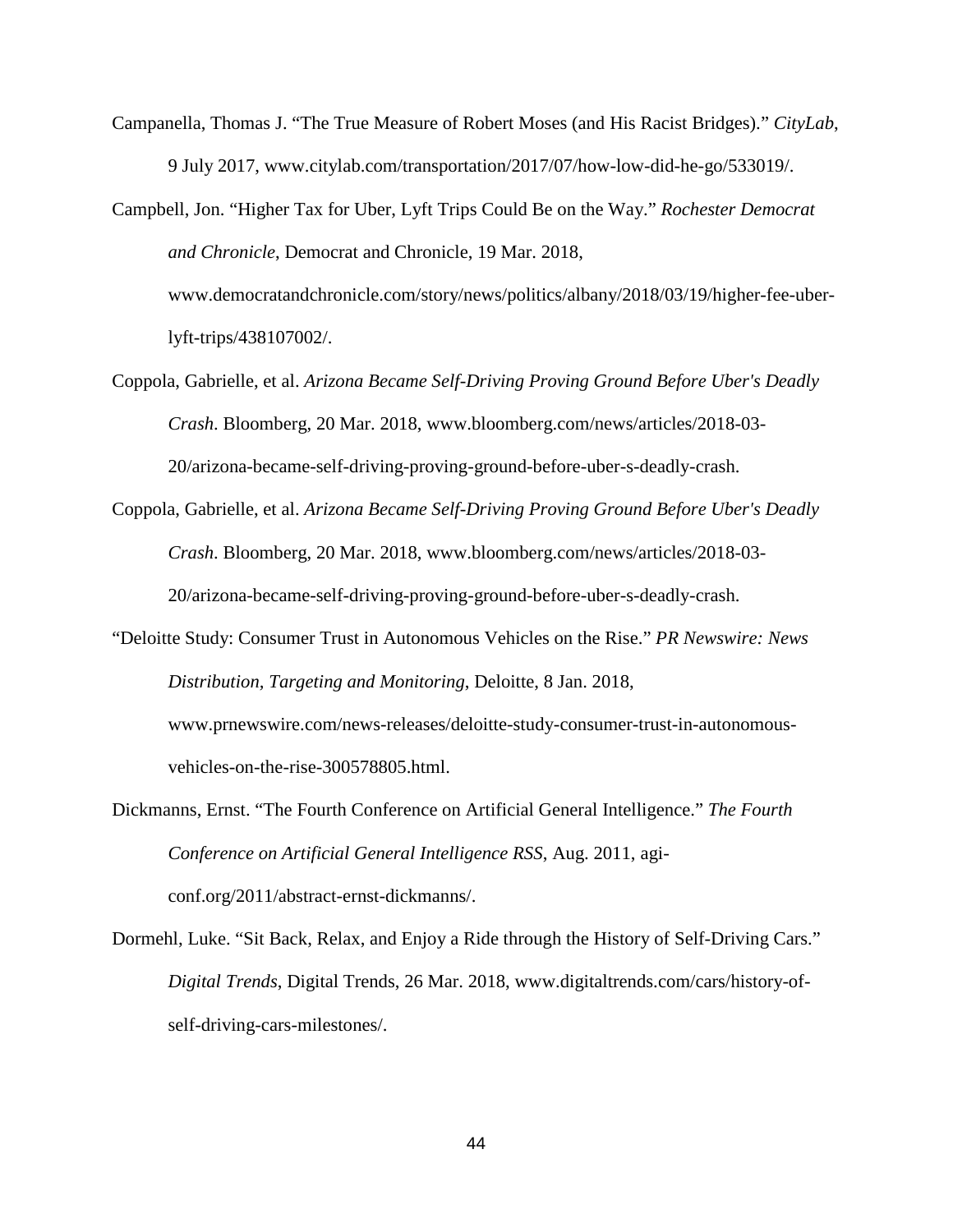- "Driverless Car Makers Must Put Pedestrian Safety First, New Yorkers Say." *Transportation Alternatives*, 9 Jan. 2017, www.transalt.org/news/releases/9840.
- Fairs, Marcus. "Driverless Cars Could Spell the End for Domestic Flights." *Dezeen*, 26 Nov. 2015, www.dezeen.com/2015/11/25/self-driving-driverless-cars-disrupt-airline-hotelindustries-sleeping-interview-audi-senior-strategist-sven-schuwirth/.
- Fagnant, D. J., & Kockelman, K. M. (2014). The travel and environmental implications of shared autonomous vehicles, using agent-based model scenarios. Transportation Research Part C: Emerging Technologies, 40, 1-13

http://www.ce.utexas.edu/prof/kockelman/public\_html/TRB14SAVenergy\_emissions.pdf "Future of Mobility Trends | Deloitte US." *Deloitte United States*,

www2.deloitte.com/us/en/pages/consulting/solutions/future-of-mobility-trends-industryecosystem.html?id=us%3A2ps%3A3bi%3Aconfidence%3Aeng%3Acons%3A%3A%3A na%3ADUCmzMfu%3A1077703201%3A76690968088885%3Abb%3AFuture\_of\_Mobi lity%3AFuture\_of\_Mobility\_BMM%3Anb&msclkid=c58151a934351a3c528c0b7a816c7 571.

- Garcia, Uriel J., and Ryan Randazzo. "Video Shows Uber Operator Moments before Self-Driving Car Crash That Killed Pedestrian." *USA Today*, Gannett Satellite Information Network, 21 Mar. 2018, www.usatoday.com/story/tech/nation-now/2018/03/21/fataluber-crash/447770002/.
- Graham, David A. "Red State, Blue City." *The Atlantic*, Atlantic Media Company, 2 Feb. 2017, www.theatlantic.com/magazine/archive/2017/03/red-state-blue-city/513857/.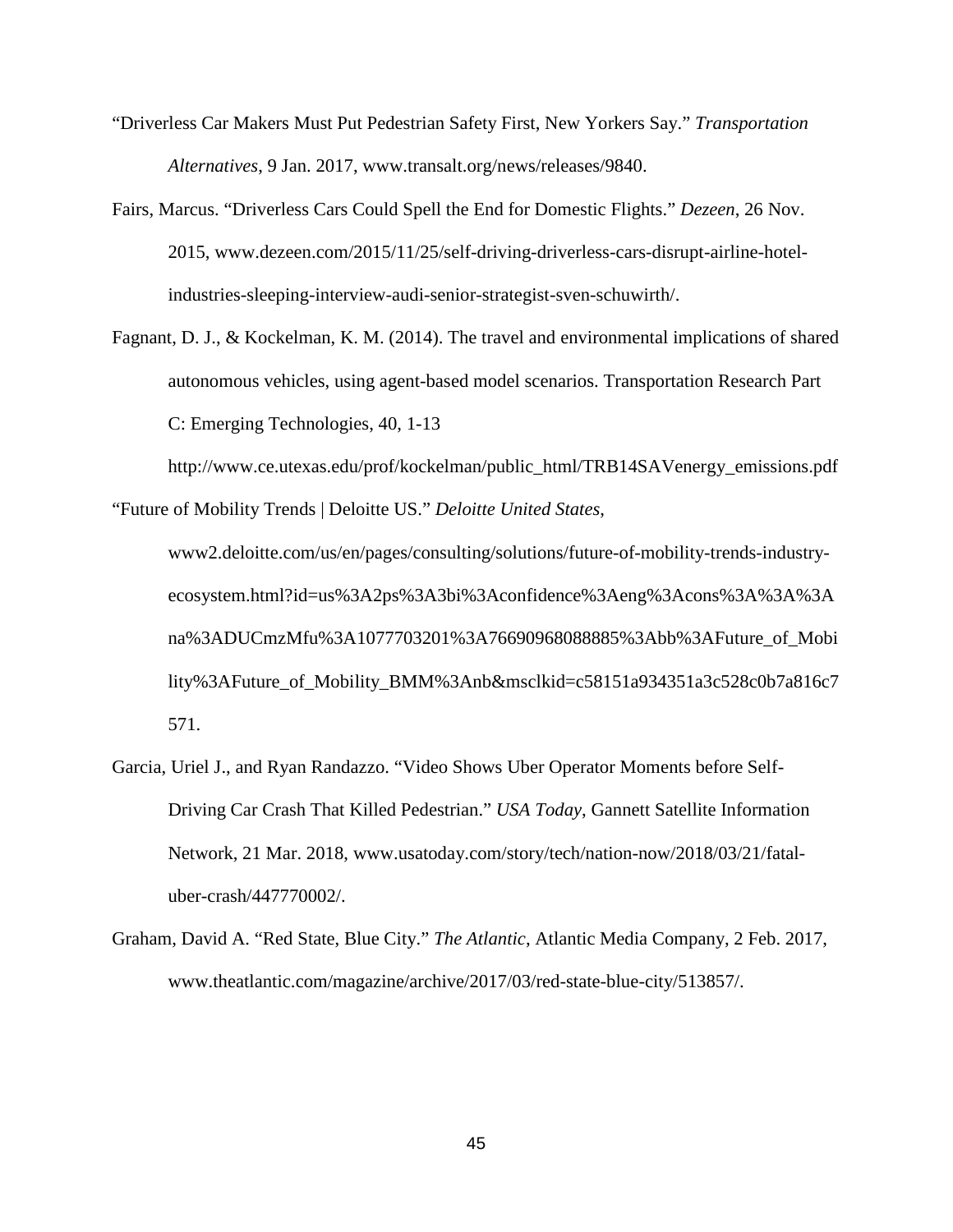Harner, Isabel. "The 5 Autonomous Driving Levels Explained – IoT For All – Medium." *Medium*, IoT For All, 6 Nov. 2017, medium.com/iotforall/the-5-autonomous-drivinglevels-explained-b92a5e834928.

- Harris, Ainsley. "Investors Are Paying \$2 Billion per Year to Subsidize Your Uber Ride." *Fast Company*, Fast Company, 1 Dec. 2016, www.fastcompany.com/4026256/investors-arepaying-2-billion-per-year-to-subsidize-your-uber-ride.
- Hawkins, Andrew J. "California Green Lights Fully Driverless Cars for Testing on Public Roads." *The Verge*, 26 Feb. 2018, www.theverge.com/2018/2/26/17054000/self-drivingcar-california-dmv-regulations.
- Hayes, B. (2011). Leave the Driving to it. American Scientist, 99, 362-366. Kornhauser, A., Chang, A., Clark, C., Gao, J., Korac, D., Lebowitz, B., & Swoboda, A. (2013). Uncongested Mobility for All: New Jersey's AreaWide aTaxi System. Princeton University. Princeton, New Jersey

"IHS Clarifies Autonomous Vehicle Sales Forecast – Expects 21 Million Sales Globally in the Year 2035 and Nearly 76 Million Sold Globally Through 2035." *IHS Clarifies Autonomous Vehicle Sales Forecast – Expects 21 Million Sales Globally in the Year 2035 and Nearly 76 Million Sold Globally Through 2035 | IHS Online Newsroom*, 19 June 2016, news.ihsmarkit.com/press-release/automotive/autonomous-vehicle-sales-set-reach-21-million-globally-2035-ihs-says.

"Journey – Waymo." *Waymo*, waymo.com/journey/.

"The Kaohsiung Strategies for the Future of Urban Mobility – EcoMobility World Festival 2017." *EcoMobility World Festival 2017*, 2017, kaohsiung.ecomobilityfestival.org/declaration/.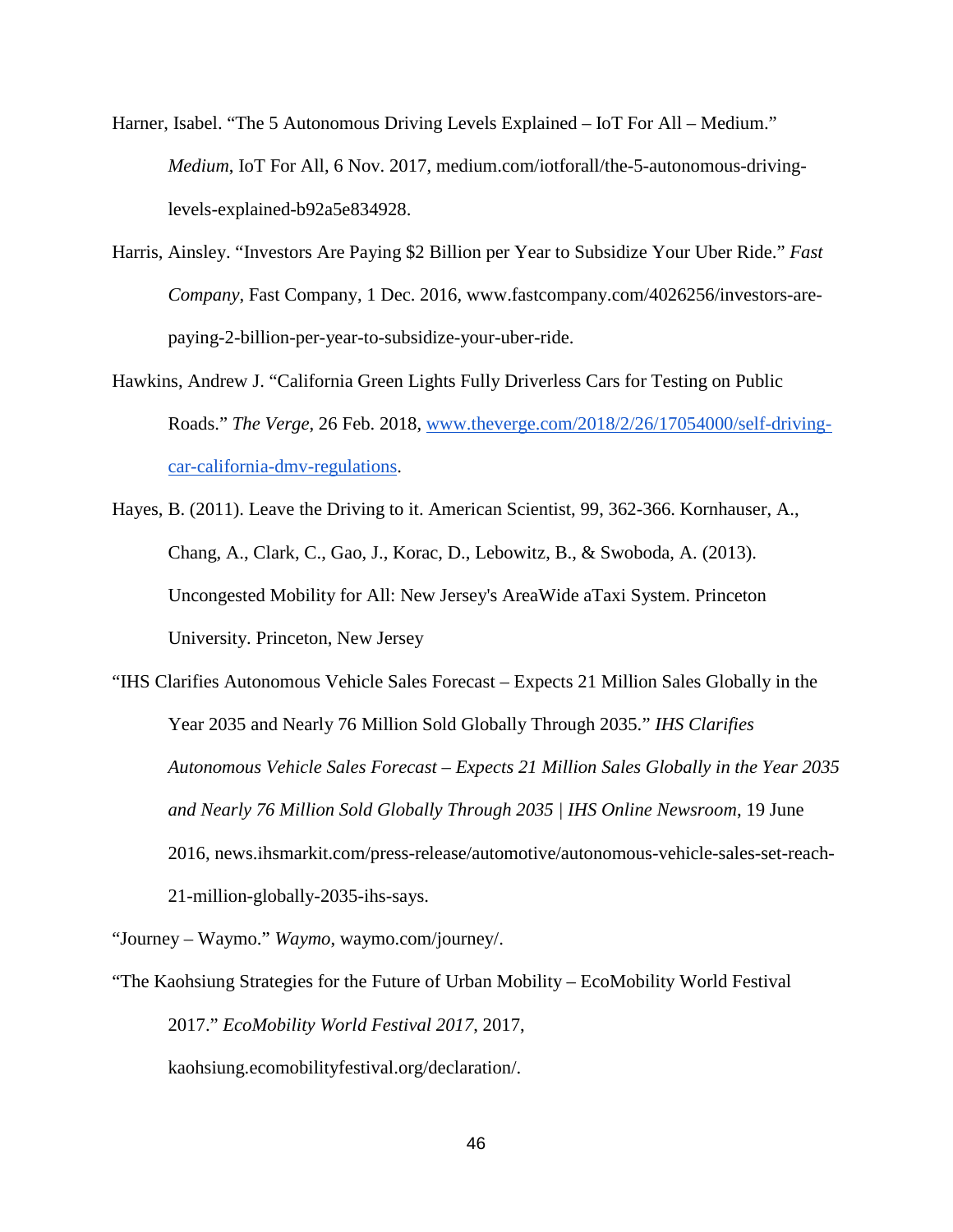- "KBB: Average New-Car Price Rises Nearly 1% in August." *Top News - DP's Office - Top News - Auto Dealer Today*, 5 Sept. 2017, www.autodealermonthly.com/channel/dpsoffice/news/story/2017/09/kbb-average-new-car-price-rise-nearly-1-in-august.aspx.
- Krebs, Michelle. "Autonomous Cars With Ridesharing Key to GM's Vision for Future Mobility." *Autotrader*, June 2016, www.autotrader.com/car-shopping/autonomous-cars-ridesharingkey-gms-vision-future--254768.
- Levandowski, Anthony, and Travis Kalanick. "Pittsburgh, Your Self-Driving Uber Is Arriving Now." *Uber Global*, 14 Sept. 2016, newsroom.uber.com/pittsburgh-self-driving-uber/. Levandowski, Anthony, and Travis Kalanick. "Pittsburgh, Your Self-Driving Uber Is Arriving Now." *Uber Global*, 14 Sept. 2016, newsroom.uber.com/pittsburgh-selfdriving-uber/.
- Litman, Todd. "Autonomous Vehicle Implementation Predictions Implications for Transport Planning." 24 Apr. 2018, www.vtpi.org/avip.pdf.
- "London's Congestion Charge." *Centre for Public Impact (CPI)*, 15 Apr. 2016, www.centreforpublicimpact.org/case-study/demand-management-for-roads-in-london/.
- Lutz, Bob. "Kiss the Good Times Goodbye." *Automotive News*, www.autonews.com/article/20171105/INDUSTRY\_REDESIGNED/171109944/industryredesigned-bob-lutz.
- Marshall, Aarian. "Tesla Bears Some Blame for Self-Driving Crash Death, Feds Say." *Wired*, Conde Nast, 13 Sept. 2017, www.wired.com/story/tesla-ntsb-autopilot-crash-death/.
- Marshall, Aarian. "Tesla Bears Some Blame for Self-Driving Crash Death, Feds Say." *Wired*, Conde Nast, 13 Sept. 2017, www.wired.com/story/tesla-ntsb-autopilot-crash-death/.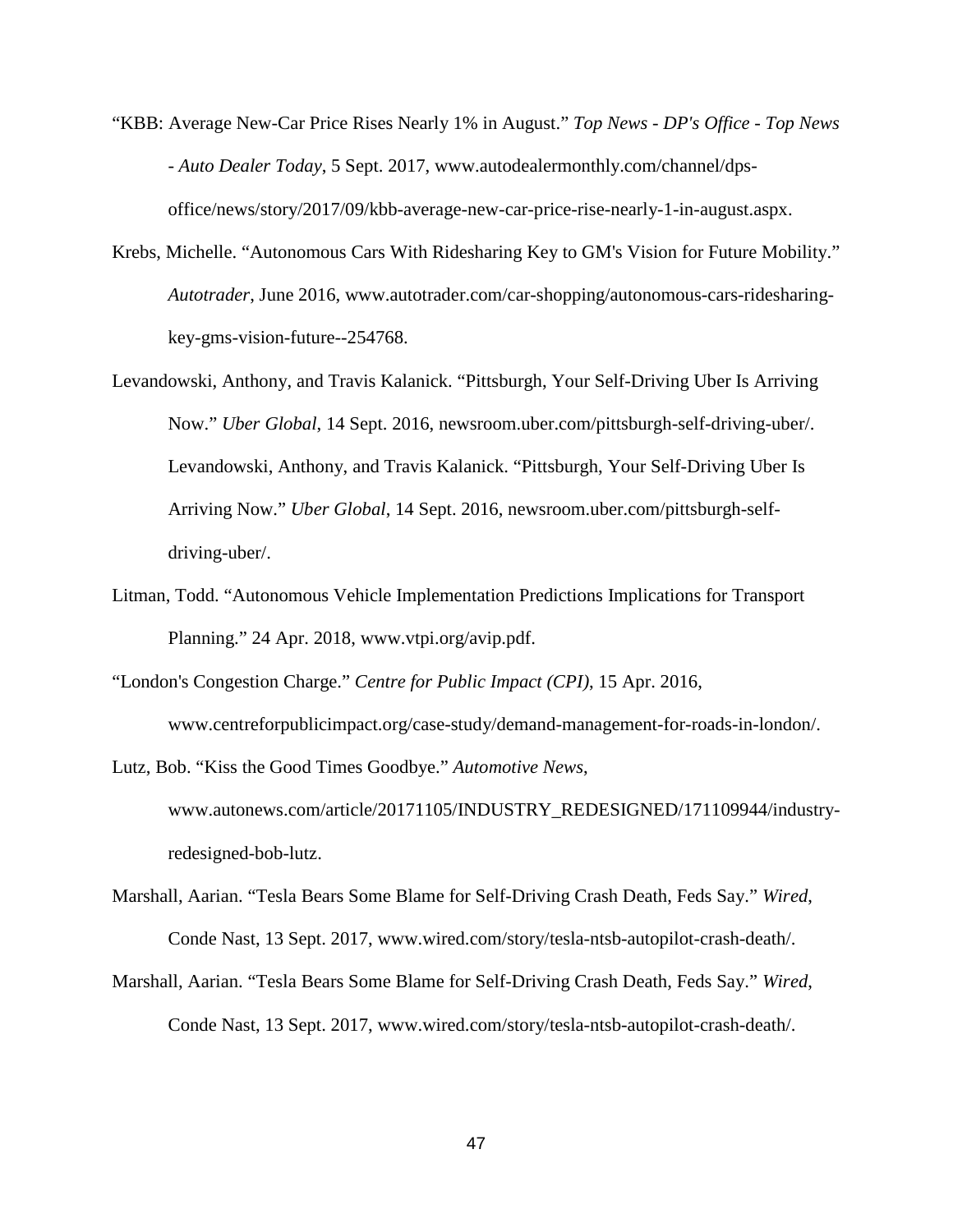- Matousek, Mark. "The Most Impressive Things Tesla's Cars Can Do in Autopilot." *Business Insider*, 29 Jan. 2018, www.businessinsider.com/tesla-autopilot-functions-andtechnology-2017-12#all-new-tesla-cars-have-the-necessary-hardware-for-enhancedautopilot-but-customers-have-to-pay-to-turn-the-semi-autonomous-system-on-enhancedautopilot-costs-5000-at-the-time-of-purchase-or-a-buyer-can-activate-it-later-for-6000-5.
- "Maximizing the Environmental Benefits of Autonomous Vehicles." *Phys.org*, 15 Feb. 2018, phys.org/news/2018-02-maximizing-environmental-benefits-autonomous-vehicles.html.
- *The Mercedes-Benz F 015 Luxury in Motion.* 6 Jan. 2015, www.mercedes-

benz.com/en/mercedes-benz/innovation/research-vehicle-f-015-luxury-in-motion/.

- Murphy, Mike. "Lyft's Cofounder Has His Own Vision for a Self-Driving Taxi Fleet." *Quartz*, Quartz, 26 Oct. 2016, qz.com/819335/lyft-cofounder-john-zimmer-has-his-own-visionfor-a-self-driving-taxi-fleet-to-take-on-uber-and-tesla-tsla/.
- National Highway Traffic Safety Administration. "Automated Driving Systems 2.0: A Vision for Safety." www.nhtsa.gov/sites/nhtsa.dot.gov/files/documents/13069aads2.0\_090617\_v9a\_tag.pdf.
- National Highway Traffic Safety Administration. *Preliminary Statement of Policy Concerning Automated Vehicles*.

www.nhtsa.gov/staticfiles/rulemaking/pdf/Automated\_Vehicles\_Policy.pdf.

- Nunn, Jay ShambaughRyan. "Why Wages Aren't Growing in America." *Harvard Business Review*, 24 Oct. 2017, hbr.org/2017/10/why-wages-arent-growing-in-america.
- Ori, Ryan. "Will Uber and Driverless Cars Turn the Parking Biz into Roadkill?" *Crain's Chicago Business*, 5 Nov. 2016,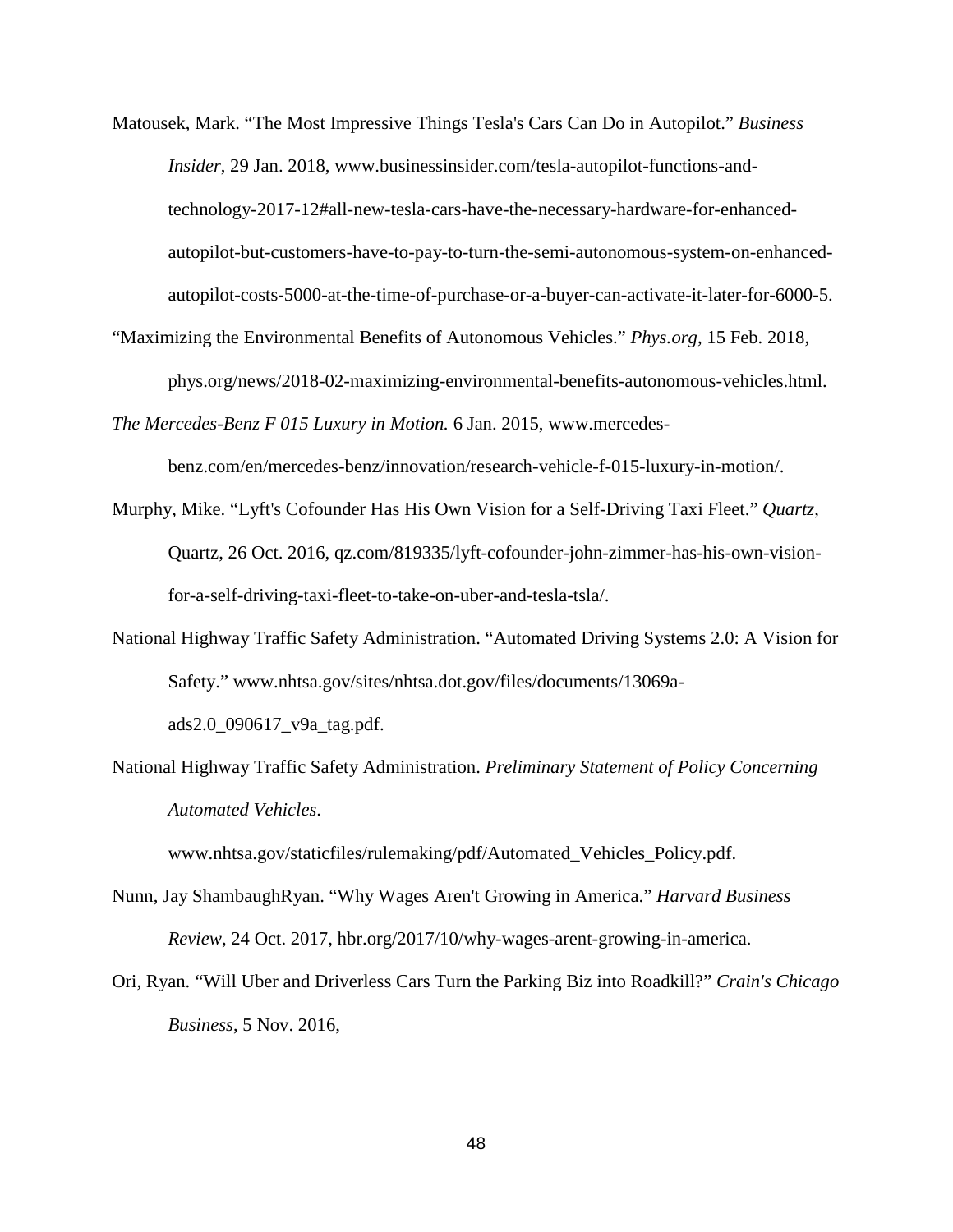www.chicagobusiness.com/article/20161105/ISSUE01/311059991/will-uber-anddriverless-cars-turn-the-parking-biz-into-roadkill.

- Petulla, Sam. "Vehicles in Crowds Are Becoming Terrorists' Weapons of Choice." *NBCNews.com*, NBCUniversal News Group, 7 June 2017, www.nbcnews.com/news/world/vehicles-are-becoming-weapons-choice-terroristsn768846.
- Reiner, Arnold. "Towards the End of Pilots." *The Atlantic*, Atlantic Media Company, 3 Mar. 2016, www.theatlantic.com/technology/archive/2016/03/has-the-self-flying-planearrived/472005/.
- Rice, Annibel, and Adie Tomer. "How Will Autonomous Vehicles Transform the Built Environment?" *Brookings*, Brookings, 9 Feb. 2018, www.brookings.edu/blog/theavenue/2017/10/16/how-will-autonomous-vehicles-transform-the-built-environment/.
- Roberts, David. "Unless We Share Them, Self-Driving Vehicles Will Just Make Traffic Worse." *Vox*, 18 May 2017, www.vox.com/energy-and-environment/2017/5/18/15604744/selfdriving-cars-cities.
- Seetharaman, Guna, et al. "Unmanned Vehicles Come of Age: The DARPA Grand Challenge." *Computer*, Jan. 2007, www.bing.com/cr?IG=FAE7924C8FD641A7BE213D7284799261&CID=1510EAC1499 2696E18A1E121489F6854&rd=1&h=od81jBPu1yOGtYAoTn9SaLHs0EExTQN69IgQu sW-

pT0&v=1&r=https%3a%2f%2fwww.researchgate.net%2fpublication%2f2961674\_Unma nned\_vehicles\_come\_of\_age\_The\_DARPA\_grand\_challenge&p=DevEx.LB.1,5201.1.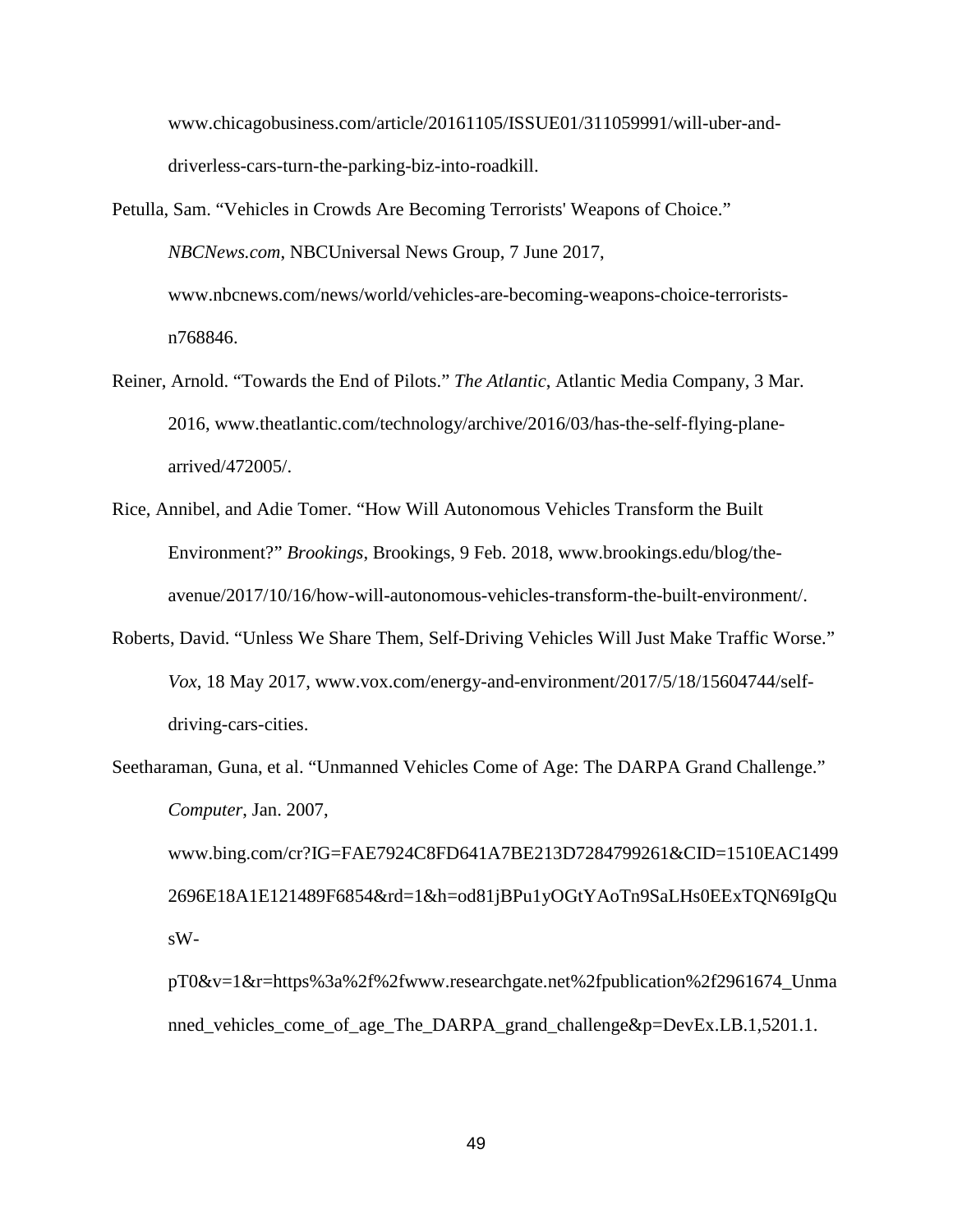"Senate Bill No. 1298, Chapter 570." 25 Sept. 2012, p. 91., www.leginfo.ca.gov/pub/11- 12/bill/sen/sb\_1251-1300/sb\_1298\_bill\_20120925\_chaptered.pdf.

*Shared Mobility Principles for Livable Cities*. www.sharedmobilityprinciples.org/.

- "Smart Card Alliance." *About Smart Cards : Applications : Transit Open Payments Resources » Smart Card Alliance*, www.smartcardalliance.org/smart-cards-applications-transit-openpayments-resources/.
- Smith, Aaron, and Monica Anderson. "Automation in Everyday Life." *Pew Research Center: Internet, Science & Tech*, 4 Oct. 2017, www.pewinternet.org/2017/10/04/automation-ineveryday-life/.
- "Sources of Greenhouse Gas Emissions." *EPA*, Environmental Protection Agency, 11 Apr. 2018, www.epa.gov/ghgemissions/sources-greenhouse-gas-emissions.
- State of Arkansas. "House Bill 1754." 1 Apr. 2017, pp. 1–2., doi:10.5040/9781474201308.ch-004.

State of Connecticut. *Senate Bill 260*. 6 June 2017,

www.cga.ct.gov/asp/cgabillstatus/cgabillstatus.asp?selBillType=Bill&bill\_num=SB0026 0&which\_year=2017.

State of Florida. *House Bill 599*. 1 July 2012,

www.myfloridahouse.gov/Sections/Documents/loaddoc.aspx?FileName=\_h0599er.docx

&DocumentType=Bill&BillNumber=0599&Session=2012.

State of Michigan. "Act No. 333." *Michigan Legislature*, 29 Dec. 2016,

www.legislature.mi.gov/documents/2015-2016/publicact/htm/2016-PA-0333.htm.

Stewart, Jack. "Tesla's Self-Driving Autopilot Involved in Another Deadly Crash." *Wired*, Conde Nast, 31 Mar. 2018, www.wired.com/story/tesla-autopilot-self-driving-crash-california/.